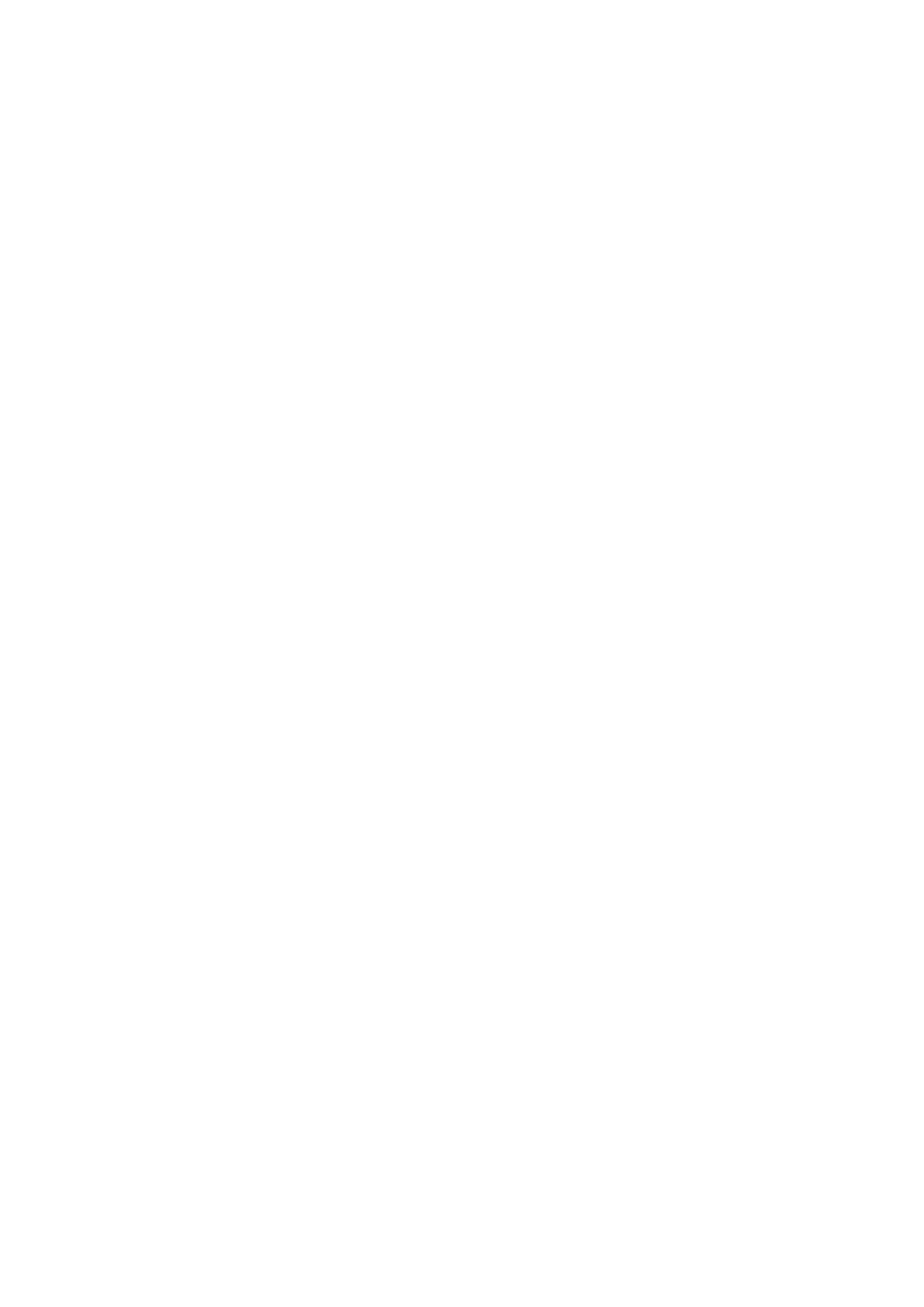# **PREAMBLE**

The Republic of Iceland, the Principality of Liechtenstein, the Kingdom of Norway and the Swiss Confederation (hereinafter referred to as "the EFTA States"),

and

The Republic of Singapore (hereinafter referred to as "Singapore"),

hereinafter collectively referred to as the Parties,

CONSIDERING the important links existing between Singapore and the EFTA States, and wishing to strengthen these links through the creation of a free trade area, thus establishing close and lasting relations;

REAFFIRMING their commitment to the principles set out in the United Nations Charter and the Universal Declaration of Human Rights;

DESIROUS by way of the removal of obstacles to trade to contribute to the harmonious development and expansion of world trade and provide a catalyst to broader international co-operation, in particular between Europe and Asia;

DETERMINED to create an expanded and secure market for goods and services in their territories;

RESOLVED to ensure a stable and predictable environment for investment;

INTENDING to enhance the competitiveness of their firms in global markets;

AIMING to create new employment opportunities, improve living standards and ensure a large and steadily growing volume of real income in their respective territories through the expansion of trade and investment flows;

RECOGNIZING that the gains from trade liberalisation should not be offset by private, anti-competitive practices;

CONVINCED that this Agreement will create conditions encouraging economic, trade and investment relations between them;

BUILDING on their respective rights and obligations under the Marrakesh Agreement Establishing the World Trade Organization and the other agreements negotiated thereunder and other multilateral and bilateral instruments of co-operation; and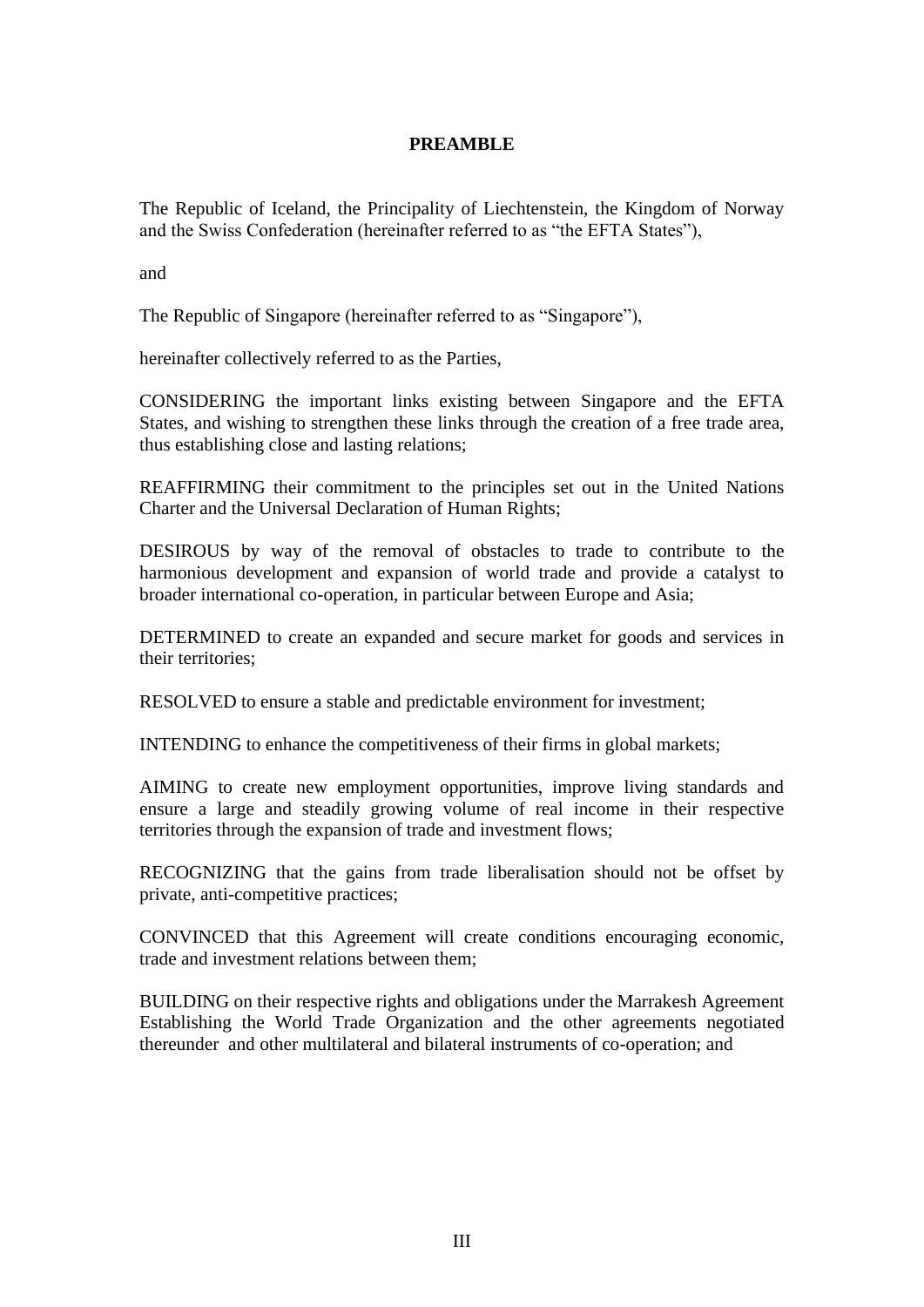RECOGNIZING that trade liberalisation should allow for the optimal use of the world's resources in accordance with the objective of sustainable development, seeking both to protect and preserve the environment;

HAVE AGREED, in pursuit of the above, to conclude the following Agreement (hereinafter referred to as "this Agreement"):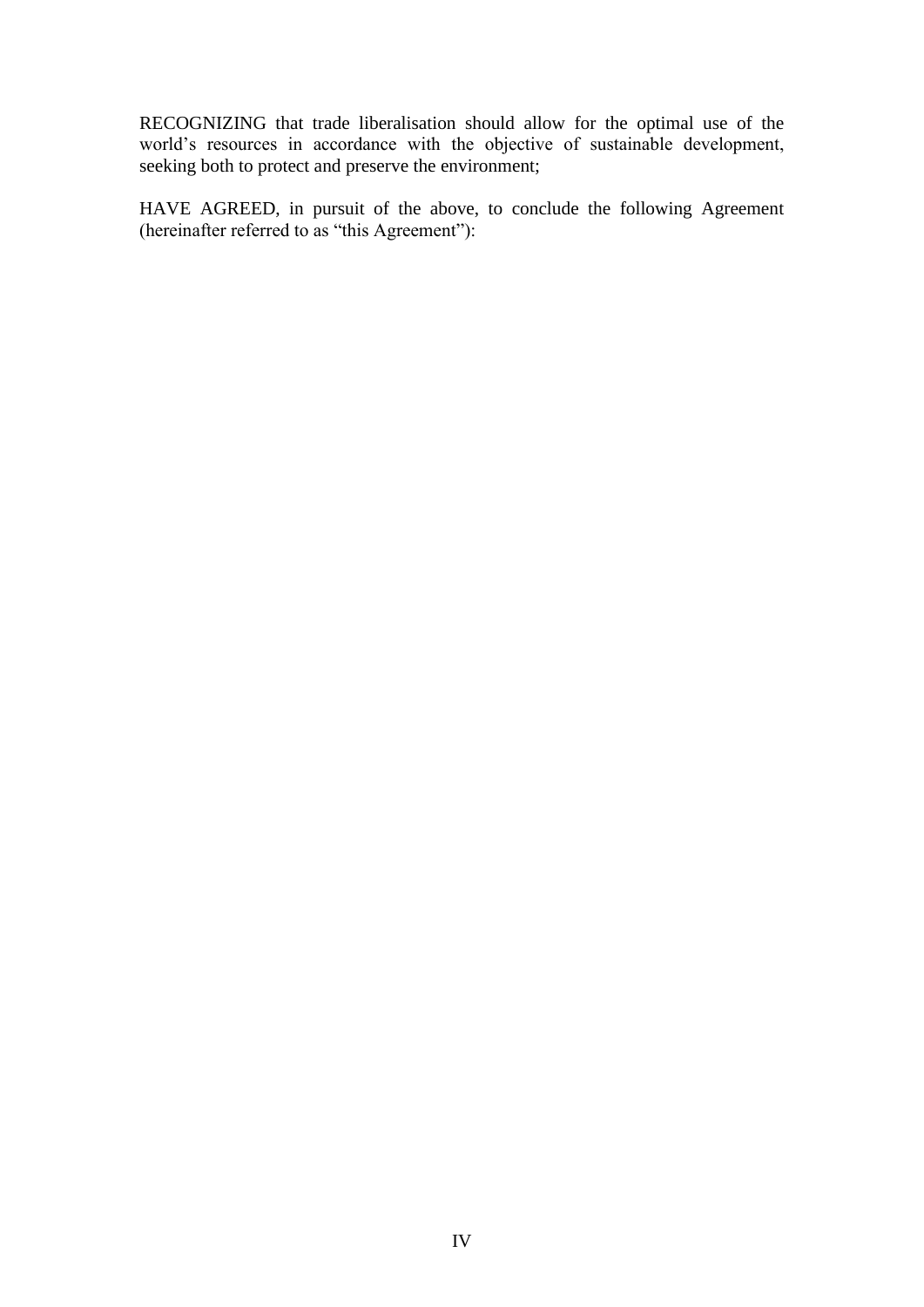# **I GENERAL PROVISIONS**

## ARTICLE 1

### *Objectives*

1. The EFTA States and Singapore hereby establish a free-trade area in accordance with the provisions of this Agreement.

2. The objectives of this Agreement, which is based on trade relations between market economies are:

- (a) to achieve the liberalisation of trade in goods, in conformity with Article XXIV of the General Agreement on Tariffs and Trade (hereinafter referred to as "the GATT 1994");
- (b) to promote competition in their economies, particularly as it relates to economic relations between the Parties;
- (c) to achieve further liberalisation on a mutual basis of the government procurement markets of the Parties;
- (d) to achieve the liberalisation of trade in services, in conformity with Article V of the General Agreement on Trade in Services (hereinafter referred to as "the GATS");
- (e) to mutually enhance investment opportunities and accord constant protection for investors and investments;
- (f) to ensure adequate and effective protection of intellectual property rights, in accordance with international standards; and
- (g) to contribute in this way, by the removal of barriers to trade and investment, to the harmonious development and expansion of world trade.

## ARTICLE 2

#### *Geographical Scope*

- 1. Without prejudice to Annex I, this Agreement shall apply:
	- (a) to the land territory, internal waters, and the territorial sea of a Party, and the air-space above the territory in accordance with international law; as well as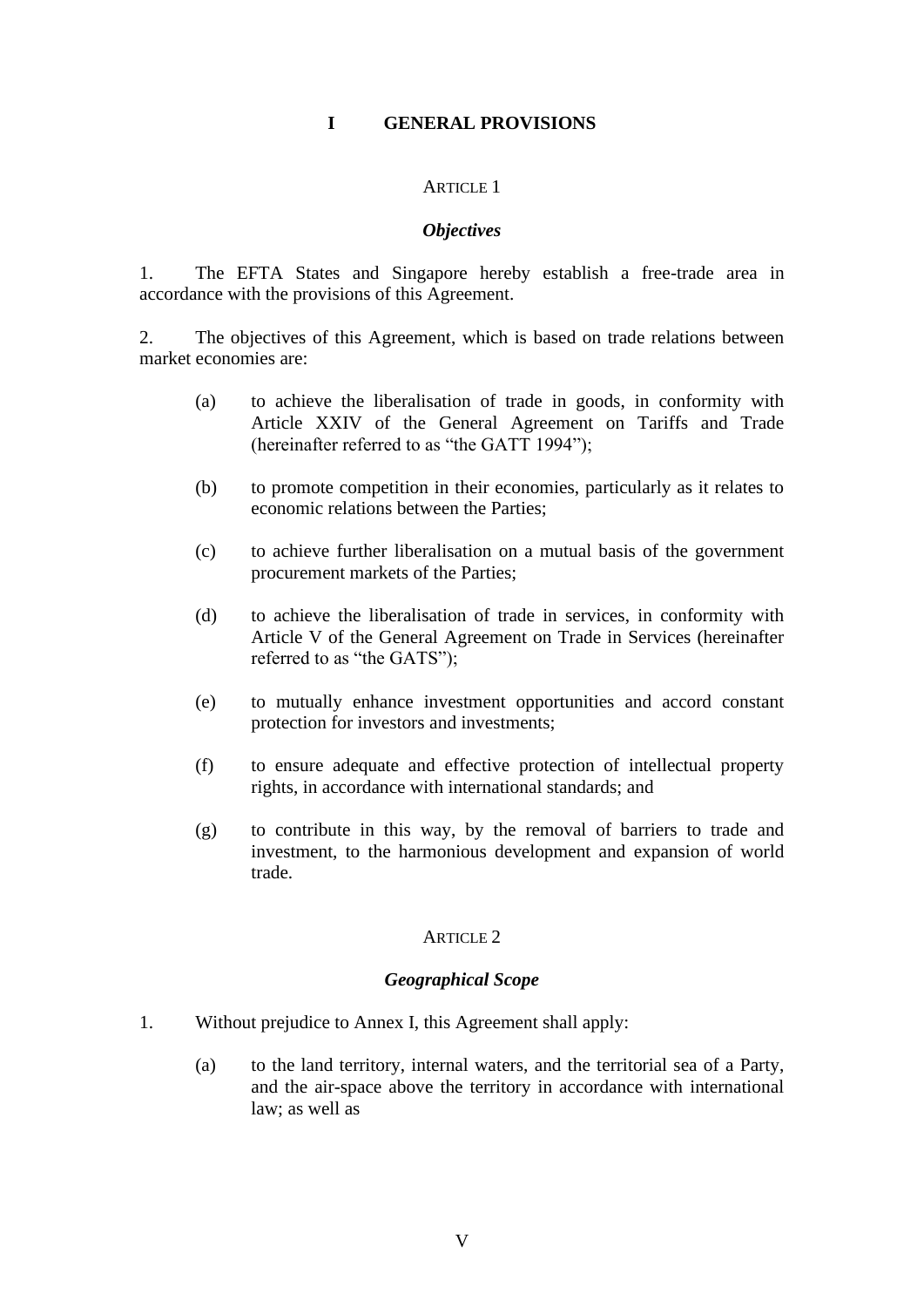- (b) beyond the territorial sea, with respect to measures taken by a Party in the exercise of its sovereign rights or jurisdiction in accordance with international law.
- 2. Annex II applies with respect to Norway.

#### ARTICLE<sub>3</sub>

#### *Trade and Economic Relations Governed by this Agreement*

1. The provisions of this Agreement apply to the trade and economic relations between, on the one side, the EFTA States and, on the other side, Singapore, but not to the trade relations between individual EFTA States, unless otherwise provided for in this Agreement.

2. As a result of the customs union established by the Treaty of 29 March 1923 between Switzerland and the Principality of Liechtenstein, Switzerland shall represent the Principality of Liechtenstein in matters covered thereby.

#### ARTICLE 4

#### *Relationship to Other Agreements*

The provisions of this Agreement shall be without prejudice to the rights and obligations of the Parties under the Marrakesh Agreement Establishing the World Trade Organization and the other agreements negotiated thereunder (hereinafter referred to as "the WTO Agreement") to which they are a party and any other international agreement to which they are a party.

## ARTICLE 5

#### *Regional and Local Government*

Each Party is fully responsible for the observance of all obligations and commitments under this Agreement and shall ensure their observance by its respective regional and local governments and authorities and by non-governmental bodies in the exercise of governmental powers delegated by central, regional and local governments or authorities within its territory.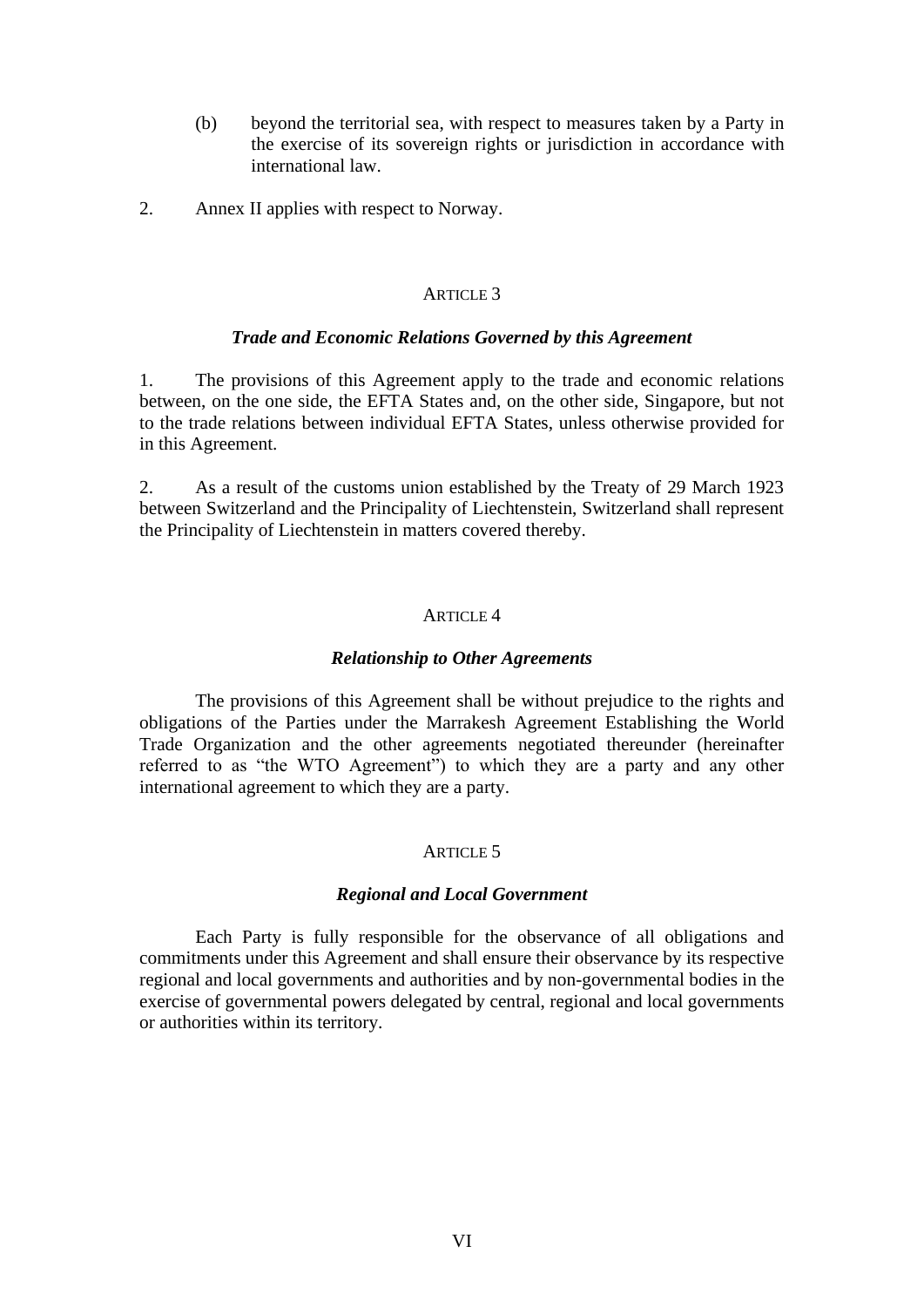# **II TRADE IN GOODS**

# ARTICLE 6

## *Scope and Coverage*

- 1. This Chapter applies to:
	- (a) products falling within Chapters 25 through 97 of the Harmonized Commodity Description and Coding System (HS);
	- (b) products specified in Annex III with due regard to the arrangements provided for in that Annex; and
	- (c) fish and other marine products as provided for in Annex IV.

2. Singapore and each individual EFTA State have concluded agreements on trade in agricultural products on a bilateral basis. These agreements form part of the instruments establishing a free-trade area between the EFTA States and Singapore.

# ARTICLE 7

# *Rules of Origin and Administrative Co-operation*

1. The provisions on rules of origin and administrative co-operation applicable to Articles 8, 16 and 17 are set out in Annex I.

2. The non-preferential rules of origin of a Party shall apply to the other Articles of this Chapter not listed under paragraph 1. The arrangements for administrative cooperation set out in Annex I shall apply *mutatis mutandis*.

3. Two years after the entry into force of this Agreement the Parties shall meet to review Annex I with a view to adapting the system of outward processing to their evolving economic needs. Such review shall take place biennially unless the Parties agree otherwise.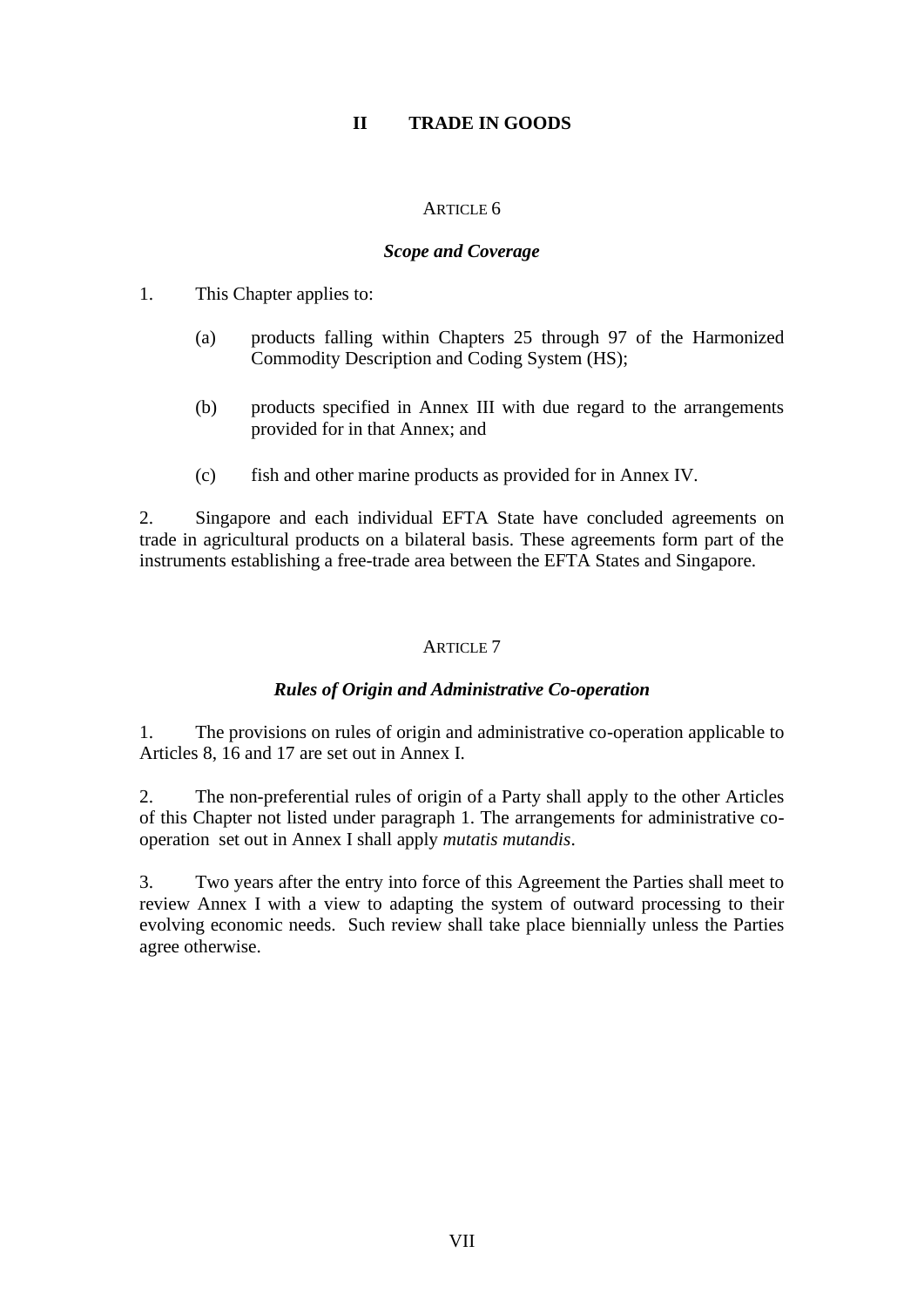#### *Customs Duties*

1. Upon the entry into force of this Agreement, the Parties shall abolish all customs duties on imports and exports of products originating in an EFTA State or in Singapore, excluding the products listed in Annex V. No new customs duties shall be introduced.

2. A customs duty includes any duty or charge of any kind imposed in connection with the importation or exportation of a product, including any form of surtax or surcharge in connection with such importation or exportation.

3. Nothing in this Chapter shall prevent a Party from imposing at any time on the importation or exportation of any product of another Party:

- (a) a charge equivalent to an internal tax, such as excise duties and other taxes, levied at the time of importation or exportation, imposed consistently with Article 11; or
- (b) a fee or other charge, not applied on an ad valorem basis, provided that it is limited in amount to the approximate cost of services rendered, and does not represent an indirect protection for domestic products or a taxation of imports or exports for fiscal purposes.

## ARTICLE 9

## *Import and Export Restrictions*

Upon the entry into force of this Agreement, all import or export prohibitions or restrictions on trade in goods between the EFTA States and Singapore, other than customs duties and taxes, whether made effective through quotas, import or export licenses or other measures, shall be eliminated on all products of each Party.

## ARTICLE 10

#### *Most-Favoured-Nation Treatment*

If a Party concludes a preferential agreement with a non-Party under Article XXIV of the GATT 1994, it shall, upon request from another Party, afford adequate opportunity to negotiate any additional benefits granted therein.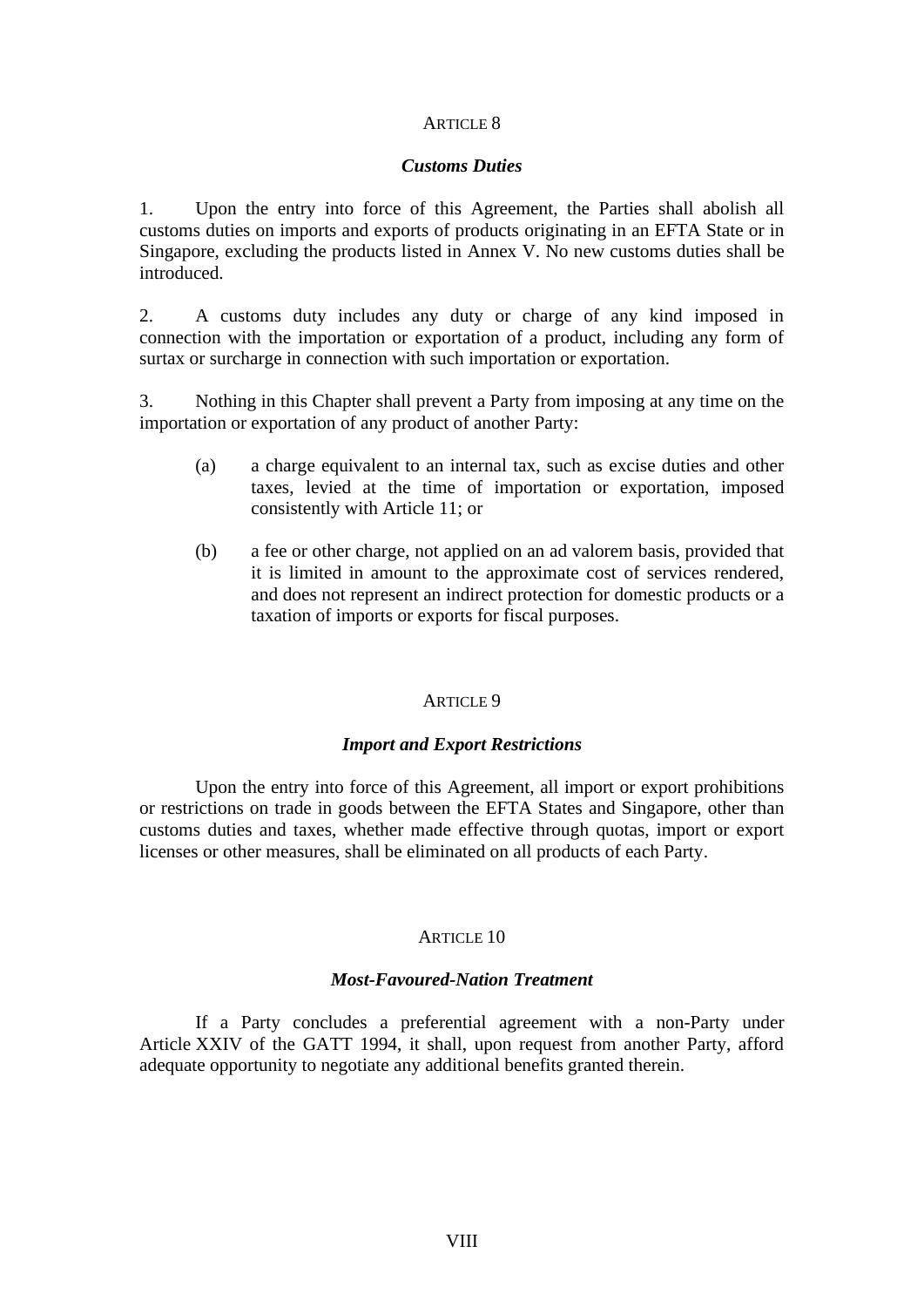#### *National Treatment*

The Parties shall apply national treatment in accordance with Article III of the GATT 1994, including its interpretative notes, which is hereby incorporated into and made part of this Agreement.

# ARTICLE 12

#### *Sanitary and Phytosanitary Measures*

1. The Parties shall apply their regulations in sanitary and phytosanitary matters in a non-discriminatory manner and shall not introduce any new measures that have the effect of unduly obstructing trade.

2. The principles set out in paragraph 1 shall be applied in accordance with the WTO Agreement on the Application of Sanitary and Phytosanitary Measures, which is hereby incorporated into and made part of this Agreement.

## ARTICLE 13

#### *Technical Regulations*

1. The rights and obligations of the Parties in respect of technical regulations, standards and conformity assessment shall be governed by the WTO Agreement on Technical Barriers to Trade.

2. The Parties shall strengthen their co-operation in the field of technical regulations, standards and conformity assessment with a view to increasing the mutual understanding of their respective systems and facilitating access to their respective markets. To this end, they shall in particular co-operate in:

- (a) reinforcing the role of international standards as a basis for technical regulations including conformity assessment procedures;
- (b) promoting the accreditation of conformity assessment bodies on the basis of relevant ISO/IEC Standards and Guides; and
- (c) promoting the mutual acceptance of conformity assessment results of the above bodies which have been recognised under an appropriate multilateral agreement between their respective accreditation systems or bodies.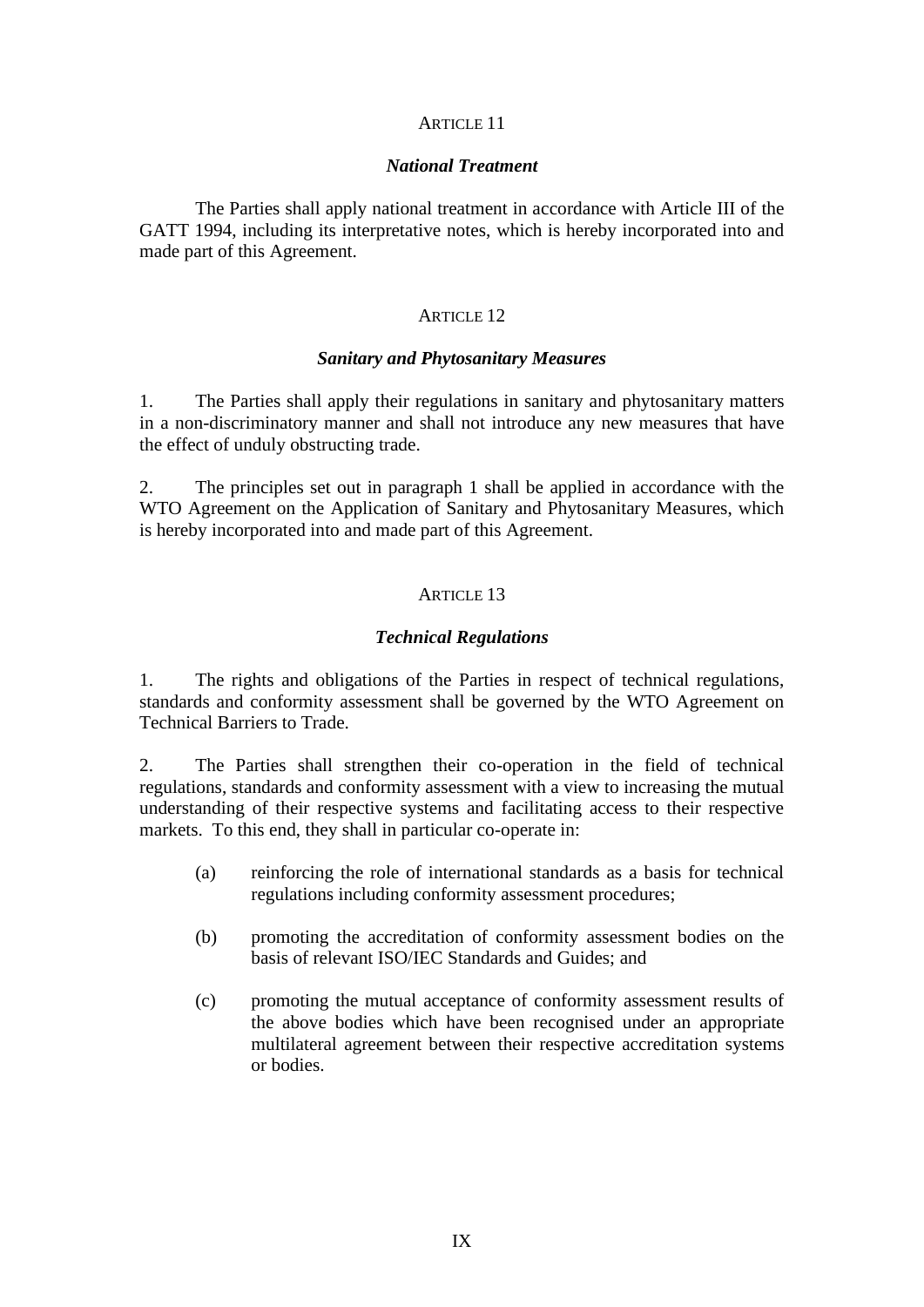- 3. The Parties shall, within the context of this Article, expeditiously:
	- (a) broaden the exchange of information; and
	- (b) give favourable consideration to any written request for consultation.

4. Without prejudice to paragraph 1, the Parties agree to hold consultations in the framework of the Joint Committee to address any matter that may arise from the application of specific technical regulations, standards and conformity assessment procedures and which according to Singapore or one or more of the EFTA States has created or is likely to create an obstacle to trade between the Parties, with a view to working out an appropriate solution in conformity with the WTO Agreement on Technical Barriers to Trade.

#### ARTICLE 14

#### *State Trading Enterprises*

The rights and obligations of the Parties in respect of state trading enterprises shall be governed by Article XVII of the GATT 1994 and the Understanding on the Interpretation of Article XVII of the GATT 1994, which are hereby incorporated into and made part of this Agreement.

#### ARTICLE 15

#### *Subsidies*

The rights and obligations of the Parties in respect of subsidies shall be governed by Articles VI and XVI of the GATT 1994, the WTO Agreement on Subsidies and Countervailing Measures and the WTO Agreement on Agriculture.

#### ARTICLE 16

#### *Anti-Dumping*

1. A Party shall not apply anti-dumping measures as provided for under the WTO Agreement on Implementation of Article VI of the GATT 1994 in relation to products originating in another Party.

2. In order to prevent dumping, the Parties shall undertake the necessary measures as provided for under Chapter V.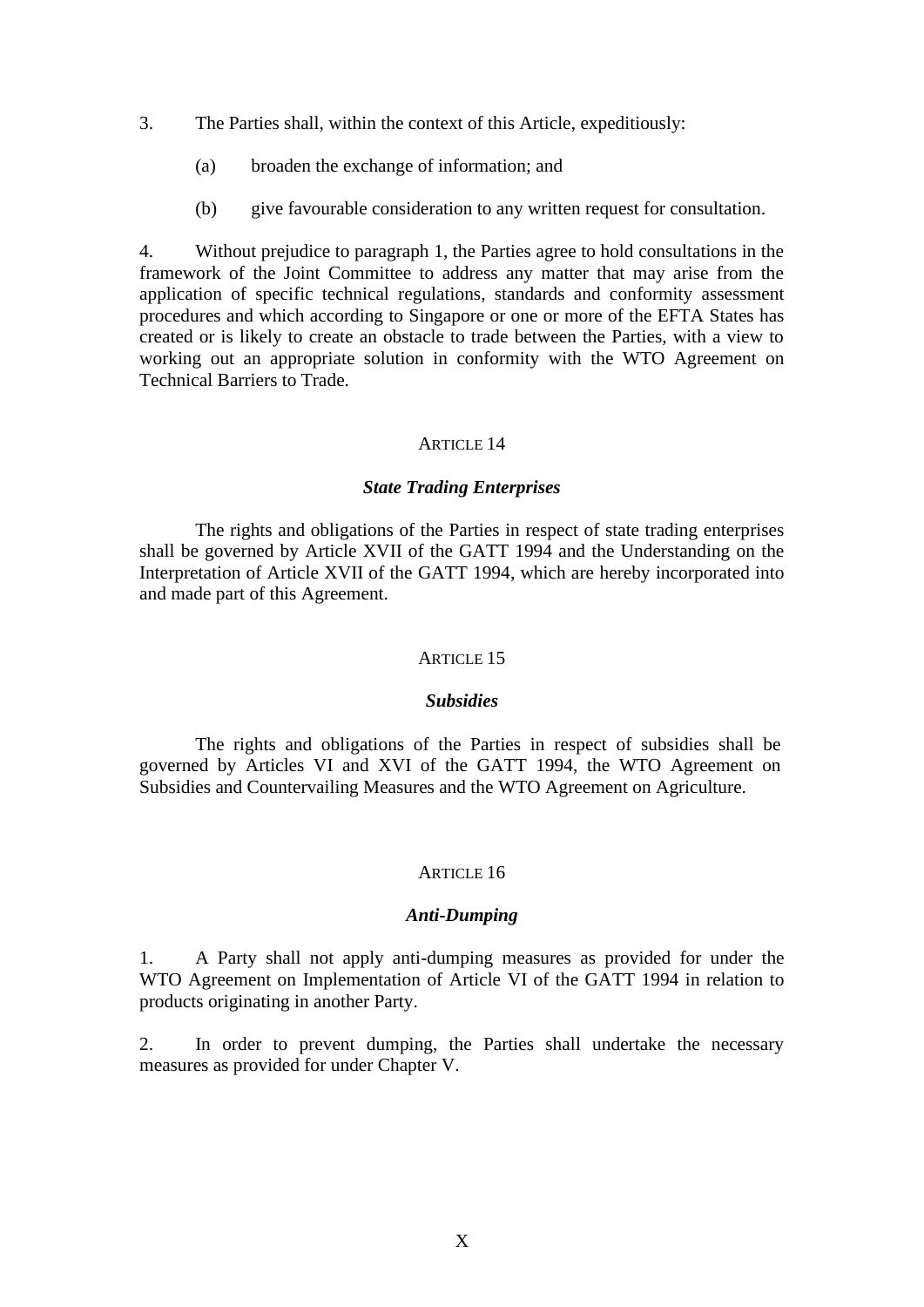# *Emergency Action on Imports of Particular Products*

1. Where any product originating in a Party, as a result of the reduction or elimination of a customs duty under this Agreement, is being imported into the territory of another Party in such increased quantities and under such conditions as to constitute a substantial cause of serious injury or threat thereof to the domestic industry of like or directly competitive products in the territory of the importing Party, the importing Party may take emergency measures to the minimum extent necessary to remedy or prevent the injury.

2. Such measures shall consist in increasing the rate of customs duty on the product to a level not to exceed the lesser of:

- a) the most-favoured nation (MFN) rate of duty in effect at the time the action is taken; and
- b) the MFN applied rate of duty in effect on the day immediately preceding the date of the entry into force of this Agreement.

3. Emergency measures shall be taken for a period not exceeding one year. In very exceptional circumstances, after review by the Joint Committee, measures may be taken up to a total maximum period of three years. A Party taking such measures shall present a schedule leading to their progressive elimination. No measures shall be applied to the import of a product which has previously been subject to such a measure for a period of, at least, five years since the expiry of the measure.

4. Emergency measures shall only be taken upon clear evidence that increased imports have caused or are threatening to cause serious injury pursuant to an investigation in accordance with the procedures laid down in the WTO Agreement on Safeguards.

5. The Party intending to take an emergency measure under this Article shall promptly make a notification to the other Parties and the Joint Committee, containing all pertinent information which shall include evidence of serious injury or threat thereof caused by increased imports, precise description of the product involved, the proposed measure, proposed date of introduction and expected duration of the investigation and the proposed measure. Any Party that may be affected by the measure shall simultaneously be offered compensation in the form of substantially equivalent trade liberalisation in relation to the imports from any such Party.

6. The Joint Committee shall, within 30 days from the date of notification, examine the information provided under paragraph 5 in order to facilitate a mutually acceptable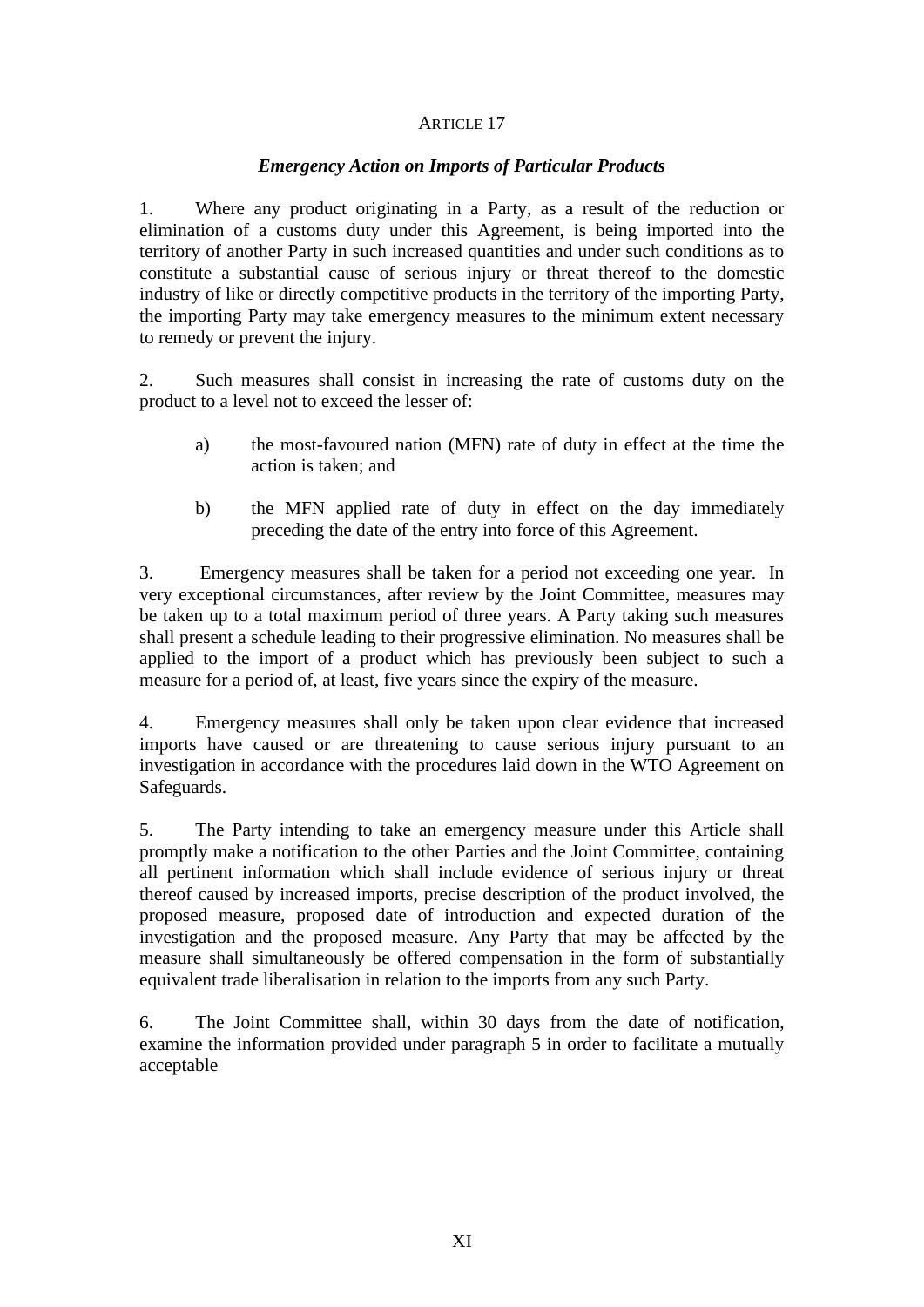resolution to the matter. In the absence of such resolution, the importing Party may adopt a measure pursuant to paragraph 2 to remedy the problem, and, in the absence of mutually agreed compensation, the Party against whose product the measure is taken may take compensatory action. The emergency measure and the compensatory action shall be immediately notified to the Joint Committee. The compensatory action shall consist of suspension of concessions having substantially equivalent trade effects or concessions substantially equivalent to the value of the additional duties expected to result from the emergency action. In the selection of the emergency measure and the compensatory action, priority must be given to the action which least disturbs the functioning of this Agreement.

7. In critical circumstances, where delay would cause damage which would be difficult to repair, a Party may take a provisional emergency measure pursuant to a preliminary determination that there is clear evidence that increased imports have caused or are threatening to cause serious injury. The Party intending to take such a measure shall immediately inform the other Parties and the Joint Committee thereof. The duration of any such provisional measure shall be counted as part of the initial period and any extension.

8. Two years after entry into force of this Agreement the Parties shall meet to review this Article with a view to determining whether there is a need to maintain an emergency action mechanism.

9. If the Parties decide, after the first review, to maintain such a mechanism, they shall thereafter conduct biennial reviews in the Joint Committee.

## ARTICLE 18

# *Balance-of-Payments Difficulties*

1. The Parties shall endeavour to avoid the imposition of restrictive measures for balance-of-payments purposes.

2. A Party in serious balance-of-payments difficulties, or under imminent threat thereof, may, in accordance with the conditions established under the GATT 1994 and the WTO Understanding on the Balance-of-Payments Provisions, adopt trade restrictive measures, which shall be of limited duration and non-discriminatory, and may not go beyond what is necessary to remedy the balance-of-payments situation. The relevant provisions of the GATT 1994 and the WTO Understanding on the Balance-of-Payments Provisions are hereby incorporated into and made part of this Agreement.

3. The Party introducing a measure under this Article shall promptly notify the other Parties and the Joint Committee thereof.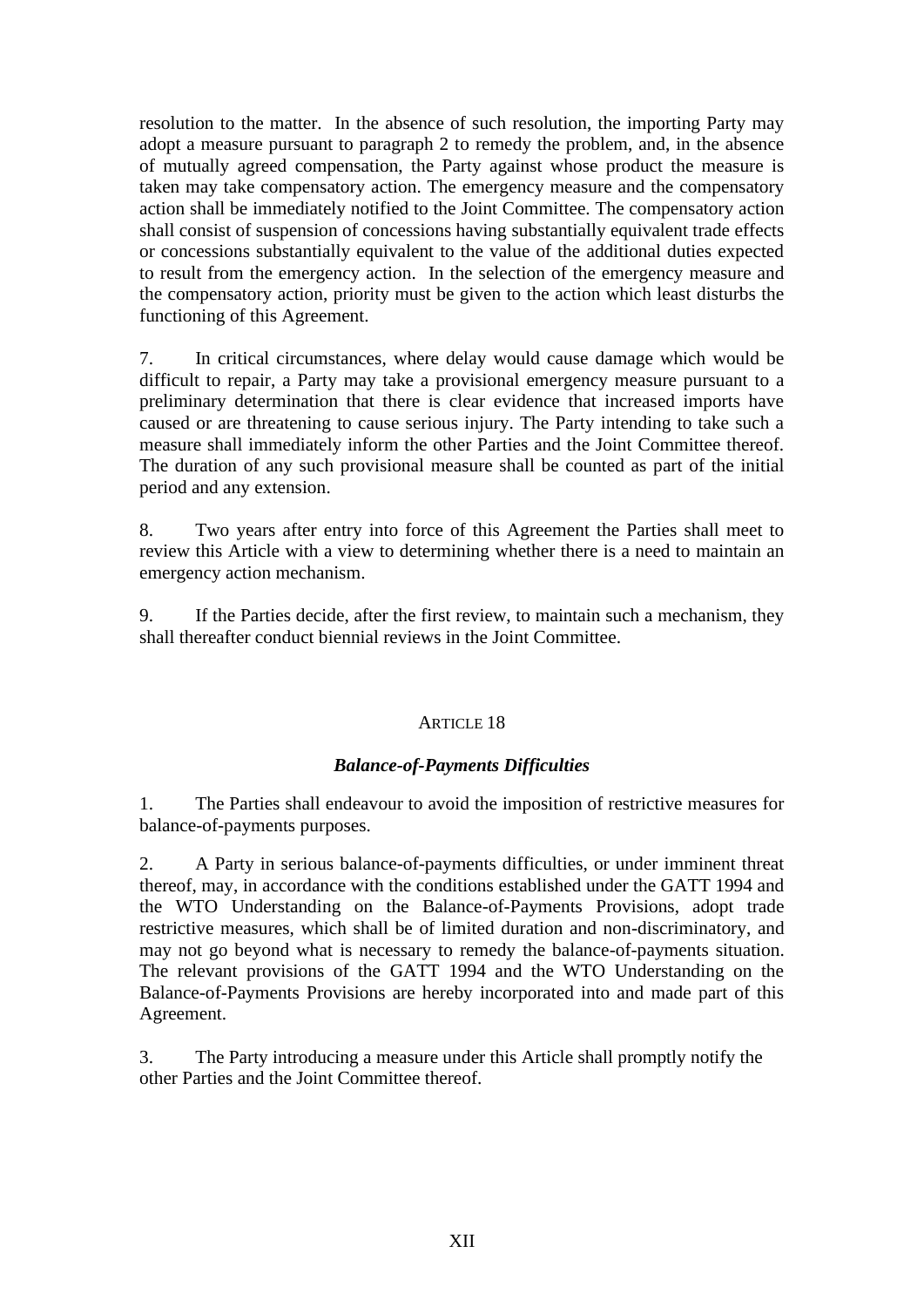#### *General Exceptions*

Subject to the requirement that such measures are not applied in a manner which would constitute a means of arbitrary or unjustifiable discrimination between countries where the same conditions prevail, or a disguised restriction on international trade, nothing in this Agreement shall be construed to prevent the adoption or enforcement by any Party of measures:

- (a) necessary to protect public morals;
- (b) necessary to protect human, animal or plant life or health;
- (c) relating to the importations or exportations of gold and silver;
- (d) necessary to secure compliance with laws or regulations which are not inconsistent with the provisions of this Agreement, including those relating to customs enforcement, the enforcement of monopolies operated under paragraph 4 of Article II and Article XVII of the GATT 1994, the protection of patents, trade marks and copyrights, and the prevention of deceptive practices;
- (e) relating to the products of prison labour;
- (f) imposed for the protection of national treasures of artistic, historic or archaeological value;
- (g) relating to the conservation of exhaustible natural resources if such measures are made effective in conjunction with restrictions on domestic production or consumption;
- (h) undertaken in pursuance of obligations under any intergovernmental commodity agreement which conforms to criteria submitted to the Members of the WTO and not disapproved by them or which is itself so submitted and not so disapproved;
- (i) involving restrictions on exports of domestic materials necessary to ensure essential quantities of such materials to a domestic processing industry during periods when the domestic price of such materials is held below the world price as part of a governmental stabilization plan; provided that such restrictions shall not operate to increase the exports of or the protection afforded to such domestic industry, and shall not depart from the provisions of the GATT 1994 relating to non discrimination: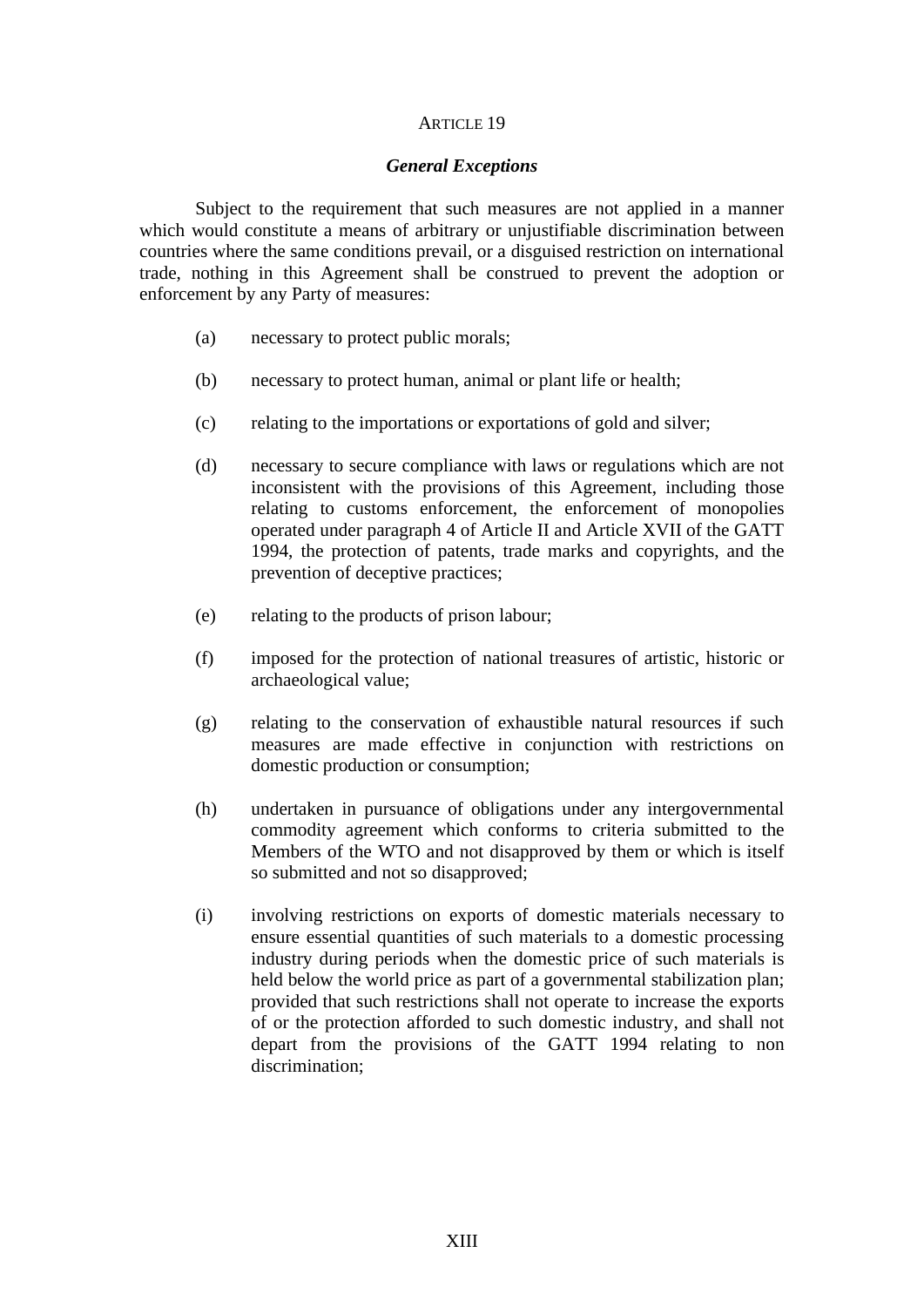(j) essential to the acquisition or distribution of products in general or local short supply; provided that any such measures shall be consistent with the principle that all Members of the WTO are entitled to an equitable share of the international supply of such products, and that any such measures, which are inconsistent with the other provisions of this Agreement shall be discontinued as soon as the conditions giving rise to them have ceased to exist.

# ARTICLE 20

## *Security Exceptions*

Nothing in this Chapter shall be construed:

- (a) to require any Party to furnish any information the disclosure of which it considers contrary to its essential security interests; or
- (b) to prevent any Party from taking any action which it considers necessary for the protection of its essential security interests
	- (i) relating to fissionable materials or the materials from which they are derived;
	- (ii) relating to the traffic in arms, ammunition and implements of war and to such traffic in other goods and materials as is carried on directly or indirectly for the purpose of supplying a military establishment;
	- (iii) taken in time of war or other emergency in international relations; or
- (c) to prevent any Party from taking any action in pursuance of its obligations under the United Nations Charter for the maintenance of international peace and security.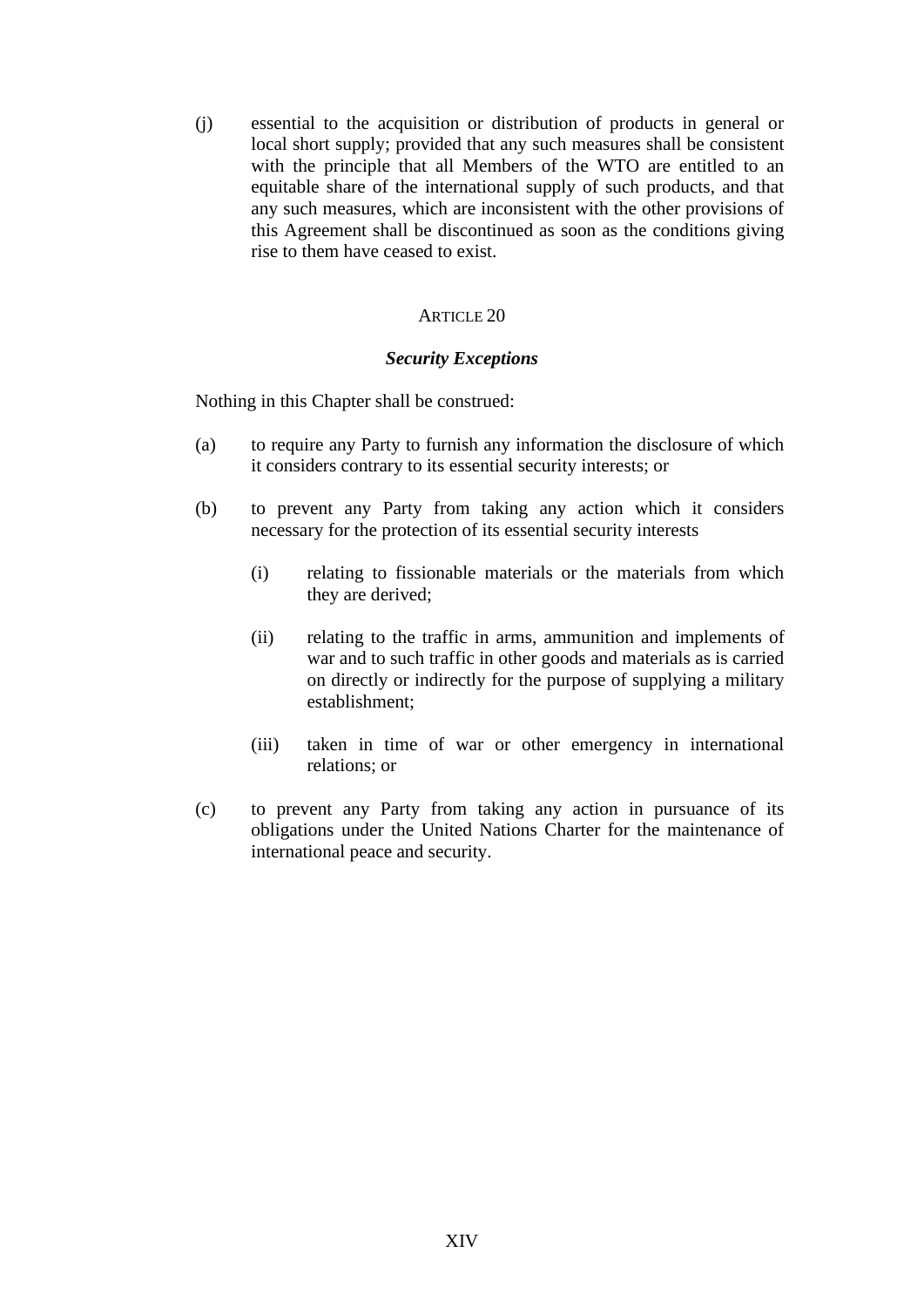# **III SERVICES**

# ARTICLE  $21<sup>1</sup>$

## *Scope and Coverage*

1. This Chapter applies to measures affecting trade in services taken by central, regional or local governments and authorities as well as by non-governmental bodies in the exercise of powers delegated by central, regional or local governments or authorities.

2*.* In respect of air transport services, this Chapter shall not apply to measures affecting air traffic rights, however granted; or to measures affecting services directly related to the exercise of air traffic rights, other than measures affecting:

- (a) aircraft repair and maintenance services;
- (b) the selling and marketing of air transport services;
- (c) computer reservation system services. 2

3. The EFTA States and Singapore agree to review developments in the air transport sector with a view to reassessing the need for further co-operation in this sector.

4. Nothing in this Chapter shall be construed to impose any obligation with respect to government procurement.

## ARTICLE 22

## *Definitions*

For the purposes of this Chapter:

- (a) "measure" means any measure by a Party, whether in the form of a law, regulation, rule, procedure, decision, administrative action or any other form;
- (b) "supply of a service" includes the production, distribution, marketing, sale and delivery of a service;

<sup>&</sup>lt;sup>1</sup> Paragraph 2 of Article 21 was amended by Joint Committee Decision No. 1 of 2011 (23 November 2011) which entered into force on 1 September 2021 for the EFTA States and Singapore.

<sup>&</sup>lt;sup>2</sup> The terms "aircraft repair and maintenance services", "selling and marketing of air transport services" and "computer reservation system (CRS) services" are as defined in paragraph 6 of the Annex on Air Transport Services to the GATS.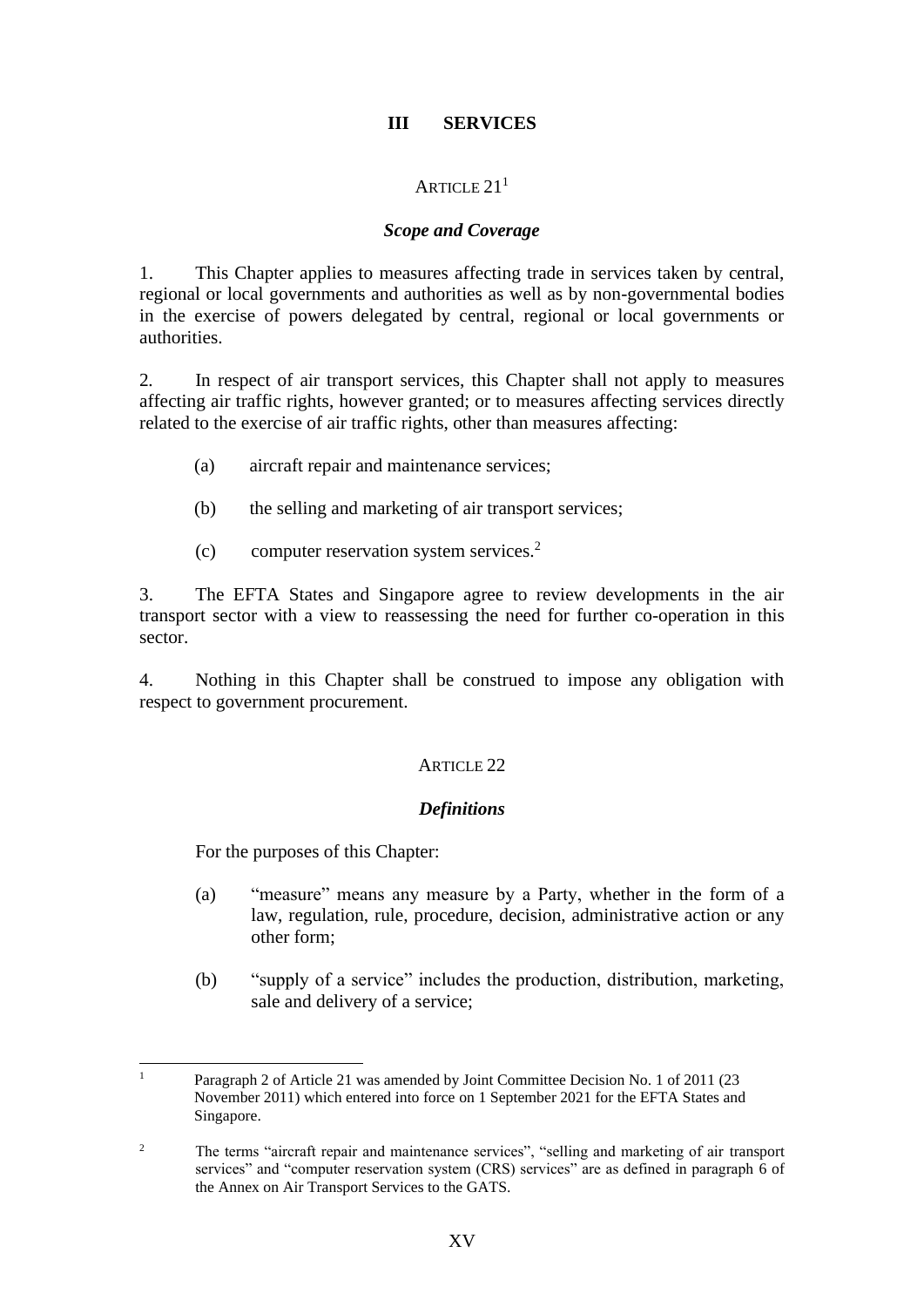- (c) "measures by Parties affecting trade in services" include measures in respect of:
	- (i) the purchase, payment or use of a service;
	- (ii) the access to and use of, in connection with the supply of a service, services which are required by those Parties to be offered to the public generally;
	- (iii) the presence, including commercial presence, of persons of a Party for the supply of a service in the territory of another Party;
- (d) "commercial presence" means any type of business or professional establishment, including through:
	- (i) the constitution, acquisition or maintenance of a juridical person; or
	- (ii) the creation or maintenance of a branch or a representative office;

within the territory of a Party for the purpose of supplying a service;

- (e) "sector" of a service means:
	- (i) with reference to a specific commitment, one or more, or all, subsectors of that service, as specified in a Party's Schedule;
	- (ii) otherwise, the whole of that service sector, including all of its subsectors;
- (f) "service supplier" means any person that seeks to supply or supplies a service<sup>3</sup>;
- (g) "service consumer" means any person that receives or uses a service;
- (h) "service of another Party" means a service which is supplied:
	- (i) from or in the territory of that other Party, or in the case of maritime transport, by a vessel registered under the laws of that

<sup>&</sup>lt;sup>3</sup> Where the service is not supplied directly by a juridical person but through other forms of commercial presence such as a branch or a representative office, the service supplier (i.e. the juridical person) shall, nonetheless, through such presence be accorded the treatment provided for service suppliers under this Agreement. Such treatment shall be extended to the presence through which the service is supplied and need not be extended to any other parts of the supplier located outside the territory where the service is supplied.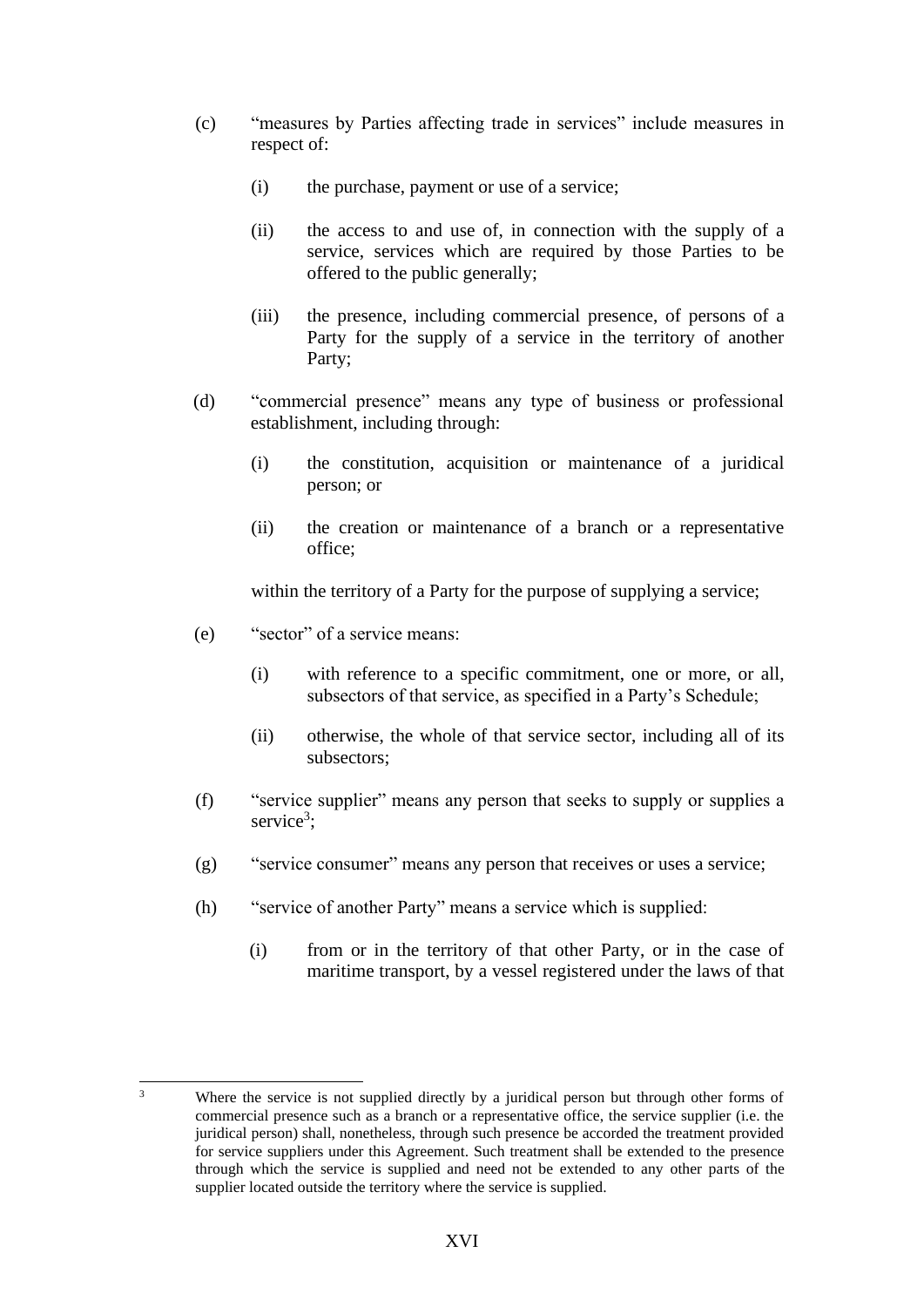other Party, or by a person of that other Party which supplies the service through the operation of a vessel and/or its use in whole or in part; or

- (ii) in the case of the supply of a service through commercial presence or through the presence of natural persons, by a service supplier of that other Party:
- (i) "person" means either a natural person or a juridical person;
- (j) "natural person of a Party" means a natural person who resides in the territory of that Party or elsewhere and who under the law of that Party:
	- (i) is a national of that Party; or
	- (ii) has the right of permanent residence in that Party and is accorded substantially the same treatment as nationals in respect of measures affecting trade in services;
- (k) "juridical person" means any legal entity duly constituted or otherwise organised under applicable law, whether for profit or otherwise, and whether privately-owned or governmentally-owned, including any corporation, trust, partnership, joint venture, sole proprietorship or association;
- (l) "juridical person of another Party" means a juridical person which is either:
	- (i) constituted or otherwise organised under the law of that other Party, and is engaged in substantive business operations<sup>4</sup> in the territory of any Party; this includes a service supplier of a WTO member who is a non-Party that is a juridical person constituted under the laws of a Party, provided that it engages in substantive business operations in the territory of the Parties; or
	- (ii) in the case of the supply of a service through commercial presence, owned or controlled by:
		- 1. natural persons of that other Party; or
		- 2. juridical persons identified under paragraph  $(l)(i)$ ;
- (m) a juridical person is:

<sup>&</sup>lt;sup>4</sup> This also includes juridical persons intending to engage in substantive business operations such as start-up companies**.**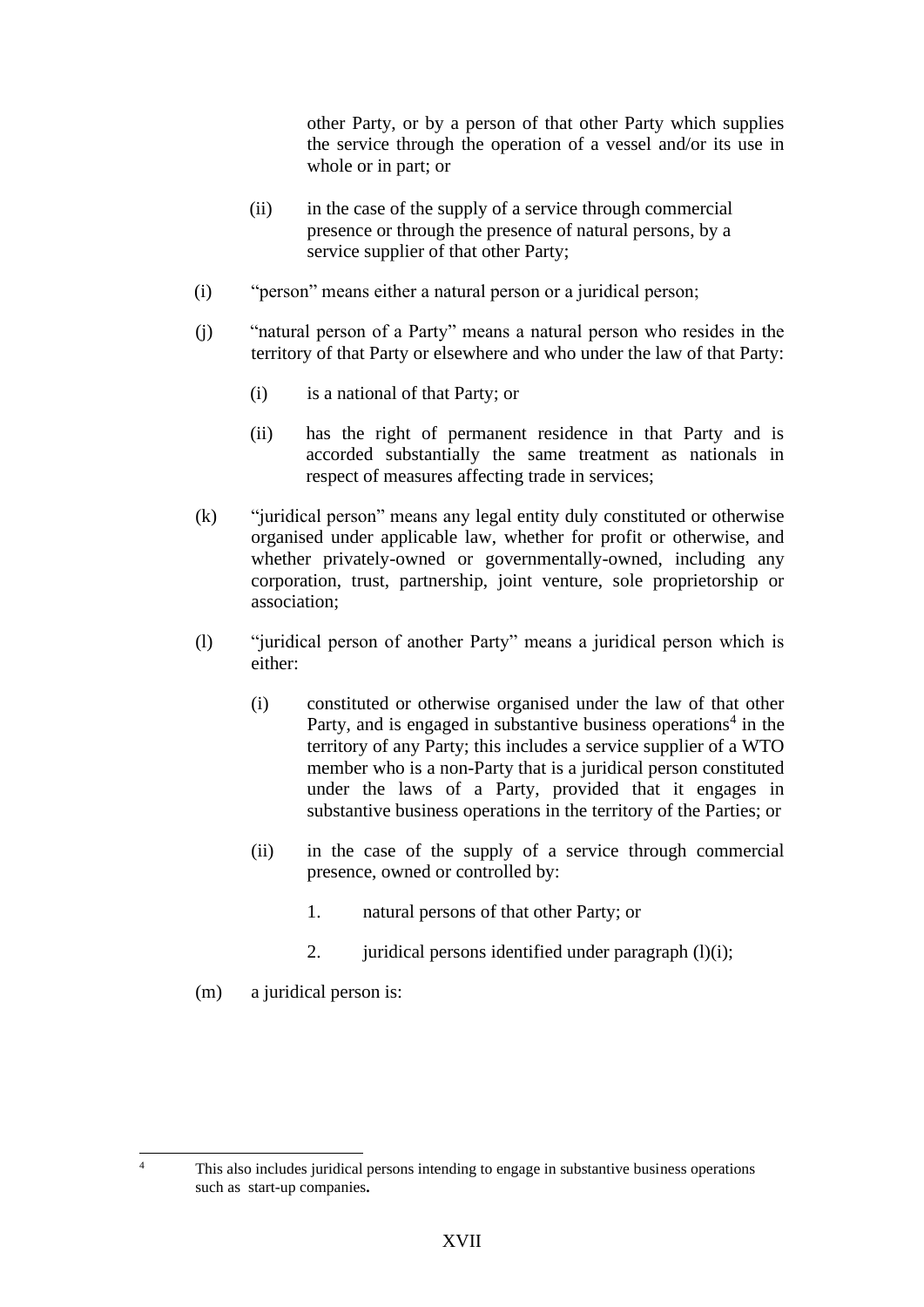- (i) "owned" by persons of a Party if more than 50 per cent of the equity interest in it is beneficially owned by persons of that Party;
- (ii) "controlled" by persons of a Party if such persons have the power to name a majority of its directors or otherwise to legally direct its actions;
- (iii) "affiliated" with another person when it controls, or is controlled by, that other person; or when it and the other person are both controlled by the same person;
- (n) "monopoly supplier of a service" means any person, public or private, which in the relevant market of the territory of a Party is authorised or established formally or in effect by that Party as the sole supplier of that service;
- (o) "trade in services" means the supply of a service:
	- (i) from the territory of a Party into the territory of another Party (hereinafter referred to as "cross-border supply");
	- (ii) in the territory of a Party to the service consumer of another Party (hereinafter referred to as "consumption abroad");
	- (iii) by a service supplier of a Party, through commercial presence in the territory of another Party (hereinafter referred to as "commercial presence");
	- (iv) by a service supplier of a Party, through presence of natural persons of that Party in the territory of another Party (hereinafter referred to as "presence of natural persons");
- (p) "services" includes any service in any sector except services supplied in the exercise of governmental authority;
- (q) "a service supplied in the exercise of governmental authority" means any service which is supplied neither on a commercial basis nor in competition with one or more service suppliers;
- (r) "direct taxes" comprise all taxes on total income, on total capital or on elements of income or of capital, including taxes on gains from the alienation of property, taxes on estates, inheritances and gifts, and taxes on the total amounts of wages or salaries paid by enterprises, as well as taxes on capital appreciation.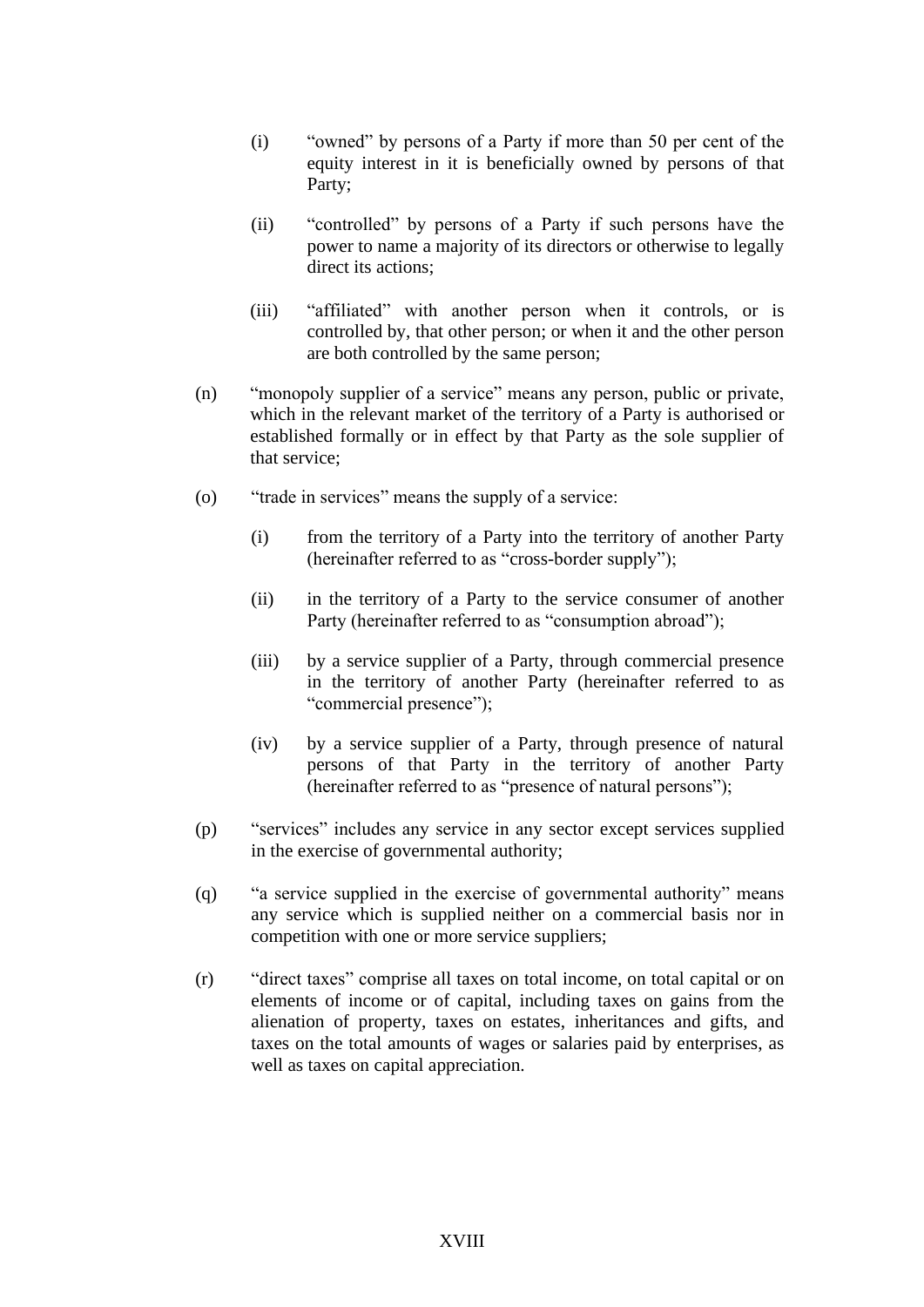## *Most-Favoured-Nation Treatment*

1. Subject to exceptions that may derive from harmonisation of regulations based on agreements concluded by a Party with a non-Party providing for mutual recognition in accordance with Article VII of the GATS, and except as provided in Annex VI, a Party shall accord immediately and unconditionally, with respect to any measure covered by this Chapter, to services and service suppliers of another Party treatment no less favourable than that it accords to like services and service suppliers of any non-Party.

2. Treatment granted under other agreements concluded by one of the Parties with a non-Party which have been notified under Article V of the GATS shall not be subject to paragraph 1.

3. If a Party enters into an agreement of the type referred to in paragraph 2, it shall, upon request from another Party, afford adequate opportunity to the other Parties to negotiate the benefits granted therein.

# ARTICLE 24

# *Market Access*

1. With respect to market access through the modes of supply identified in Article 22 (o), each Party shall accord services and service suppliers of another Party treatment no less favourable than that provided for under the terms, limitations and conditions agreed and specified in its Schedule<sup>5</sup>.

2. In sectors where market access commitments are undertaken, the measures which a Party shall not maintain or adopt either on the basis of a regional sub-division or on the basis of its entire territory, unless otherwise specified in its Schedule, are defined as:

- (a) limitations on the number of service suppliers whether in the form of numerical quotas, monopolies, exclusive service suppliers or the requirements of an economic needs test;
- (b) limitations on the total value of service transactions or assets in the form of numerical quotas or the requirement of an economic needs test;

<sup>5</sup> If a Party undertakes a market-access commitment in relation to the supply of a service through the mode of supply referred to in Article 22 (o) (i) and if the cross-border movement of capital is an essential part of the service itself, that Party is thereby committed to allow such movement of capital. If a Party undertakes a market-access commitment in relation to the supply of a service through the mode of supply referred to in Article 22 (o) (iii), it is thereby committed to allow related transfers of capital into its territory.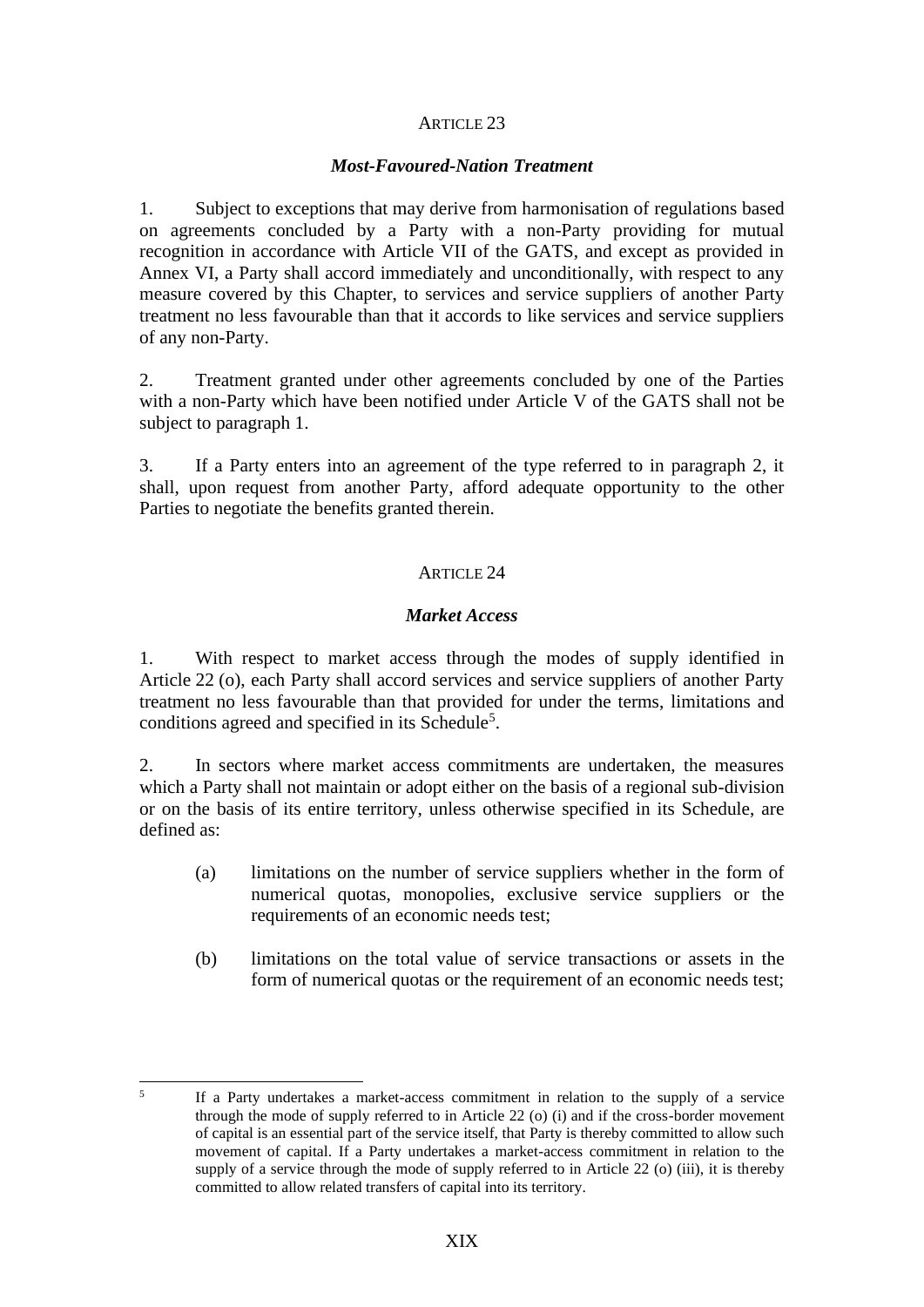- (c) limitations on the total number of service operations or on the total quantity of service output expressed in terms of designated numerical units in the form of quotas or the requirement of an economic needs  $test^6$ ;
- (d) limitations on the total number of natural persons that may be employed in a particular service sector or that a service supplier may employ and who are necessary for, and directly related to, the supply of a specific service in the form of numerical quotas or the requirement of an economic needs test;
- (e) measures which restrict or require specific types of legal entity or joint venture through which a service supplier may supply a service; and
- (f) limitations on the participation of foreign capital in terms of maximum percentage limit on foreign shareholding or the total value of individual or aggregate foreign investment.

# *National Treatment*

1. In the sectors inscribed in its Schedule, and subject to any conditions and qualifications set out therein, each Party shall accord to services and service suppliers of another Party, in respect of all measures affecting the supply of services, treatment no less favourable than that it accords to its own like services and service suppliers<sup>7</sup>.

2. A Party may meet the requirement in paragraph 1 by according to services and service suppliers of another Party either formally identical treatment or formally different treatment to that it accords to its own like services and service suppliers.

3. Formally identical or formally different treatment shall be considered to be less favourable if it modifies the conditions of competition in favour of services or service suppliers of a Party compared to like services or service suppliers of another Party.

<sup>6</sup> Paragraph 2 (c) does not cover measures of a Party which limit inputs for the supply of services.

<sup>&</sup>lt;sup>7</sup> Specific commitments assumed under this Article shall not be construed to require any Party to compensate for any inherent competitive disadvantages which result from the foreign character of the relevant services or services suppliers.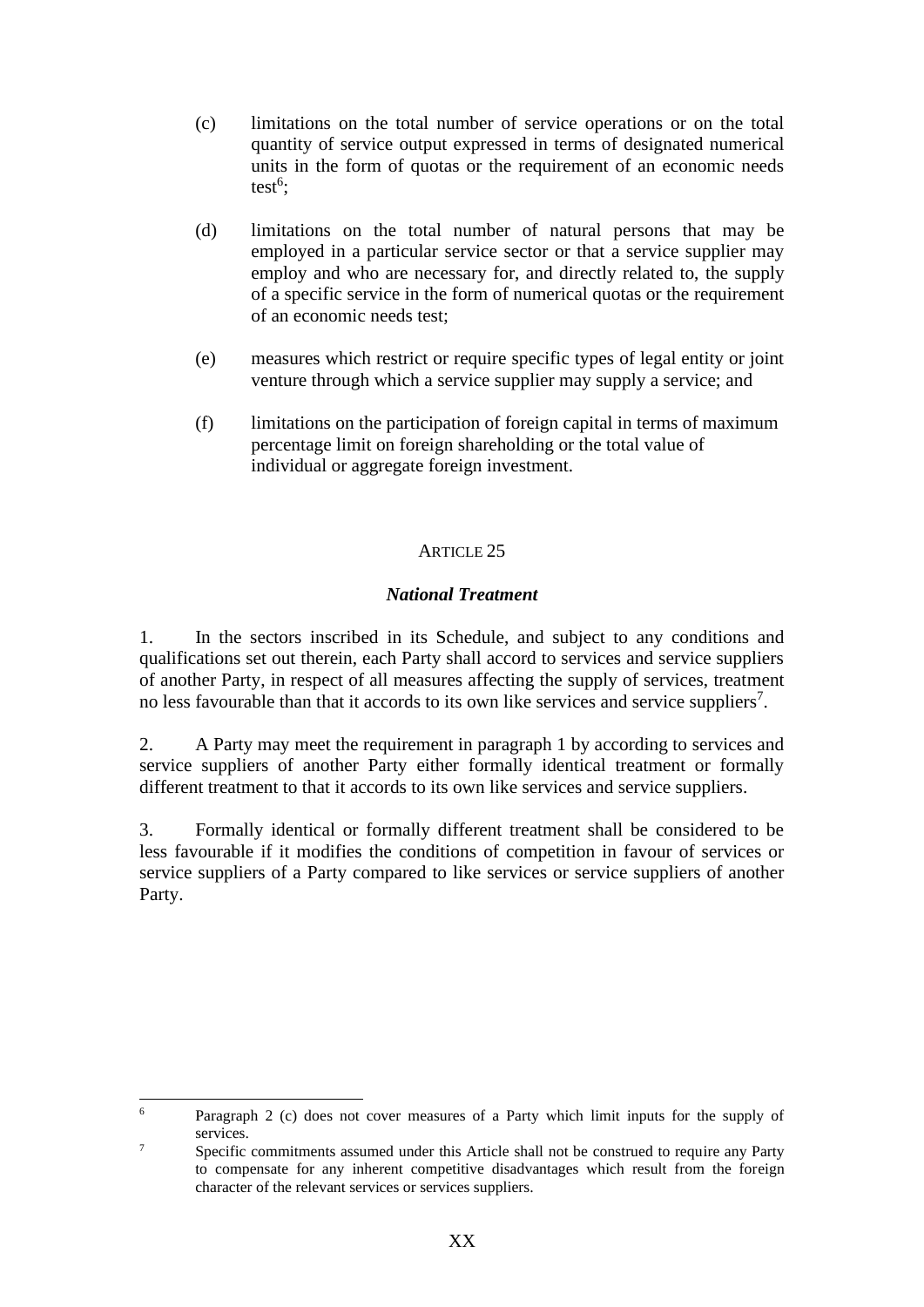#### *Additional Commitments*

The Parties may negotiate commitments with respect to measures affecting trade in services not subject to scheduling under Articles 24 and 25 above, including those regarding qualifications, standards or licensing matters. Such commitments shall be entered in a Party's Schedule.

# ARTICLE  $27$

#### *Trade Liberalisation/Schedule of Specific Commitments*

1. The Parties shall liberalise trade in services between themselves, in conformity with Article V of the GATS.

2. Each Party shall set out in a Schedule the specific commitments it undertakes under Articles 24, 25 and 26. With respect to sectors where such commitments are undertaken, each Schedule shall specify:

- (a) terms, limitations and conditions on market access;
- (b) conditions and qualifications on national treatment;
- (c) undertakings relating to additional commitments; and
- (d) where appropriate, the time-frame for implementation of such commitments.

3. Measures inconsistent with both Articles 24 and 25 shall be inscribed in the column relating to Article 24. In this case, the inscription will be considered to provide a condition or qualification to Article 25 as well.

4. The Parties' Schedules of specific commitments are set out in Annex VII, and form an integral part of this Chapter.

5. The Parties undertake to review their Schedules of specific commitments at least every two years, but earlier if so agreed, with a view to provide for the elimination of substantially all remaining discrimination between the Parties with regard to trade in services covered in this Chapter at the end of a transitional period of ten years from the date of entry into force of this Agreement. Such review shall continue if substantially all remaining discrimination has not been eliminated at the end of this transitional period. This paragraph is not subject to dispute settlement pursuant to Chapter IX.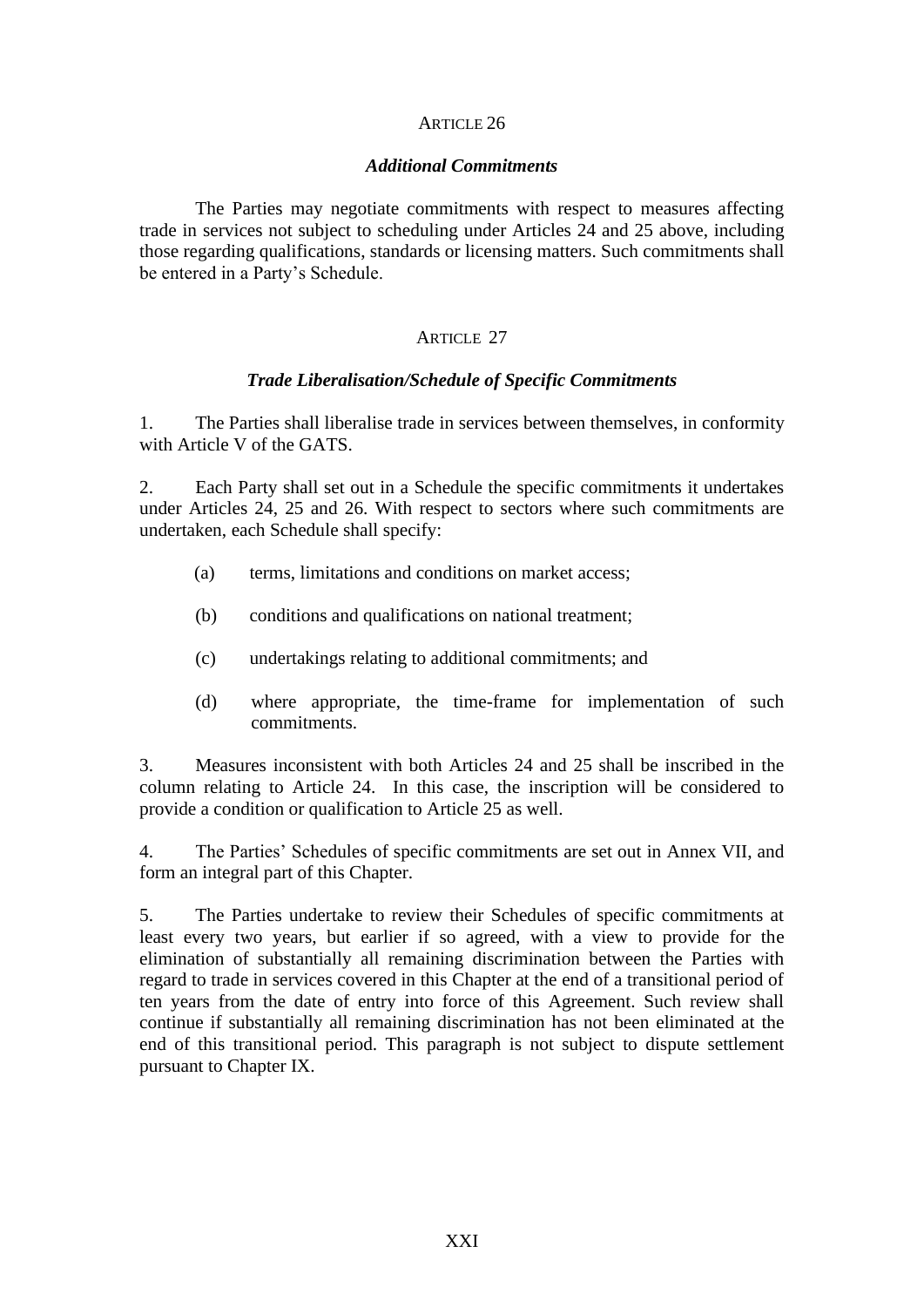# *Domestic Regulation*

1. In sectors where specific commitments are undertaken, each Party shall ensure that all measures of general application affecting trade in services are administered in a reasonable, objective and impartial manner.

2. Each Party shall maintain or institute as soon as practicable judicial, arbitral or administrative tribunals or procedures which provide, at the request of an affected service supplier of another Party, for the prompt review of, and where justified, appropriate remedies for, administrative decisions affecting trade in services. Where such procedures are not independent of the agency entrusted with the administrative decision concerned, the Party shall ensure that the procedures in fact provide for an objective and impartial review.

3. Where authorisation is required for the supply of a service on which a specific commitment has been made, the competent authorities of a Party shall promptly, after the submission of an application considered complete under domestic laws and regulations, inform the applicant of the decision concerning the application. At the request of the applicant, the competent authorities of the Party shall provide, without undue delay, information concerning the status of the application.

4. The Parties shall jointly review the results of the negotiations on disciplines for certain regulations, including qualification requirements and procedures, technical standards and licensing requirements, pursuant to Article VI.4 of the GATS, with a view to their incorporation into this Agreement. The Parties note that such disciplines aim to ensure that such requirements are *inter alia*:

- (a) based on objective and transparent criteria, such as competence and the ability to supply the service;
- (b) not more burdensome than necessary to ensure the quality of the service;
- (c) in the case of licensing procedures, not in themselves a restriction on the supply of the service.

5. In sectors where a Party has undertaken specific commitments, subject to any terms, limitations, conditions or qualifications set out therein, pending the incorporation of disciplines developed pursuant to paragraph 4, a Party shall not apply licensing and qualification requirements and technical standards that nullify or impair such specific commitments in a manner which: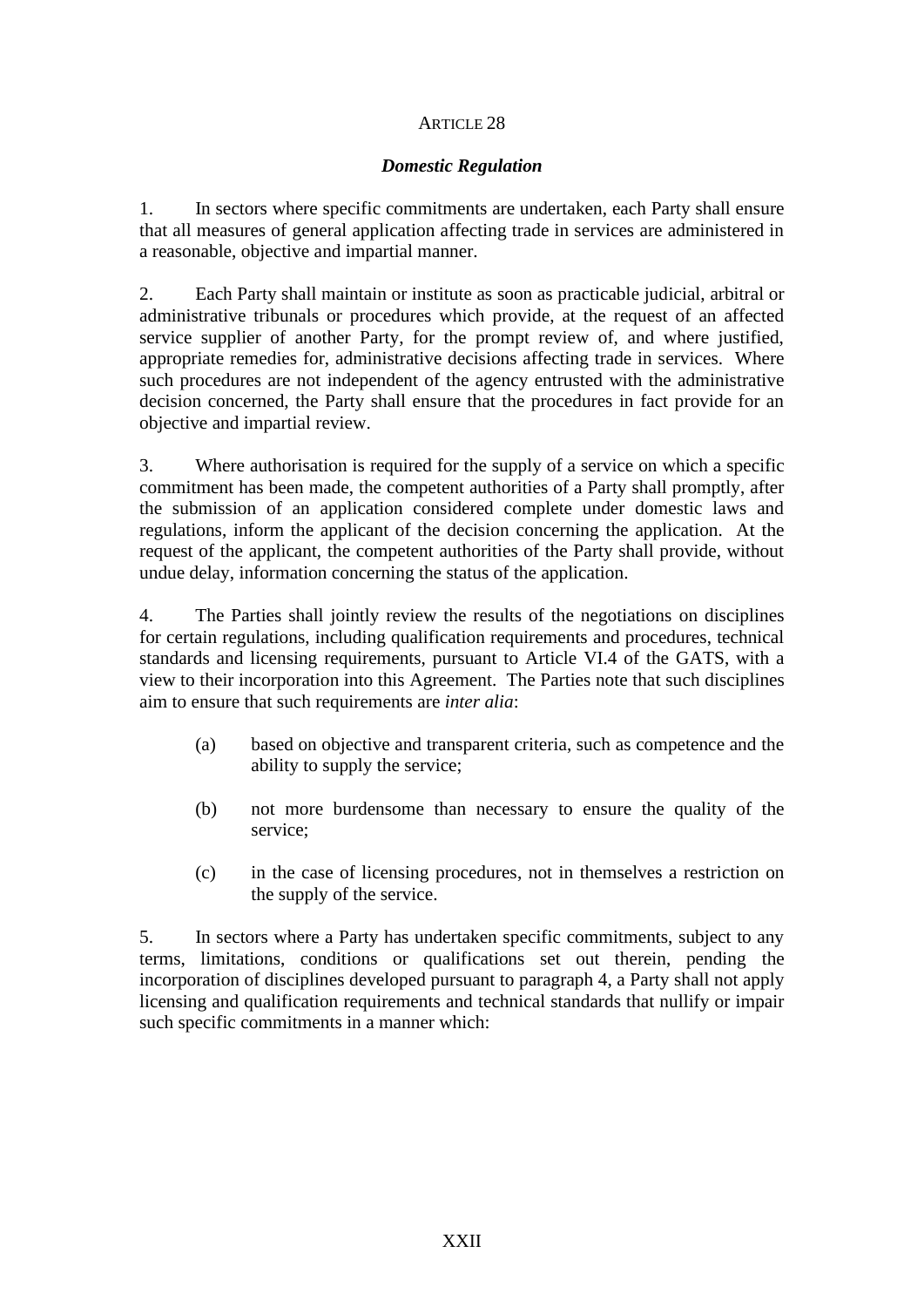- (a) does not comply with the criteria outlined in paragraph  $4$  (a), (b) or (c) and
- (b) could not reasonably have been expected of that Party at the time the specific commitments in those sectors were made.

6. Whenever a domestic regulation is prepared, adopted and applied in accordance with international standards of relevant international organisations<sup>8</sup> applied by a Party, there shall be a rebuttable presumption that it complies with the provisions of this Article.

7. In sectors where specific commitments regarding professional services are undertaken, each Party shall provide for adequate procedures to verify the competence of professionals of another Party.

# ARTICLE 29

# *Subsidies*

A Party which considers that it is adversely affected by a subsidy of another Party may request consultations with that Party on such matters. Such requests shall be accorded sympathetic consideration.

# ARTICLE 30

# *Recognition*

1. In principle no later than three years following the entry into force of this Agreement, the Joint Committee shall establish the necessary steps for the negotiation of agreements or arrangements providing for the mutual recognition of education or experience obtained, requirements, qualifications, licenses and other regulations, for the purpose of the fulfilment, in whole or in part, by service suppliers of the criteria applied by each Party for the authorisation, licensing, operation and certification of service suppliers.

2. Any such recognition conferred by a Party shall be in conformity with the relevant provisions of the WTO and, in particular, Article VII of the GATS.

<sup>&</sup>lt;sup>8</sup> The term "relevant international organisations" refers to international bodies whose membership is open to the relevant bodies of the Parties.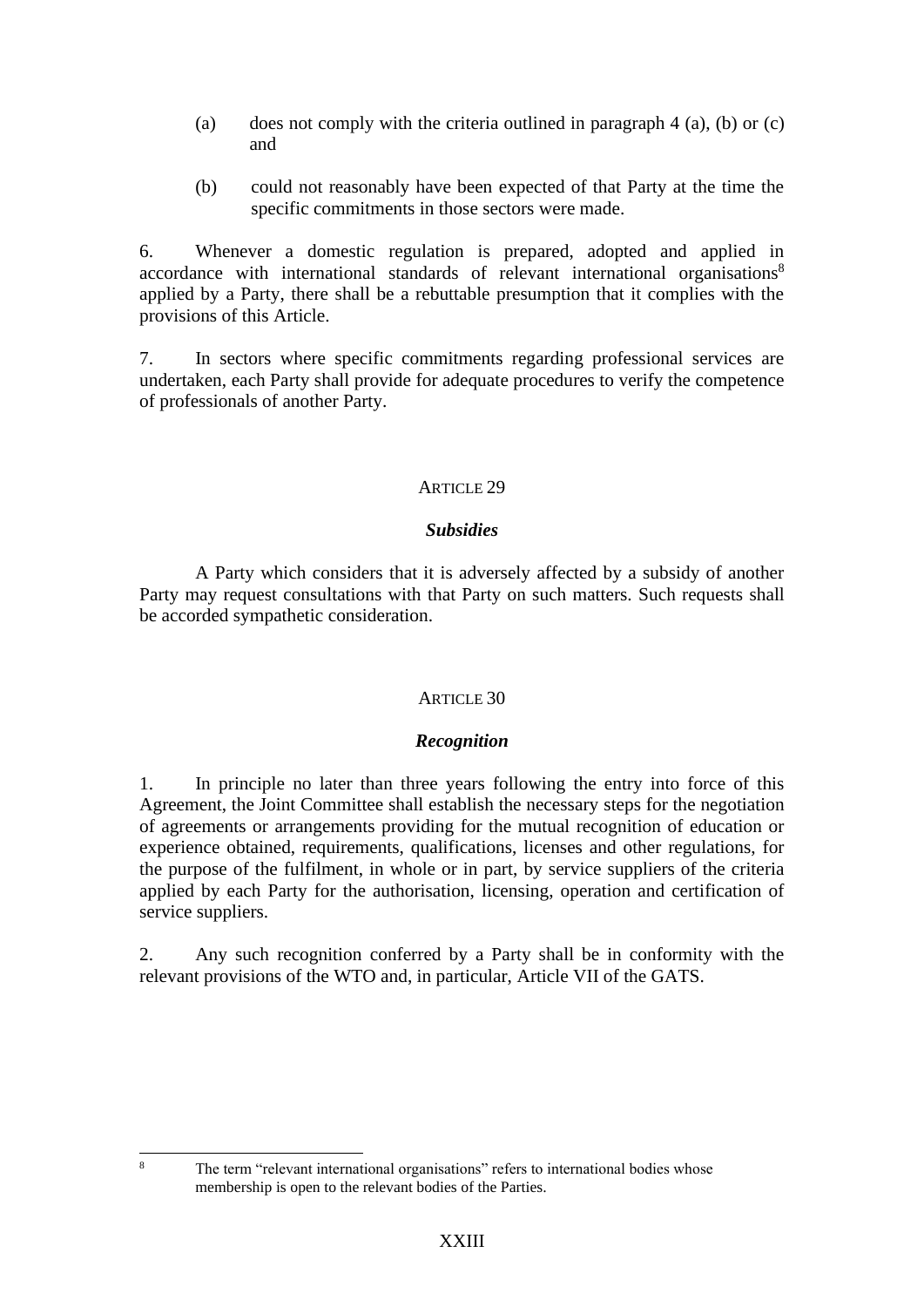3. Where a Party recognises, by agreement or arrangement, the education or experience obtained, requirements met or licenses or certifications granted in the territory of a non-Party, that Party shall accord another Party, upon request, adequate opportunity to negotiate its accession to such an agreement or arrangement or to negotiate comparable ones with it. Where a Party accords recognition autonomously, it shall afford adequate opportunity for another Party to demonstrate that the education or experience obtained, requirements met or licenses or certifications granted in the territory of that other Party should also be recognised.

# $ARTICI$  F 31

## *Monopolies and Exclusive Service Suppliers*

1. Each Party shall ensure that any monopoly supplier of a service in its territory does not, in the supply of the monopoly service in the relevant market, act in a manner inconsistent with the Party's obligations under its specific commitments.

2. Where a Party's monopoly supplier competes, either directly or through an affiliated company, in the supply of a service outside the scope of its monopoly rights and which is subject to that Party's obligations under its specific commitments, the Party shall ensure that such a supplier does not abuse its monopoly position to act in its territory in a manner inconsistent with such commitments.

3. If a Party has reason to believe that a monopoly supplier of a service of another Party is acting in a manner inconsistent with paragraph 1 or 2, it may request that other Party to provide specific information concerning the relevant operations.

4. The provisions of this Article shall also apply to cases of exclusive service suppliers, where a Party, formally or in effect, (a) authorises or establishes a small number of service suppliers and (b) substantially prevents competition among those suppliers in its territory.

## ARTICLE 32

## *Movement of Natural Persons*

1. This Chapter applies to measures affecting natural persons who are service suppliers of a Party, and natural persons of a Party who are employed by a service supplier of a Party, in respect of the supply of a service. Natural persons covered by a Party's specific commitments shall be allowed to supply the service in accordance with the terms of those commitments.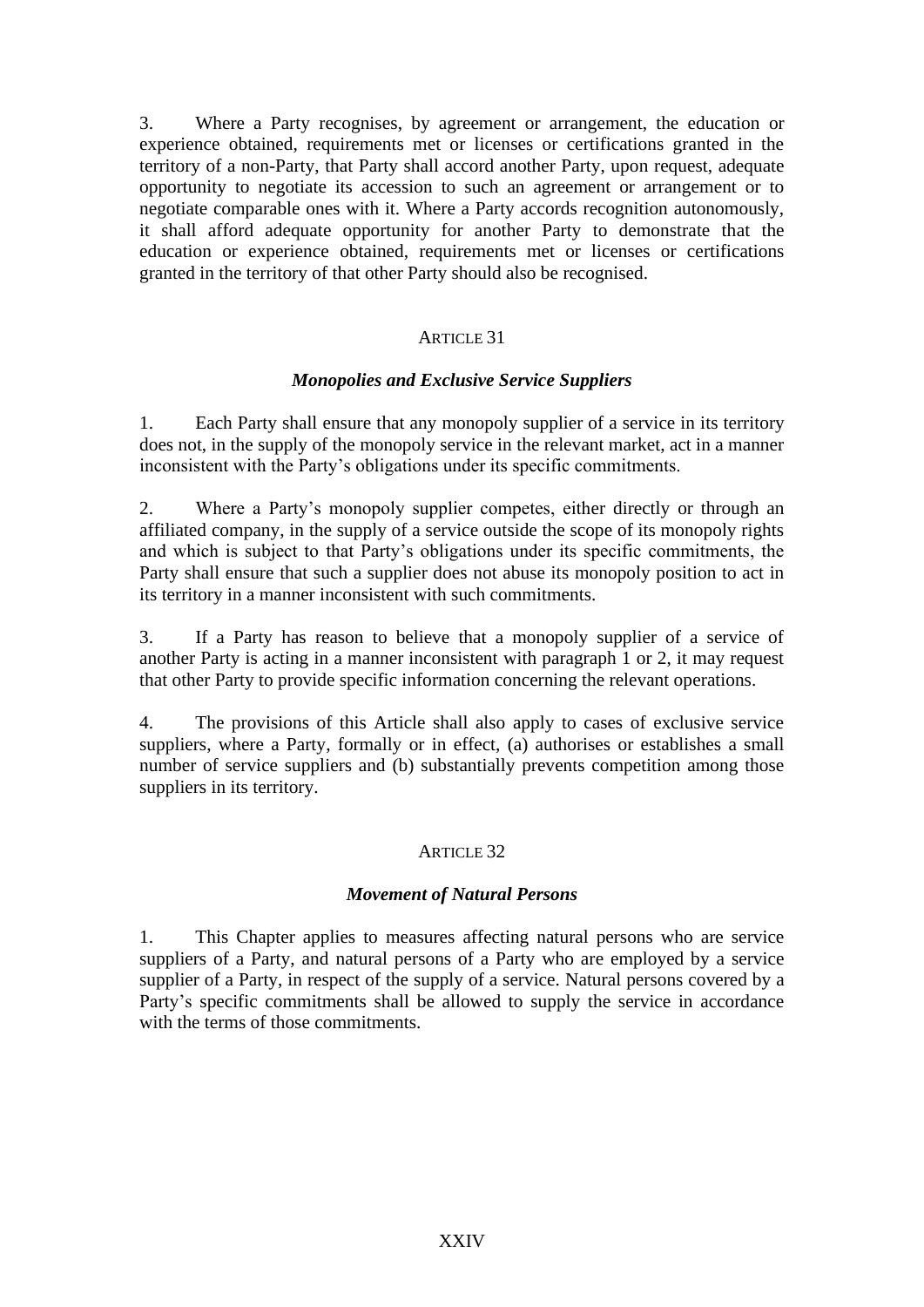2. This Chapter shall not apply to measures affecting natural persons seeking access to the employment market of a Party, nor shall it apply to measures regarding citizenship, residence or employment on a permanent basis.

3. This Chapter shall not prevent a Party from applying measures to regulate the entry of natural persons of another Party into, or their temporary stay in, its territory, including those measures necessary to protect the integrity of, and to ensure the orderly

movement of natural persons across, its borders, provided that such measures are not applied in a manner so as to nullify or impair the benefits accruing to a Party under the terms of a specific commitment<sup>9</sup>.

# ARTICLE 33

# *General Exceptions*

Subject to the requirement that such measures are not applied in a manner which would constitute a means of arbitrary or unjustifiable discrimination between countries where like conditions prevail, or a disguised restriction on trade in services, nothing in this Chapter shall be construed to prevent the adoption or enforcement by any Party of measures:

- (a) necessary to protect public morals or to maintain public order<sup>10</sup>;
- (b) necessary to protect human, animal or plant life or health;
- (c) necessary to secure compliance with laws or regulations which are not inconsistent with the provisions of this Chapter including those relating to:
	- (i) the prevention of deceptive and fraudulent practices or to deal with the effects of a default on services contracts:
	- (ii) the protection of the privacy of individuals in relation to the processing and dissemination of personal data and the protection of confidentiality of individual records and accounts;
	- (iii) safety;

<sup>9</sup> The sole fact of requiring a visa for natural persons of a certain nationality and not for those of others shall not be regarded as nullifying or impairing benefits under a specific commitment. <sup>10</sup> The public order exception may be invoked only where a genuine and sufficiently serious threat is posed to one of the fundamental interests of society.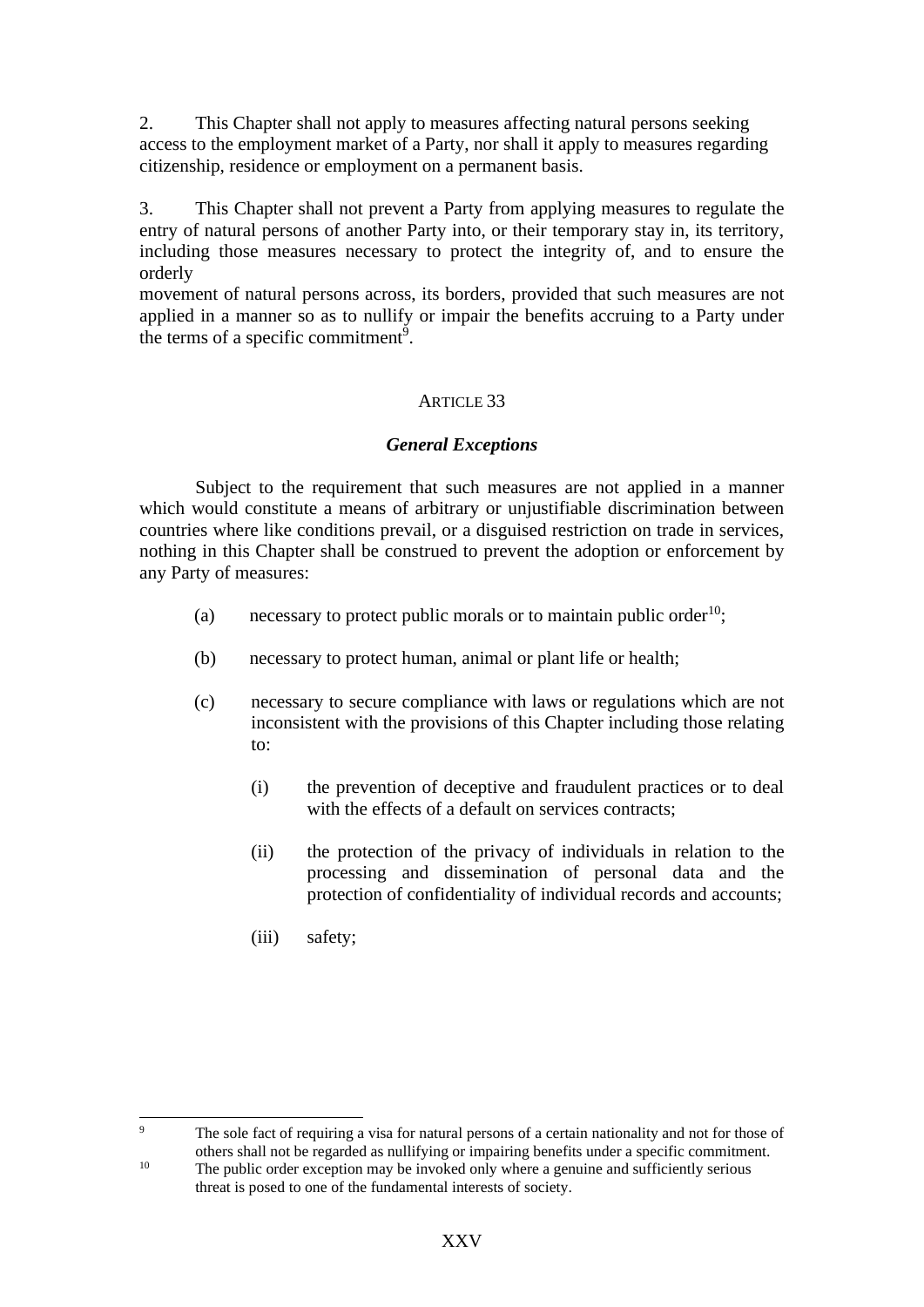- (d) inconsistent with Article 25, provided that the difference in treatment is aimed at ensuring the equitable or effective $1$  imposition or collection of direct taxes in respect of services or service suppliers of another Party;
- (e) inconsistent with Article 23, provided that the difference in treatment is the result of an agreement on the avoidance of double taxation or provisions on the avoidance of double taxation in any other international agreement or arrangement by which a Party is bound.

## *Security Exceptions*

Nothing in this Agreement shall be construed:

- (a) to require a Party to furnish or allow access to information the disclosure of which it considers contrary to its essential security interests;
- (b) to prevent a Party from taking any action which it considers necessary for the protection of its essential security interests:
	- (i) relating to the supply of services as carried out directly or indirectly for the purpose of provisioning a military establishment;
	- (ii) relating to fissionable and fusionable materials or the materials from which they are derived;

<sup>&</sup>lt;sup>11</sup> Measures that are aimed at ensuring the equitable or effective imposition or collection of direct taxes include measures taken by a Party under its taxation system which:

<sup>(</sup>i) apply to non-resident service suppliers in recognition of the fact that the tax obligation of non-residents is determined with respect to taxable items sourced or located in the Party's territory; or

<sup>(</sup>ii) apply to non-residents in order to ensure the imposition or collection of taxes in the Party's territory; or

<sup>(</sup>iii) apply to non-residents or residents in order to prevent the avoidance or evasion of taxes, including compliance measures; or

<sup>(</sup>iv) apply to consumers of services supplied in or from the territory of another Party in order to ensure the imposition or collection of taxes on such consumers derived from sources in the Party's territory; or

<sup>(</sup>v) distinguish service suppliers subject to tax on worldwide taxable items from other service suppliers, in recognition of the difference in the nature of the tax base between them; or

<sup>(</sup>vi) determine, allocate or apportion income, profit, gain, loss, deduction or credit of resident persons or branches, or between related persons or branches of the same person, in order to safeguard the Member's tax base.

Tax terms or concepts in Article 33 (d) and in this footnote are determined according to tax definitions and concepts, or equivalent or similar definitions and concepts, under the domestic law of the Party taking the measure.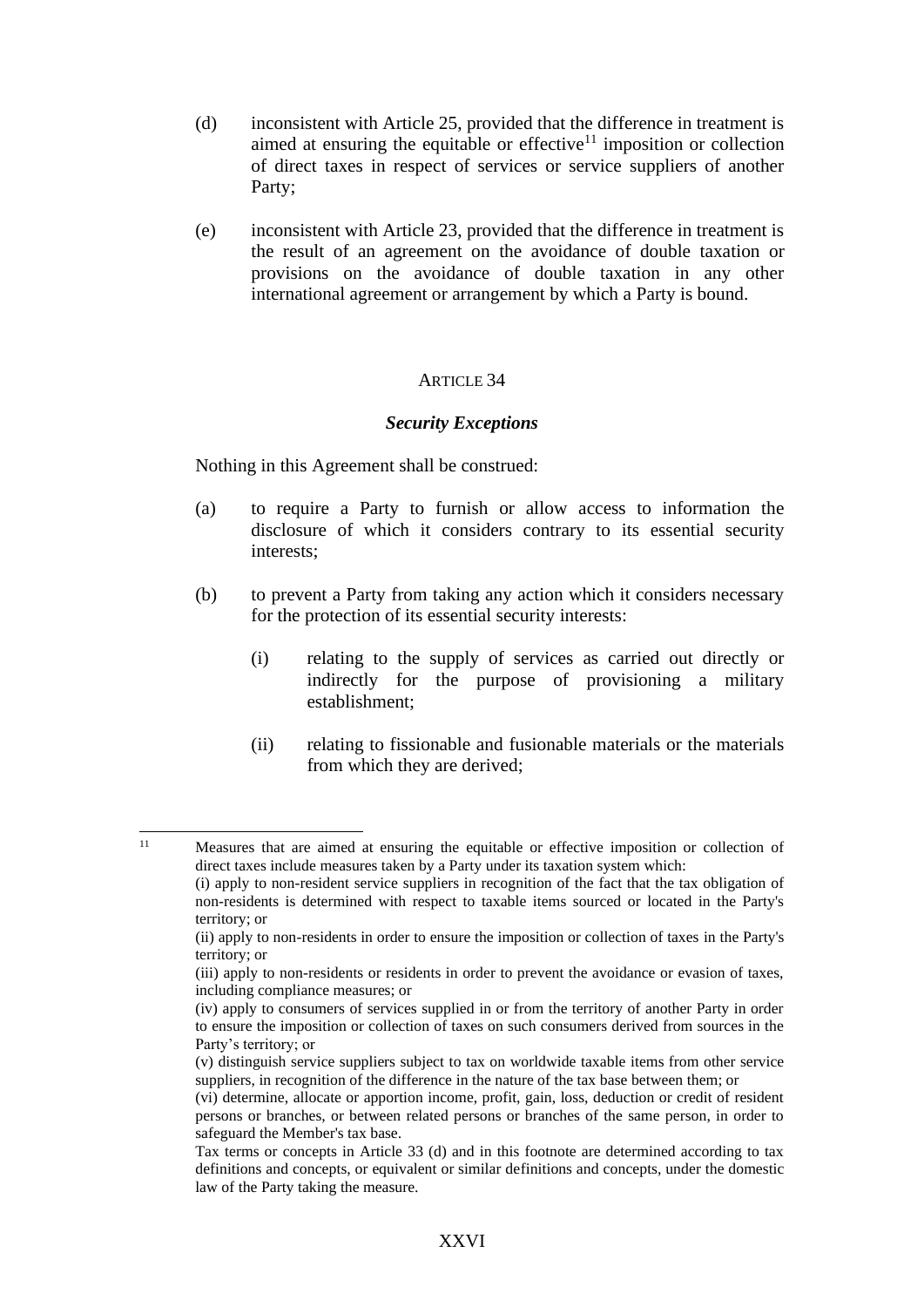- (iii) taken in time of war or other emergency in international relations; or
- (c) to prevent a Party from taking any action in pursuance of its obligations under the United Nations Charter for the maintenance of international peace and security.

#### *Restrictions to Safeguard the Balance-of-Payments*

1. The Parties shall endeavour to avoid the imposition of restrictive measures for balance-of-payments purposes.

2. Articles XI and XII of the GATS shall apply to payments and transfers, and to restrictions to safeguard the balance-of-payments relating to trade in services.

3. A Party adopting or maintaining a measure under this Article shall promptly notify the other Parties and the Joint Committee thereof.

#### ARTICLE 36

#### *Annexes*

Annexes VI to X form an integral part of this Chapter.

#### **IV INVESTMENT**

#### ARTICLE 37

#### *Definitions*

For the purposes of this Chapter:

(a) "*company"* means any entity constituted or organized under the applicable law, whether or not for profit, and whether private or government owned or controlled, including any corporation, trust, partnership, sole proprietorship, joint venture or other association;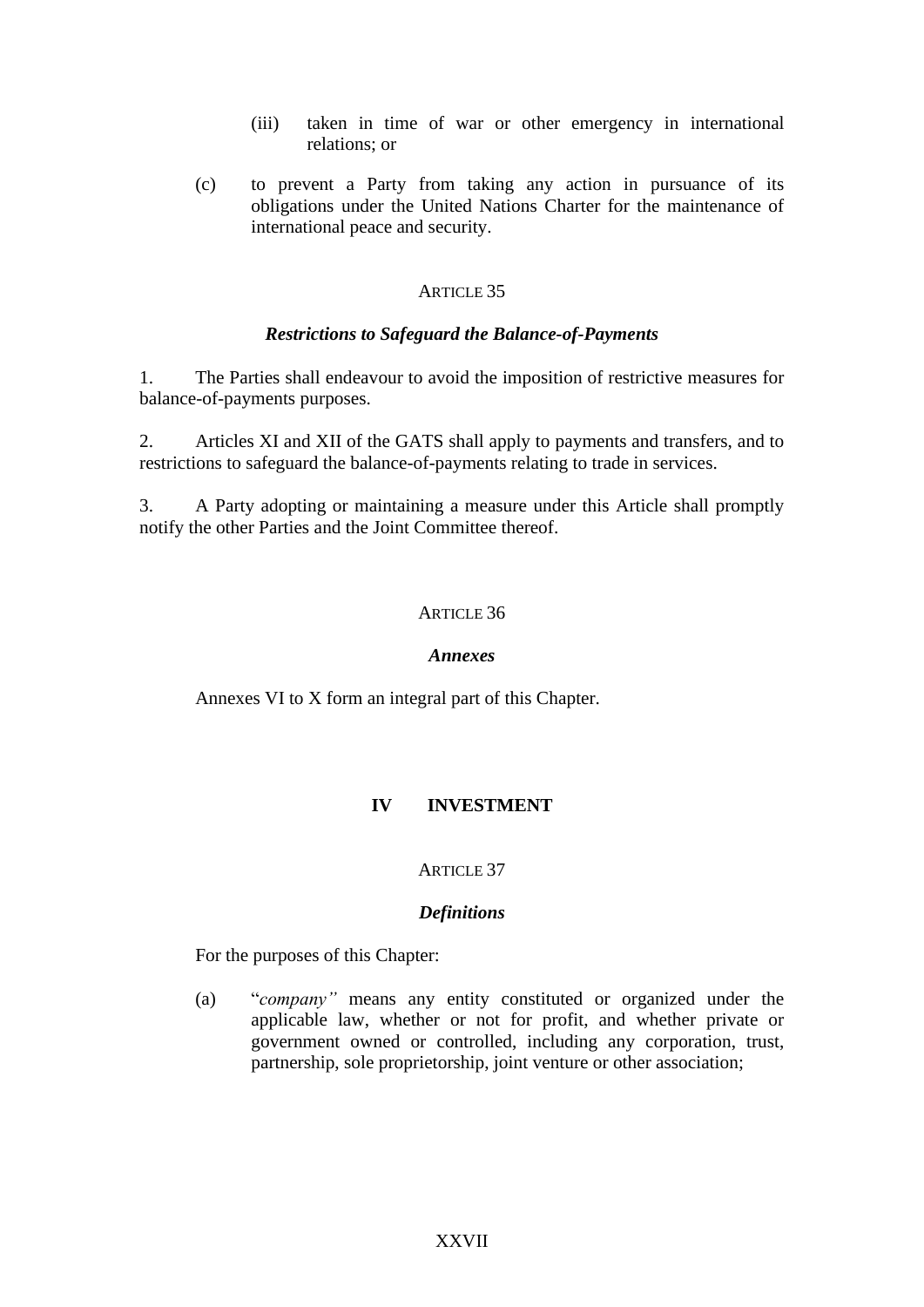- (b) *"investment*" means any kind of asset and particularly:
	- (i) movable and immovable property as well as any other rights in rem, such as mortgages, liens, and pledges;
	- (ii) shares, bonds and debentures or any other forms of participation in a company;
	- (iii) claims to money or to any performance associated with a company having an economic value;
	- (iv) intellectual property rights, technical know-how and goodwill;
	- (v) business concessions conferred by law or under contract, including any concession to search for, cultivate, extract or exploit natural resources;
- (c) "*investment of an investor of a Party*" means an investment that is owned or controlled, either directly or indirectly, by an investor of that Party;
- (d) "*investor of a Party*" means:
	- (i) a natural person having the nationality of that Party or having the right of permanent residence of that Party in accordance with its applicable laws;
	- (ii) a company constituted or organized under the applicable law of that Party and carrying out substantial business activities there;

making or having made an investment in the territory of another Party.

## **ARTICLE 38**

## *Scope and Coverage*

1. This Chapter shall apply to investors of a Party, and to their investments whether made before or after the entry into force of this Agreement.

2. Article 40 (1) shall not apply to measures affecting trade in services whether or not a sector concerned is scheduled in Chapter III.

3. Article 40 (1) shall also not apply to investors of a Party in services sectors and their investments in such sectors. This provision is subject to review after a period of ten years from the date of entry into force of this Agreement, with a view to examining its continued need.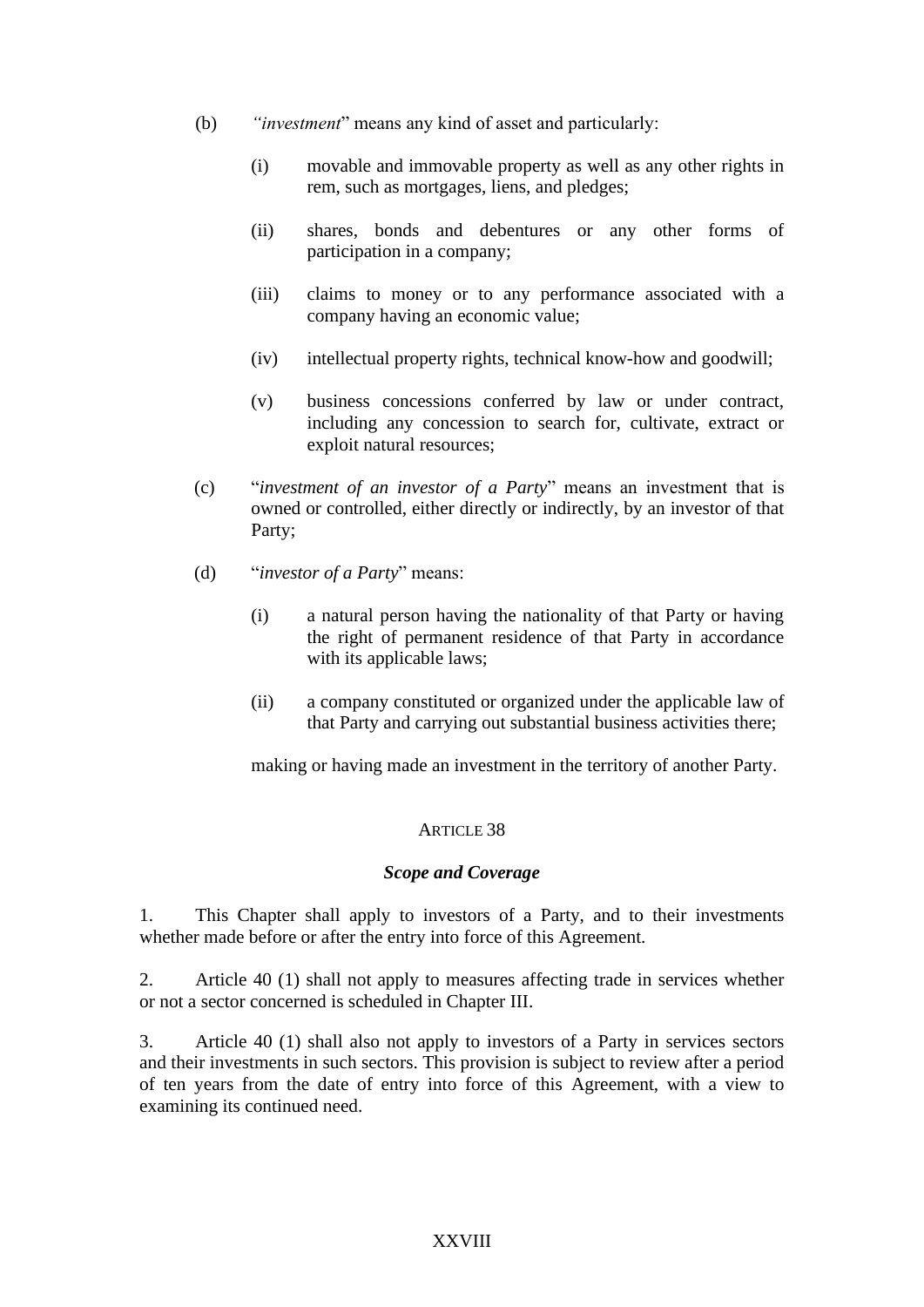4. The provisions of this Chapter shall be without prejudice to the rights and obligations of the Parties under other international agreements relating to investment.

# ARTICLE 39

# *Promotion and Protection*

1. Each Party shall, in accordance with the provisions of this Chapter, create and maintain stable, equitable, favourable and transparent conditions for investors of the other Parties to make investments in its territory.

2. Such conditions shall include a commitment to accord at all times to investments of investors of another Party fair and equitable treatment. Such investments shall also enjoy the most constant protection and security.

# ARTICLE 40

# *National Treatment and Most-Favoured-Nation Treatment*

1. Each Party shall accord to investors and investments of investors of another Party, in relation to the establishment, acquisition, expansion, management, conduct, operation and disposal of investments, treatment that is no less favourable than that which it accords in like situations to its own investors and their investments or to investors and their investments of any other State, whichever is more favourable.

2. If a Party accords more favourable treatment to investors of any other State or their investments by virtue of a free trade agreement, customs union or similar agreement that also provides for substantial liberalisation of investments, it shall not be obliged to accord such treatment to investors of another Party or their investments. However, upon request from another Party, it shall afford adequate opportunity to negotiate the benefits granted therein.

3. The standard of national treatment as provided for in paragraph 1 shall not apply to subsidies based on a Party's social policy or its economic development policy, even if such subsidies, directly or indirectly, favour local enterprises or entrepreneurs. If another Party considers that such subsidies, in a particular case, have a seriously distortive effect on the investment opportunities of its own investors, it may request consultations on such matters. Such requests shall be accorded sympathetic consideration.

4. The standard of national treatment as provided for in paragraph 1, means, with respect to a sub-national entity, treatment no less favourable than the most favourable treatment accorded, in like situations, by that entity to investors, and to investments of investors, of the Party of which it forms a part.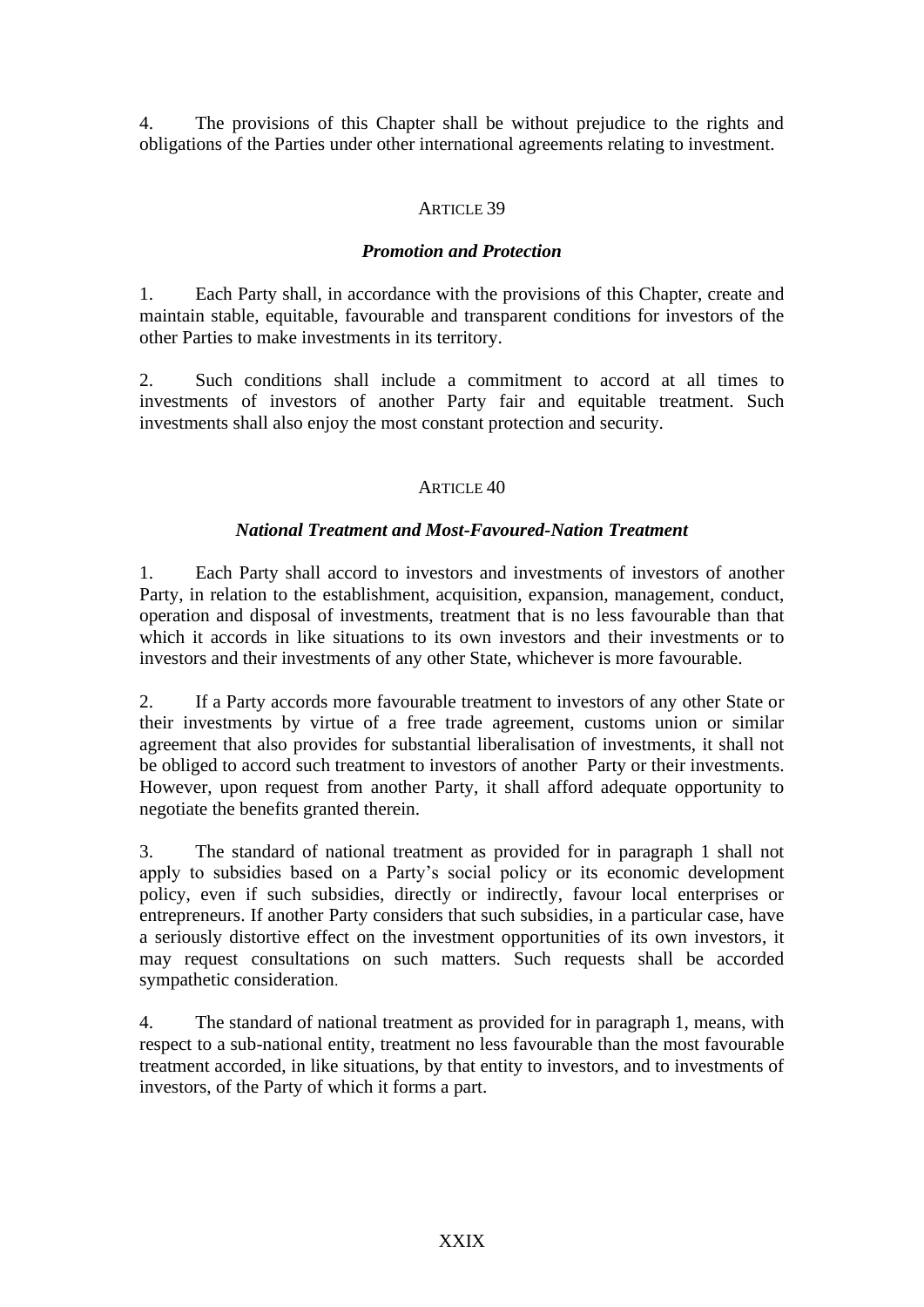# *Taxation*

1. Except as otherwise provided for in this Article, nothing in this Chapter shall create rights or impose obligations with respect to taxation measures.

2. Article 40 shall apply to taxation measures subject to deviations from national treatment that are necessary for the equitable or effective imposition or collection of direct taxes $^{12}$ .

3. If a Party accords special advantages to investors and their investments of any other State by virtue of an agreement for the avoidance of double taxation, it shall not be obliged to accord such advantages to investors of another Party and their investments.

# ARTICLE  $42$

# *Dispossession, Compensation*

1. None of the Parties shall take, either *de jure* or *de facto*, measures of expropriation or nationalisation against investments of investors of another Party, unless such measures are in the public interest; non-discriminatory; carried out under due process of law; and accompanied by the payment of compensation. The amount of compensation shall be settled in a freely convertible currency and paid without delay to the person entitled thereto without regard to its residence or domicile.

2. Investors of a Party whose investments in the territory of another Party have suffered losses due to armed conflict or civil strife in the territory of the latter Party, shall benefit from treatment in accordance with Article 40 as regards restitution, indemnification, compensation or any other settlement it adopts or maintains relating to such losses.

## ARTICLE 43

# *Domestic Regulation*

Nothing in this Chapter shall be construed to prevent a Party from adopting, maintaining or enforcing any measure consistent with this Chapter that is in the public interest, such as measures to meet health, safety or environmental concerns.

<sup>12</sup> Footnote 10 under Article 33 of Chapter III on Services shall also apply *mutatis mutandis* to this Chapter.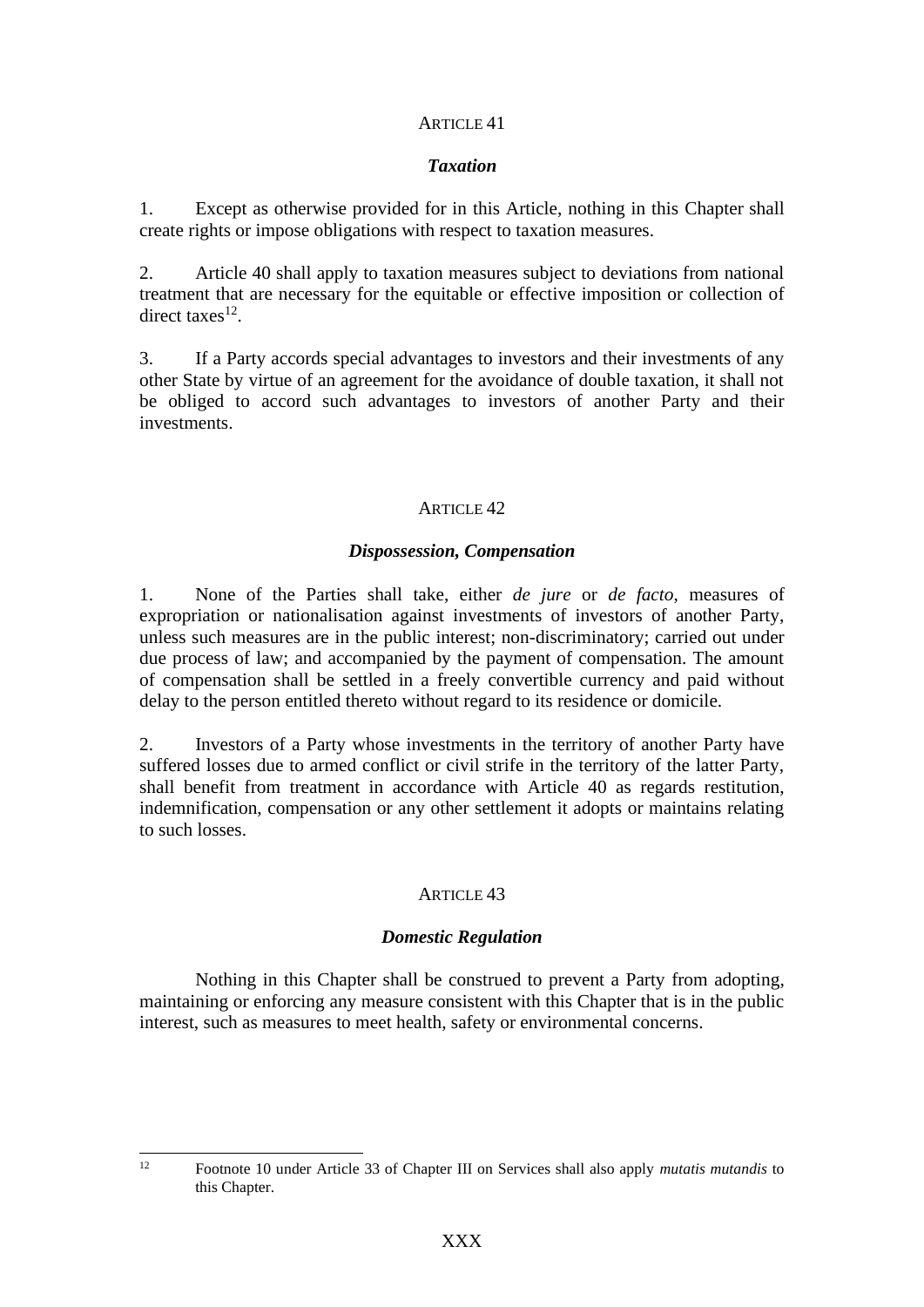# *Transfers*

1. Each Party shall allow payments relating to an investment in its territory of an investor of another Party to be freely transferred into and out of its territory without delay. Such transfers shall include, in particular, though not exclusively:

- (a) profits, interest, dividends, capital gains, royalties and fees as well as any other amounts yielded by an investment;
- (b) payments made under a contract including a loan agreement;
- (c) additional amounts to maintain or increase an investment;
- (d) proceeds from the sale or liquidation of all or any part of an investment; and
- (e) earnings and other remuneration of personnel engaged from abroad in connection with an investment.

2. A transfer shall be deemed to have been made "without delay" if effected within such a period as is normally required for the completion of transfer formalities, including reports of currency transfers.

3. Each Party shall permit such transfers to be made in a freely convertible currency. "Freely convertible currency" means a currency that is widely traded in international foreign exchange markets and widely used in international transactions.

4. It is understood that paragraphs 1 to 3 above are without prejudice to the equitable, non-discriminatory and good faith application of laws relating to:

- (a) bankruptcy, insolvency or the protection of the rights of creditors;
- (b) the issuing, trading or dealing in securities;
- (c) criminal or penal offences, and the recovery of proceeds of crimes;
- (d) ensuring the satisfaction of judgments in adjudicatory proceedings.

5. It is also understood that paragraphs 1 to 3 above are without prejudice to obligations under tax laws or social security and public retirement schemes.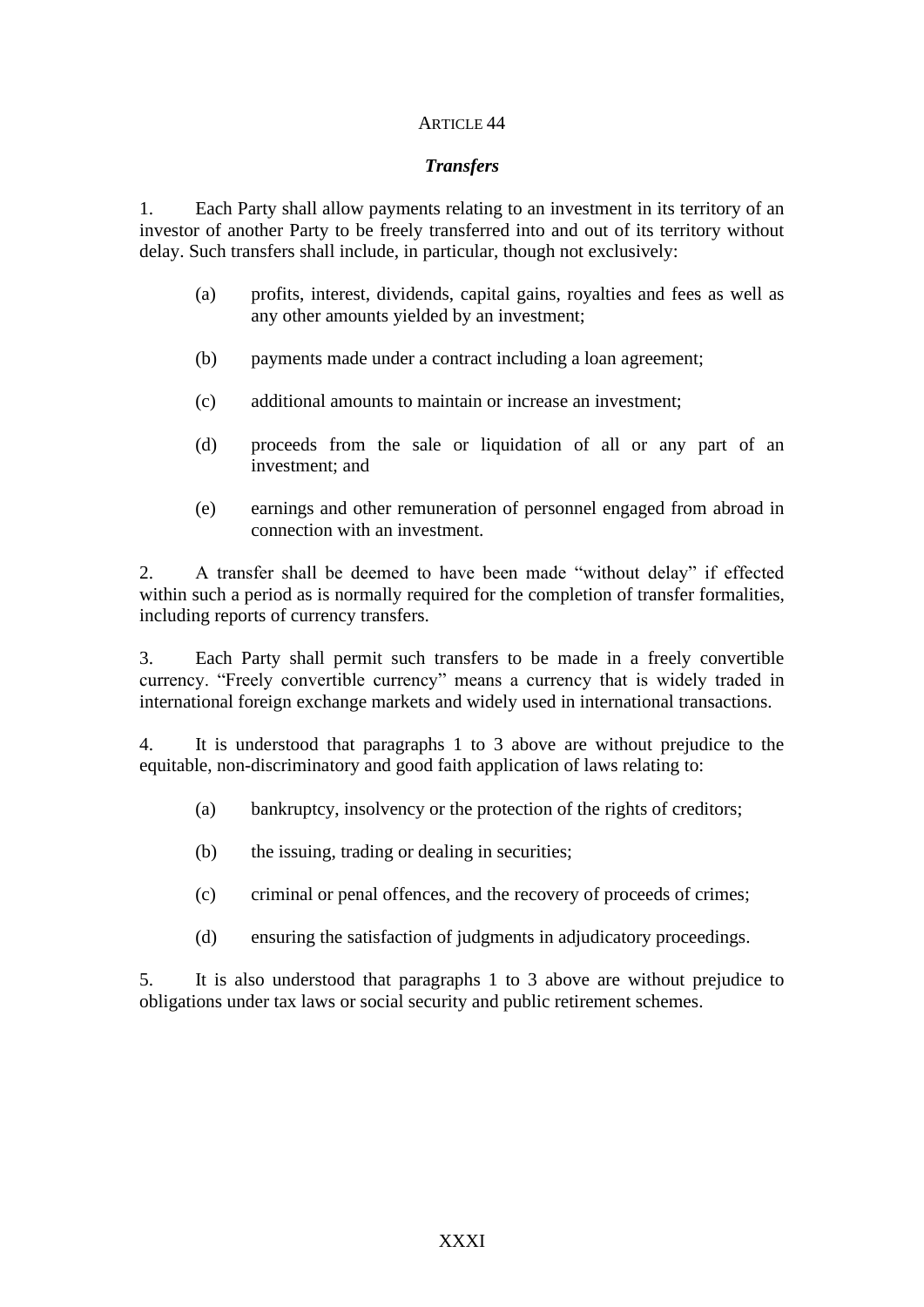# *Key Personnel*

1. The Parties shall, subject to their laws and regulations relating to the entry, stay and work of natural persons, grant investors of another Party, and key personnel (executives, managers and specialists, as defined by the granting Party as "Intracorporate transferees" in the horizontal commitments of its respective Appendix of Annex VII) who are employed by such investors or investments of such investors, temporary entry, stay and authorisation to work in their territories to engage in activities connected with the establishment, management, maintenance, use, enjoyment, expansion or disposal of relevant investments.

2. The Parties shall, subject to their laws and regulations, permit investors of another Party which have investments in their territories, and investments of such investors, to employ any key personnel of the investor's or the investment's choice regardless of nationality and citizenship provided that such key personnel has been permitted to enter, stay and work in the territory of the other Party and that the employment concerned conforms to the terms, conditions and time limits of the permission granted to such key personnel.

3. The Parties are encouraged to grant, subject to their laws and regulations, temporary entry and stay to the spouse and minor children of an investor of another Party or of key personnel employed by such investors, who has been granted temporary entry, stay and authorisation to work.

## ARTICLE 46

## *Reservations*

- 1. Article 40 (1), shall not apply to:
	- (a) any reservation that is listed by a Party in Annex XI;
	- (b) an amendment to a reservation covered by sub-paragraph (a) to the extent that the amendment does not decrease the conformity of the reservation with Article 40;
	- (c) any new reservation adopted by a Party, and incorporated into Annex XI provided that such reservation does not affect the overall level of commitments of that Party under this Chapter;

to the extent that such reservation is inconsistent with the above-mentioned Article.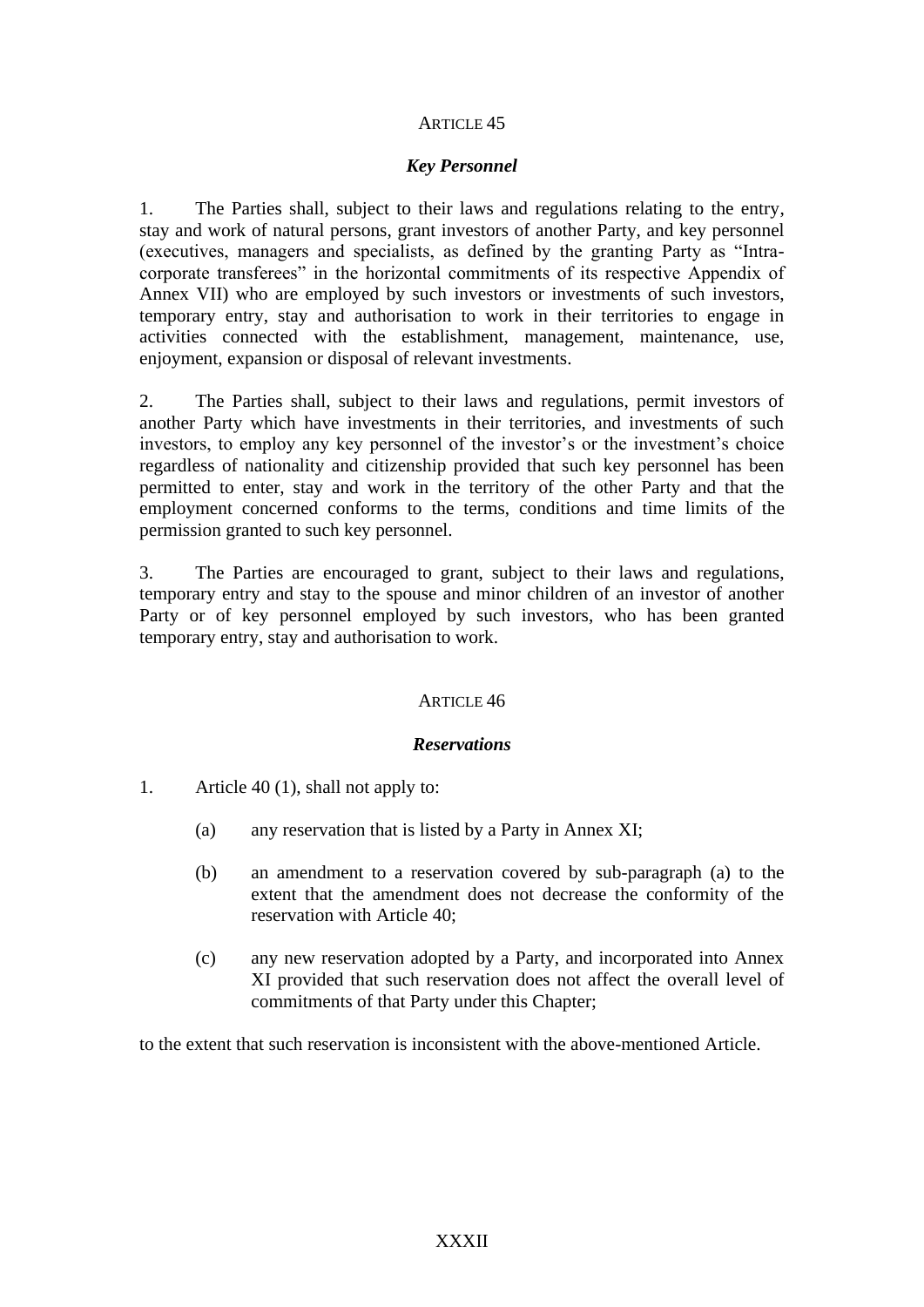2. The Parties undertake to review at least every two years the status of the reservations set out in Annex XI with a view to reducing the reservations or removing them.

3. A Party may, at any time, either upon the request of another Party or unilaterally, remove in whole or in part reservations set out in Annex XI by written notification to the other Parties.

4. A Party may, at any time, incorporate a new reservation into Annex XI in accordance with paragraph 1 (c) of this Article by written notification to the other Parties. On receiving such notification, the other Parties may request consultations regarding the reservation. On receiving the request for consultations, the Party incorporating the new reservation shall enter into consultations with the other Parties.

#### ARTICLE 47

#### *Subrogation*

In the event that a Party (or any agency, institution, statutory body or corporation designated by it), as a result of an indemnity it has given in respect of an investment or any part thereof, makes a payment to its own investors in respect of any of their claims under this Chapter, the other Party acknowledges that the former Party (or any agency, institution, statutory body or corporation designated by it) is entitled by virtue of subrogation to exercise the rights and assert the claims of its own investors. The subrogated rights or claims shall not be greater than the original rights or claims of such investors.

#### ARTICLE 48

## *Disputes Between an Investor and a Party*

1. If an investor of a Party considers that a measure applied by another Party is inconsistent with an obligation of this Chapter, thus causing loss or damage to him or his investment, he may request consultations with a view to solving the matter amicably.

2. Any such matter which has not been settled within a period of six months from the date of request for consultations may be referred to the courts or administrative tribunals of the Party concerned or, if both parties to the dispute agree, be submitted to one of the following:

a) arbitration under the Convention on the Settlement of Investment Disputes between States and Nationals of other States (the "ICSID Convention"), if this Convention is available;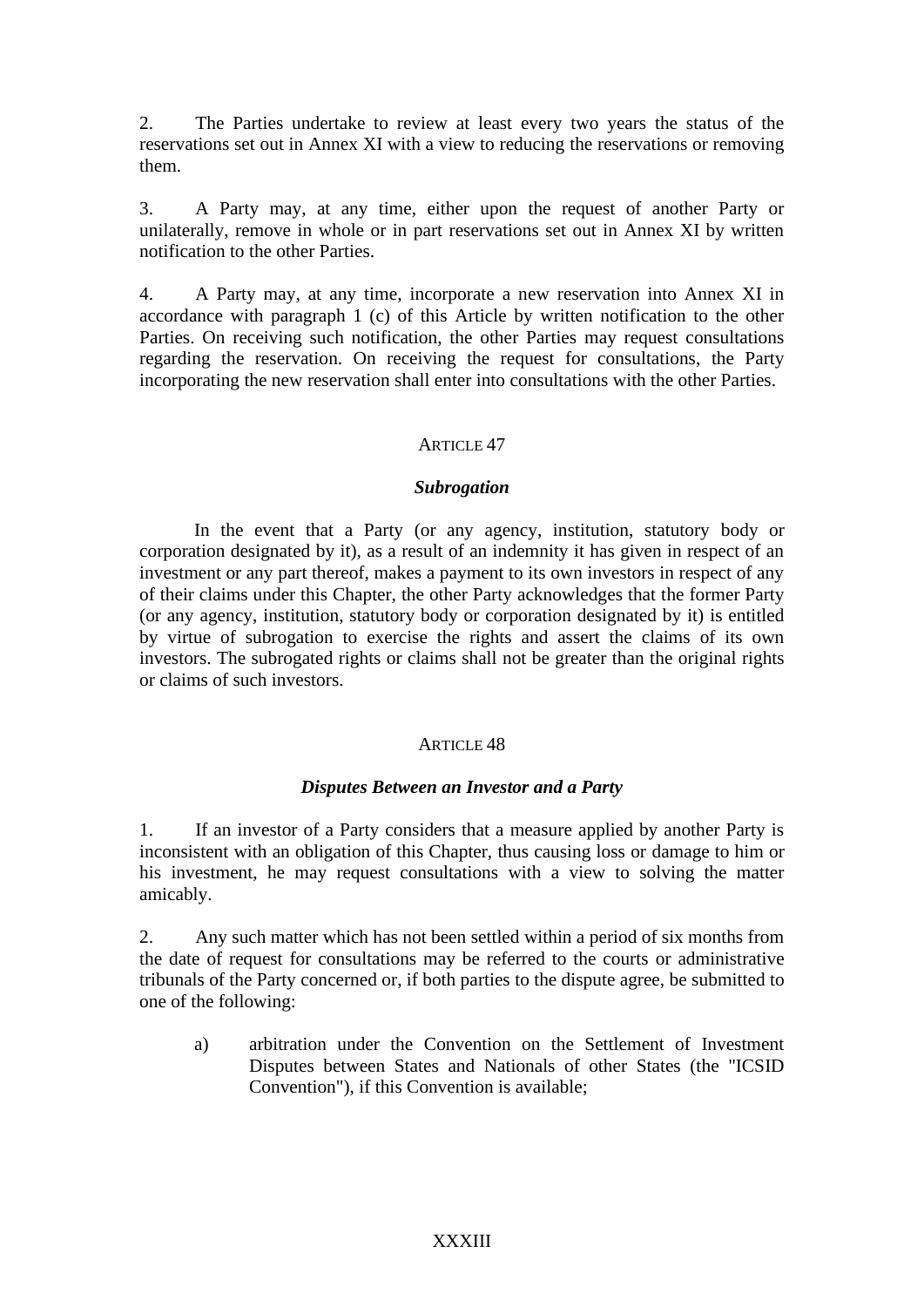- b) conciliation or arbitration under the Additional Facility Rules of the International Centre for the Settlement of Investment Disputes;
- c) arbitration under the Arbitration Rules of the United Nations Commission on International Trade Law.

3. A Party may conclude contractual agreements with investors of another Party giving its unconditional and irrevocable consent to the submission of all or certain types of disputes to international conciliation or arbitration in accordance with paragraph 2 above. Such agreements may be notified to the Depositary of this Agreement.

#### ARTICLE 49

#### *Exceptions*

The following provisions shall apply, *mutatis mutandis*, to this Chapter:

Articles 33, 34 and 35, as well as Article 19 (e), (f) and (g).

## **V COMPETITION**

#### ARTICLE 50

#### *Competition*

1. The Parties recognise that certain business practices, such as anti-competitive agreements or concerted practices, and abuse of a dominant position, may restrict trade between the Parties.

2. A Party shall, at the request of another Party, enter into consultations with a view to eliminating practices referred to in paragraph 1. The Party addressed shall accord full and sympathetic consideration to such a request and shall co-operate through the supply of publicly available non-confidential information of relevance to the matter in question. Subject to its domestic law and the conclusion of a satisfactory agreement safeguarding confidentiality of information, the Party addressed shall also provide any other information available to the requesting Party.

3. No Party may have recourse to arbitration under Chapter IX with respect to matters arising under this Chapter.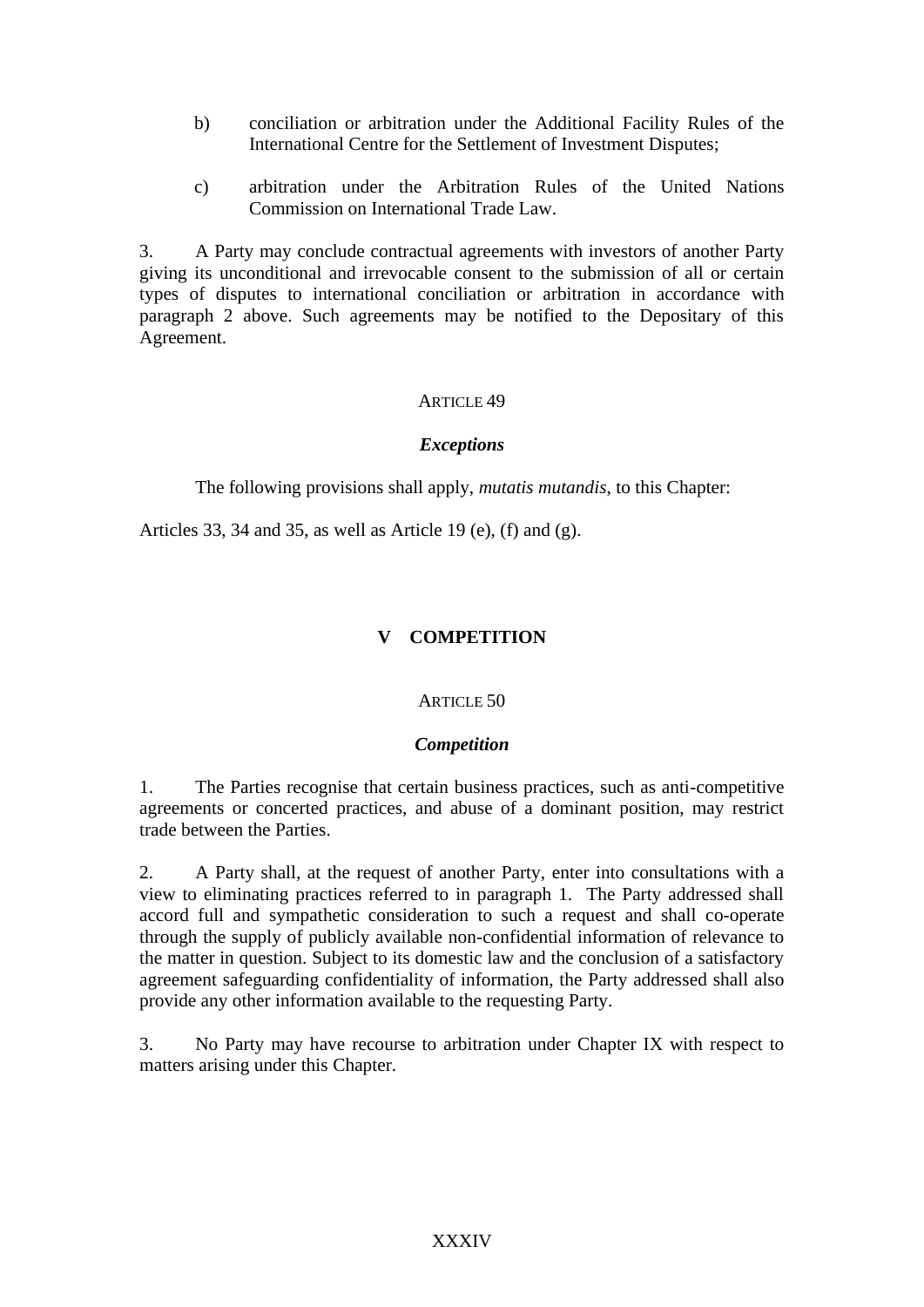#### **VI GOVERNMENT PROCUREMENT**

#### ARTICLE 51

#### *Scope and Coverage*

1. The rights and obligations of the Parties to this Agreement in respect of public procurement shall be governed by the WTO Agreement on Government Procurement.

2. The Parties agree to co-operate in the Joint Committee with the aim of increasing the understanding of their respective public procurement systems, and achieving further liberalisation and mutual opening up of public procurement markets.

#### ARTICLE 52

#### *Exchange of Information*

The Parties shall exchange the names and addresses of "contact points" responsible for providing information on the rules and regulations in the field of public procurement.

#### ARTICLE 53

#### *Further Negotiations*

If a Party grants to a non-Party, after the entry into force of this Agreement, additional benefits with regard to the access to its public procurement markets, it shall agree to enter into negotiations with a view to extending these benefits to another Party on a reciprocal basis.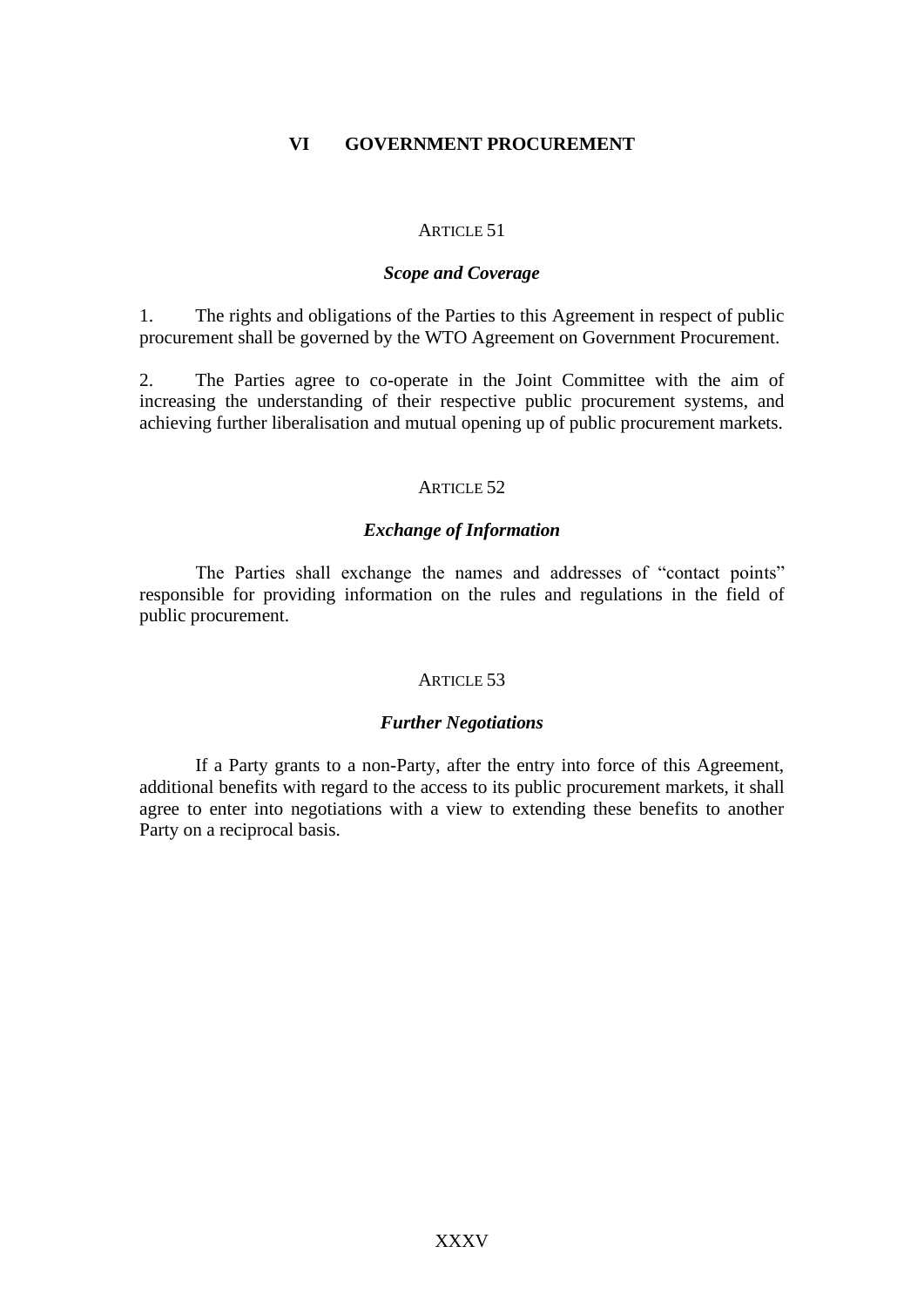# **VII PROTECTION OF INTELLECTUAL PROPERTY**

# ARTICLE 54

# *Protection of Intellectual Property*

1. The Parties shall grant and ensure adequate and effective protection of intellectual property rights, and provide for measures for the enforcement of such rights against infringement thereof, counterfeiting and piracy, in accordance with the provisions of this Article, Annex XII and the international agreements referred to therein.

2. The Parties shall accord to each other's nationals treatment no less favourable than that they accord to their own nationals. Exemptions from this obligation must be in accordance with the substantive provisions of the WTO Agreement on Trade-Related Aspects of Intellectual Property Rights (hereinafter referred to as "the TRIPS Agreement"), in particular Articles 3 and 5 thereof.

3. The Parties shall accord to each other's nationals treatment no less favourable than that they accord to nationals of any other State. Exemptions from this obligation must be in accordance with the substantive provisions of the TRIPS Agreement, in particular Articles 4 and 5 thereof.

4. The Parties agree, upon request of any Party to the Joint Committee and subject to its consensus, to review the provisions on the protection of intellectual property rights contained in the present Article and in Annex XII, with a view to further improving the levels of protection and to avoiding or remedying trade distortions caused by actual levels of protection of intellectual property rights.

# **VIII INSTITUTIONAL PROVISIONS**

## ARTICLE 55

# *The Joint Committee*

1. The Parties hereby establish the EFTA-Singapore Joint Committee comprising representatives of each Party. It shall be co-chaired by Ministers or by senior officials delegated by them for this purpose. $13$ 

2. The Joint Committee shall:

(a) supervise the implementation of this Agreement;

<sup>&</sup>lt;sup>13</sup> Rules of procedure were adopted by Joint Committee Decision No. 1 of 2004 (26 May 2004).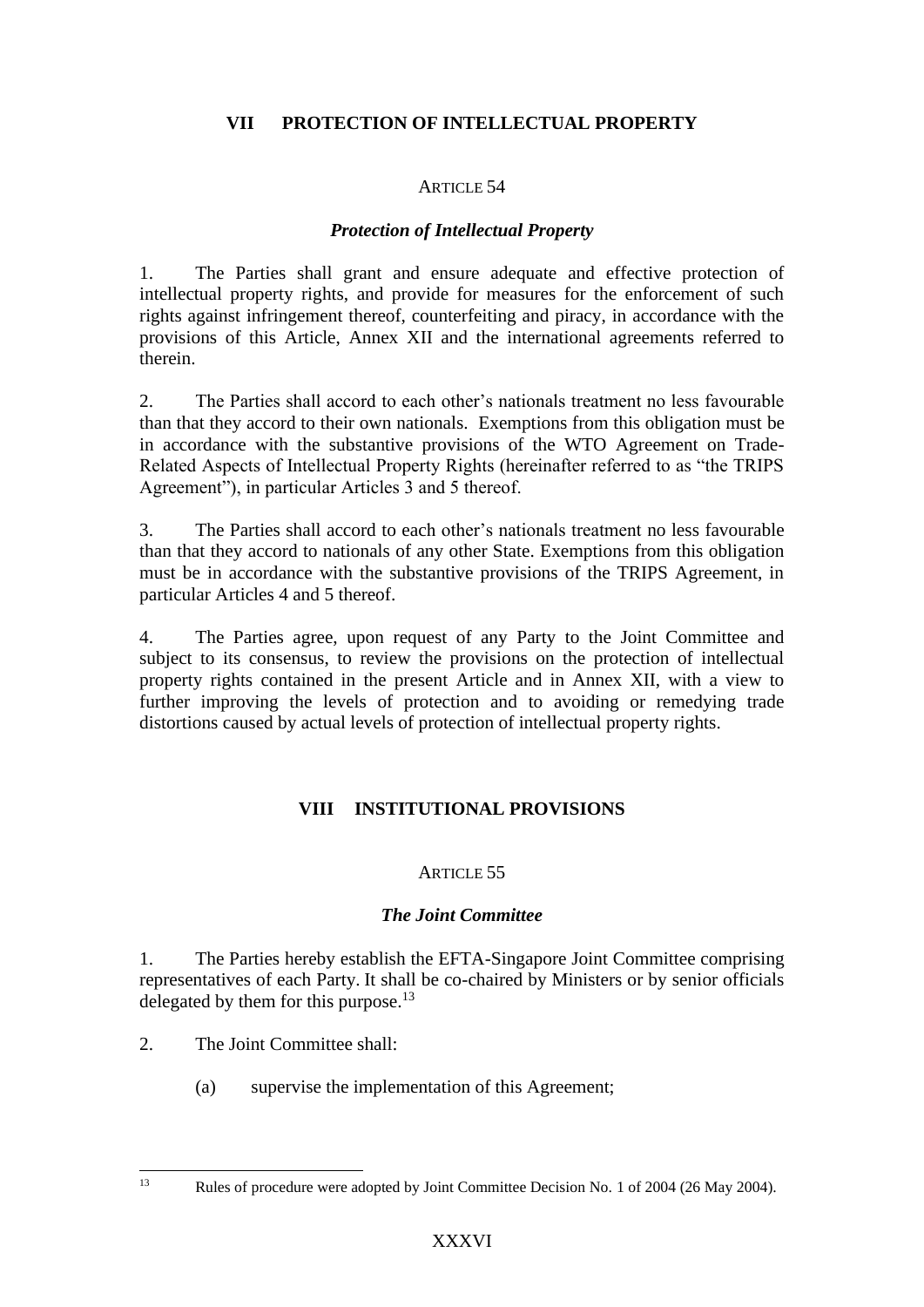- (b) keep under review the possibility of further removal of barriers to trade and other restrictive measures concerning commerce between the EFTA States and Singapore;
- (c) oversee the further elaboration of this Agreement;
- (d) supervise the work of all sub-committees and working groups established under this Agreement;
- (e) endeavour to resolve disputes that may arise regarding the interpretation or application of this Agreement; and
- (f) consider any other matter that may affect the operation of this Agreement.

3. The Joint Committee may decide to set up such sub-committees and working groups as it considers necessary to assist it in accomplishing its tasks. Except where specifically provided for in this Agreement, the sub-committees and working groups shall work under a mandate established by the Joint Committee.

4. The Joint Committee may take decisions as provided for in this Agreement. On other matters the Joint Committee may make recommendations.

5. The Joint Committee shall take decisions and make recommendations by consensus.

6. The Joint Committee shall meet whenever necessary but normally once every two years. The regular meetings of the Joint Committee shall be chaired jointly by one of the EFTA States and Singapore. The Joint Committee shall establish its rules of procedure.

7. Each Party may request at any time, through a notice in writing to the other Parties, that a special meeting of the Joint Committee be held. Such a meeting shall take place within 30 days of receipt of the request, unless the Parties agree otherwise.

8. The Joint Committee may decide to amend the Annexes and Appendices to this Agreement. Subject to paragraph 9, it may set a date for the entry into force of such decisions.

9. If a representative of a Party in the Joint Committee has accepted a decision subject to the fulfillment of constitutional requirements, the decision shall enter into force on the date that the last Party notifies that its internal requirements have been fulfilled, unless the decision itself specifies a later date. The Joint Committee may decide that the decision shall enter into force for those Parties that have fulfilled their internal requirements, provided that Singapore is one of those Parties. A Party may apply a decision of the Joint Committee provisionally until such decision enters into force, subject to its constitutional requirements.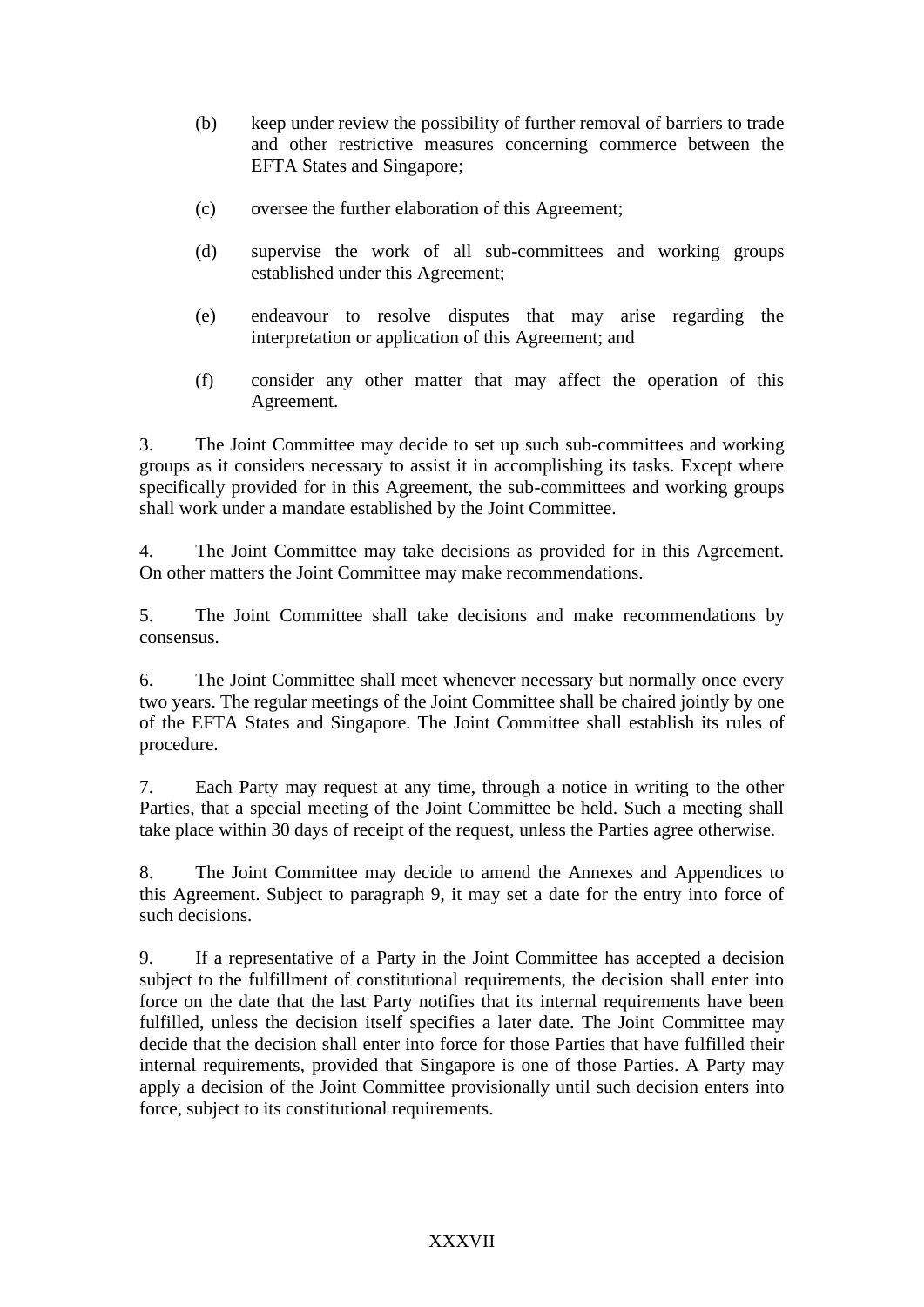# **IX DISPUTE SETTLEMENT**

# ARTICLE 56

# *Scope and Coverage*

1. The provisions of this Chapter shall apply with respect to the avoidance or the settlement of all disputes arising from this Agreement between any one or more of the EFTA States and Singapore.

2. Disputes on the same matter arising under both this Agreement and the WTO Agreement, or any agreement negotiated thereunder, to which the Parties are party, may be settled in either forum at the discretion of the complaining Party. The forum thus selected shall be used to the exclusion of the other.

3. Before a Party initiates a dispute settlement proceedings under the WTO Agreement against another Party or Parties or, vice–versa, that Party shall notify all other Parties of its intention.

# ARTICLE 57

## *Good Offices, Conciliation or Mediation*

1. Good offices, conciliation and mediation are procedures that are undertaken voluntarily if the Parties involved so agree. They may begin at any time and be terminated at any time.

2. Proceedings involving good offices, conciliation and mediation shall be confidential and without prejudice to the Parties' rights in any other proceedings.

## $APTICI$  F 58

## *Consultations*

1. The Parties shall at all times endeavour to agree on the interpretation and application of this Agreement, and shall make every attempt through co-operation and consultations to arrive at a mutually satisfactory resolution of any matter that might affect its operation.

2. Any one or more of the EFTA States may request in writing consultations with Singapore, and vice-versa whenever a Party considers that a measure applied by the Party or Parties to which the request is made is inconsistent with this Agreement or that any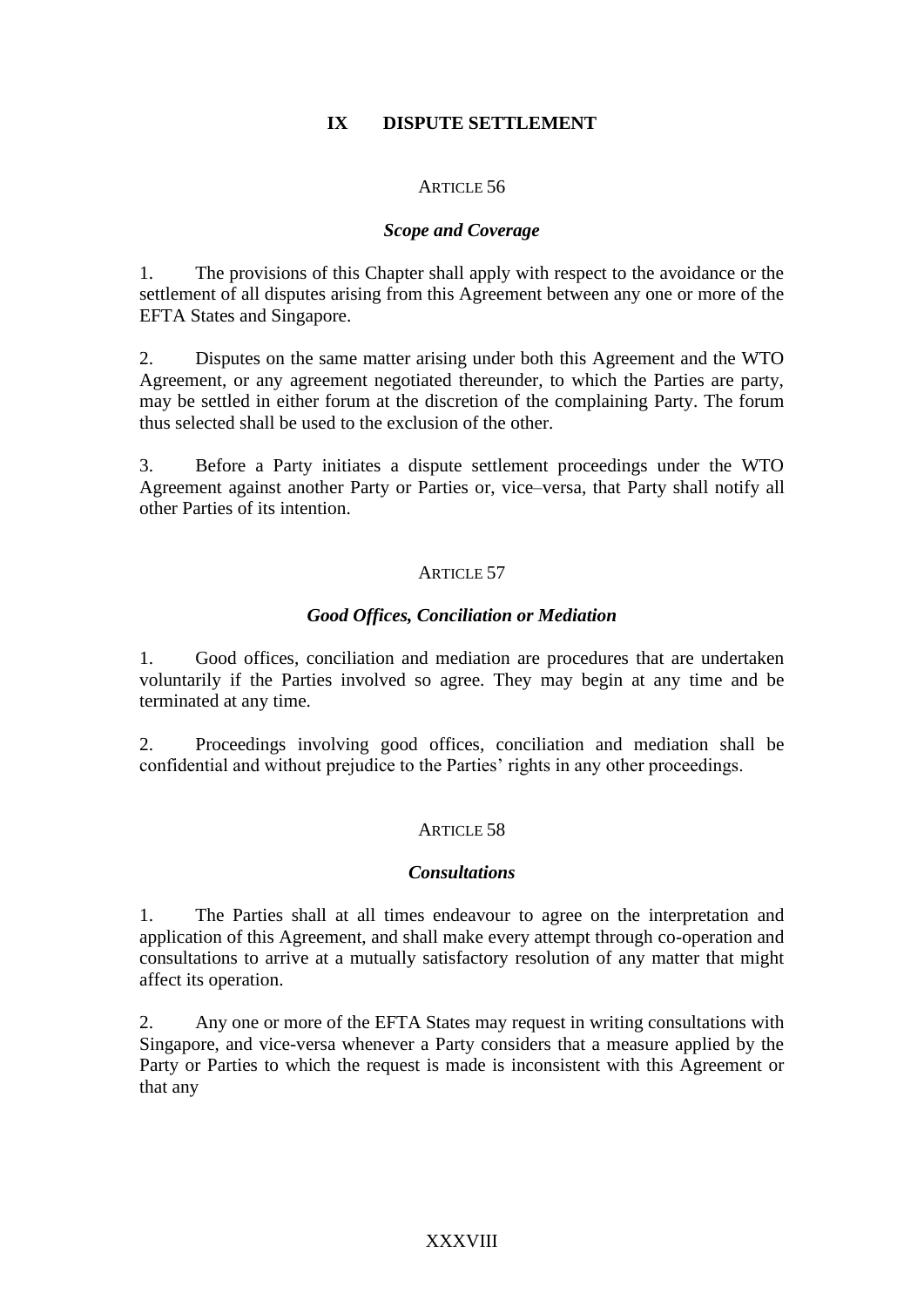benefit accruing to it directly or indirectly under this Agreement is impaired by such measure.<sup>14</sup> The Party requesting consultations shall at the same time notify the other Parties in writing thereof. Consultations shall take place before the Joint Committee unless the Party or Parties making or receiving the request for consultations disagree.

3. Consultations shall be held within 30 days from the date of receipt of the request for consultations. Consultations on urgent matters, including those on perishable agricultural goods, shall commence within 15 days from the receipt of the request for consultations.

4. The Parties involved in the consultations shall provide sufficient information to enable a full examination of how the measure or other matter might affect the operation of this Agreement and treat any confidential or proprietary information exchanged in the course of consultations in the same manner as the Party providing the information.

5. The consultations shall be confidential and without prejudice to the rights of the Parties involved in any further proceedings.

6. The Parties involved in the consultations shall inform the other Parties of any mutually agreed resolution of the matter.

# **ARTICLE 59**

# *Establishment of Arbitration Panel*

1. If the matter has not been resolved within 60 days, or 30 days in relation to a matter of urgency, after the date of receipt of the request for consultations, it may be referred to arbitration by one or more of the Parties involved by means of a written notification addressed to the Party or Parties complained against. A copy of this notification shall also be communicated to all Parties so that each Party may determine whether to participate in the dispute.

2. Where more than one Party requests the establishment of an arbitration panel relating to the same matter, a single arbitration panel should be established to examine these complaints whenever feasible.

3. A request for arbitration shall give the reason for the complaint including the identification of the measure at issue and an indication of the legal basis of the complaint.

<sup>&</sup>lt;sup>14</sup> The word "such" refers to "a measure applied by the Party or Parties to which the request is made".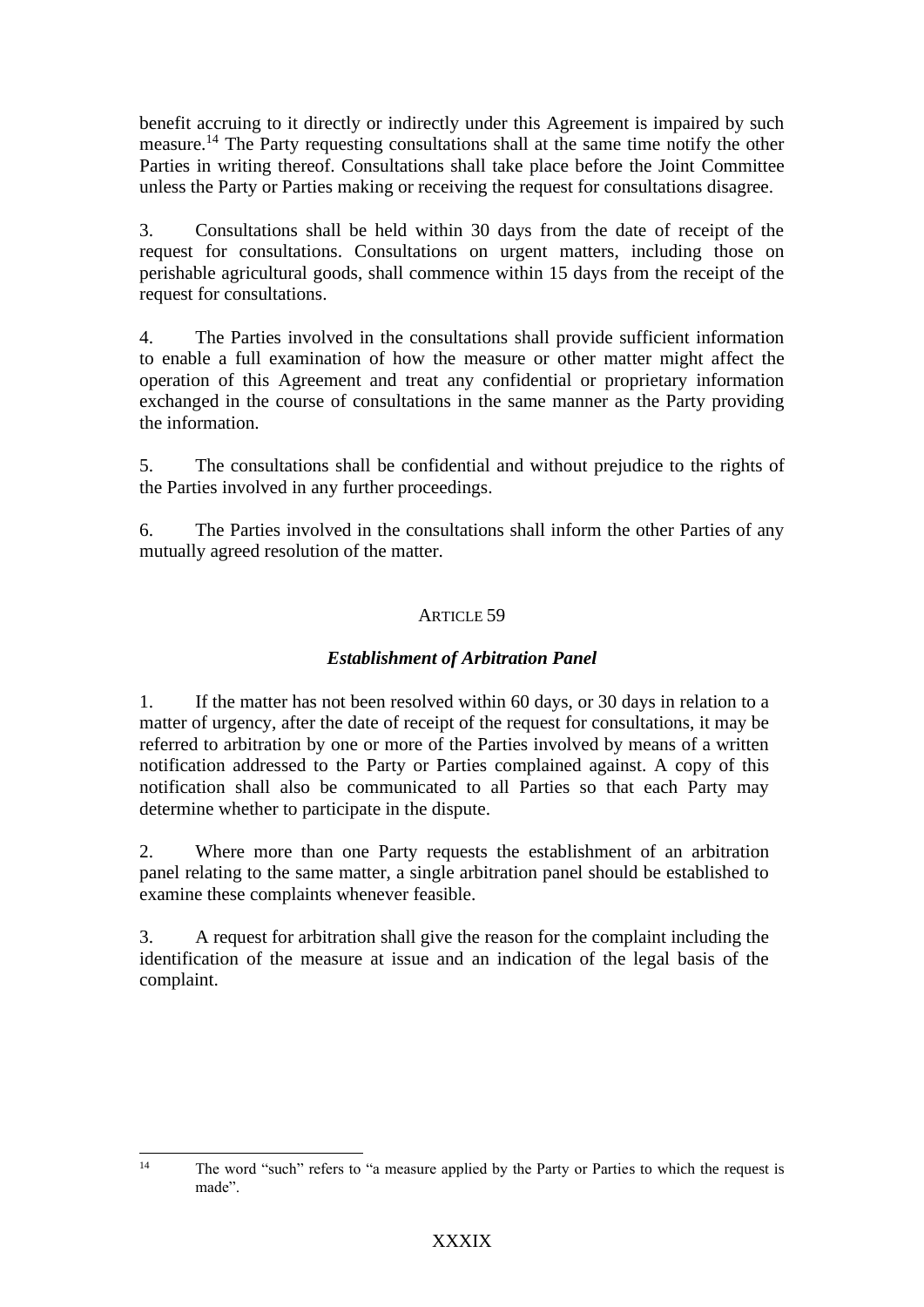# *Arbitration Panel*

1. The arbitration panel shall comprise three members.

2. In the written notification pursuant to Article 59, the Party or the Parties referring the dispute to arbitration shall designate one member of the arbitration panel.

3. Within 15 days of the receipt of the notification referred to in paragraph 2, the Party or Parties to which it was addressed to shall designate one member of the arbitration panel.

4. The Parties to the dispute shall agree on the appointment of the third arbitrator within 30 days of the appointment of the second arbitrator. The member thus appointed shall chair the arbitration panel.

5. If all 3 members have not been designated or appointed within 45 days from the date of receipt of the notification referred to in paragraph 2, the necessary designations shall be made at the request of any Party to the dispute by the Director-General of the World Trade Organization within a further 30 days.

6. The Chair of the arbitration panel shall not be a national of any of the Parties, nor have his or her usual place of residence in the territory of any of the Parties, nor be employed or previously have been employed by any of the Parties, nor have dealt with the case in any capacity.

7. If an arbitrator dies, withdraws or is removed, a replacement shall be selected within 15 days in accordance with the selection procedure followed to select him or her. In such a case, any time period applicable to the arbitration panel proceedings shall be suspended for a period beginning on the date the arbitrator dies, withdraws or is removed and ending on the date the replacement is selected.

8. The date of establishment of the arbitration panel shall be the date on which the Chair is appointed.

# ARTICLE 61

# *Procedures of the Arbitration Panel*

1. Unless the Parties to the dispute agree otherwise, the arbitration panel proceedings shall be conducted in accordance with the Model Rules of Procedure that shall be adopted at the first meeting of the Joint Committee. Pending the adoption of such rules, the arbitration panel shall regulate its own procedures, unless the Parties to the dispute agree otherwise.<sup>15</sup>

<sup>&</sup>lt;sup>15</sup> Model rules of procedure were adopted by Joint Committee Decision No. 2 of 2004 (26 May 2004).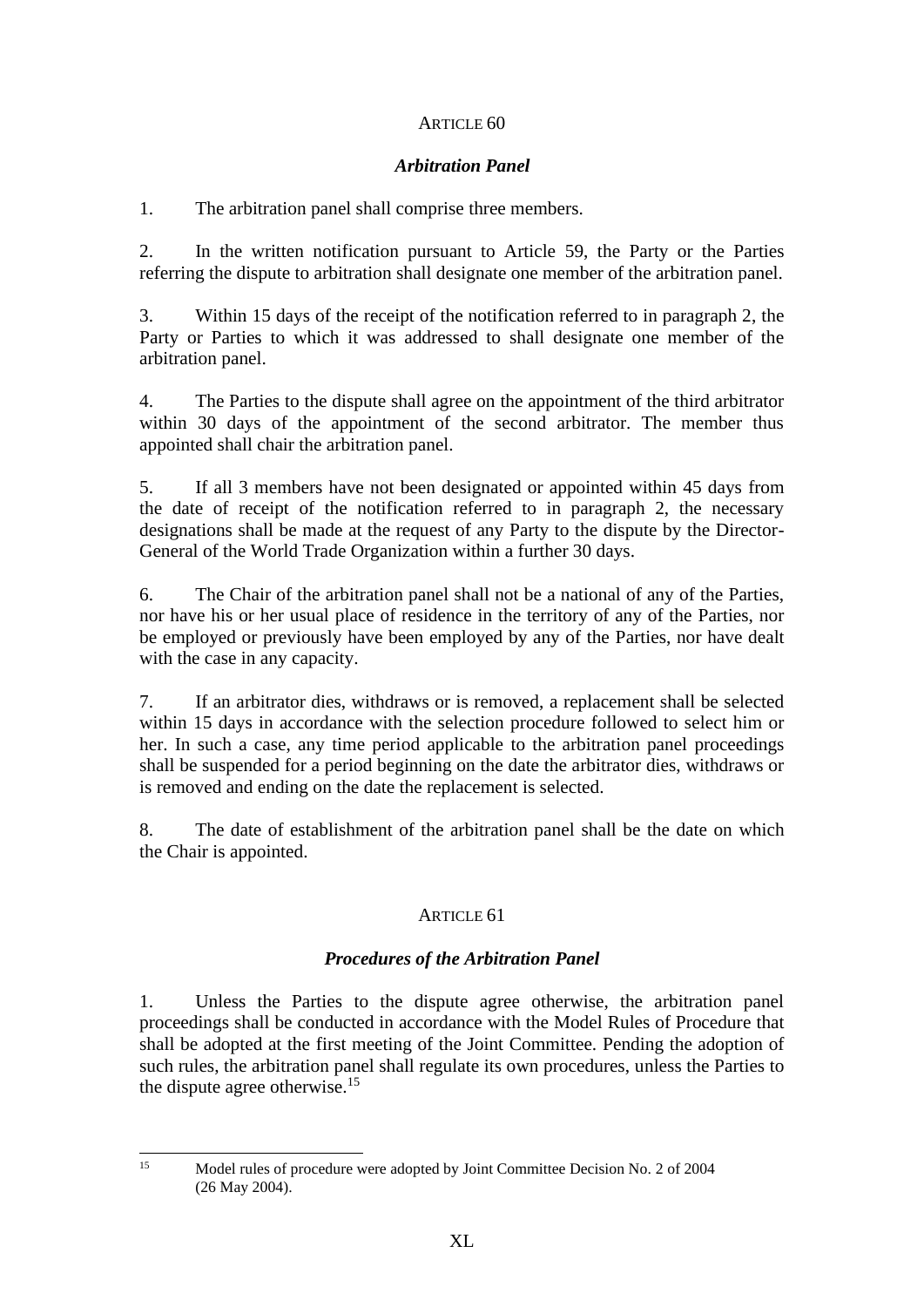2. Notwithstanding paragraph 1, for all arbitration panel proceedings the procedures shall ensure that:

- (a) the Parties to the dispute have the right to at least one hearing before the arbitration panel as well as the opportunity to provide initial and rebuttal written submissions;
- (b) the Parties to the dispute shall be invited to all the hearings held by the arbitration panel;
- (c) all submissions and comments made to the arbitration panel be available to the Parties to the dispute, subject to any requirements on confidentiality; and
- (d) hearings, deliberations and initial report and all written submissions to and communications with the arbitration panel be confidential.

3. Unless the Parties to the dispute otherwise agree within 20 days from the date of delivery of the request for the establishment of the arbitration panel, the terms of reference shall be:

> "To examine, in the light of the relevant provisions of the Agreement, the matter referred to in the request for the establishment of an arbitration panel pursuant to Article 59 and to make findings of law and fact together with the reasons therefore as well as recommendations, if any, for the resolution of the dispute."

4. At the request of a Party to the dispute or on its own initiative, the arbitration panel may seek scientific information and technical advice from experts as it deems appropriate.

5. The arbitration panel shall make its award based on the provisions of this Agreement, applied and interpreted in accordance with the rules of interpretation of public international law.

6. Decisions of the arbitration panel shall be taken by a majority of its members. Panellists may furnish separate opinions on matters not unanimously agreed. No arbitration panel may disclose which panellists are associated with majority or minority opinions**.**

7. The expenses of the arbitration panel, including the remuneration of its members, shall be borne by the Parties to the dispute in equal shares.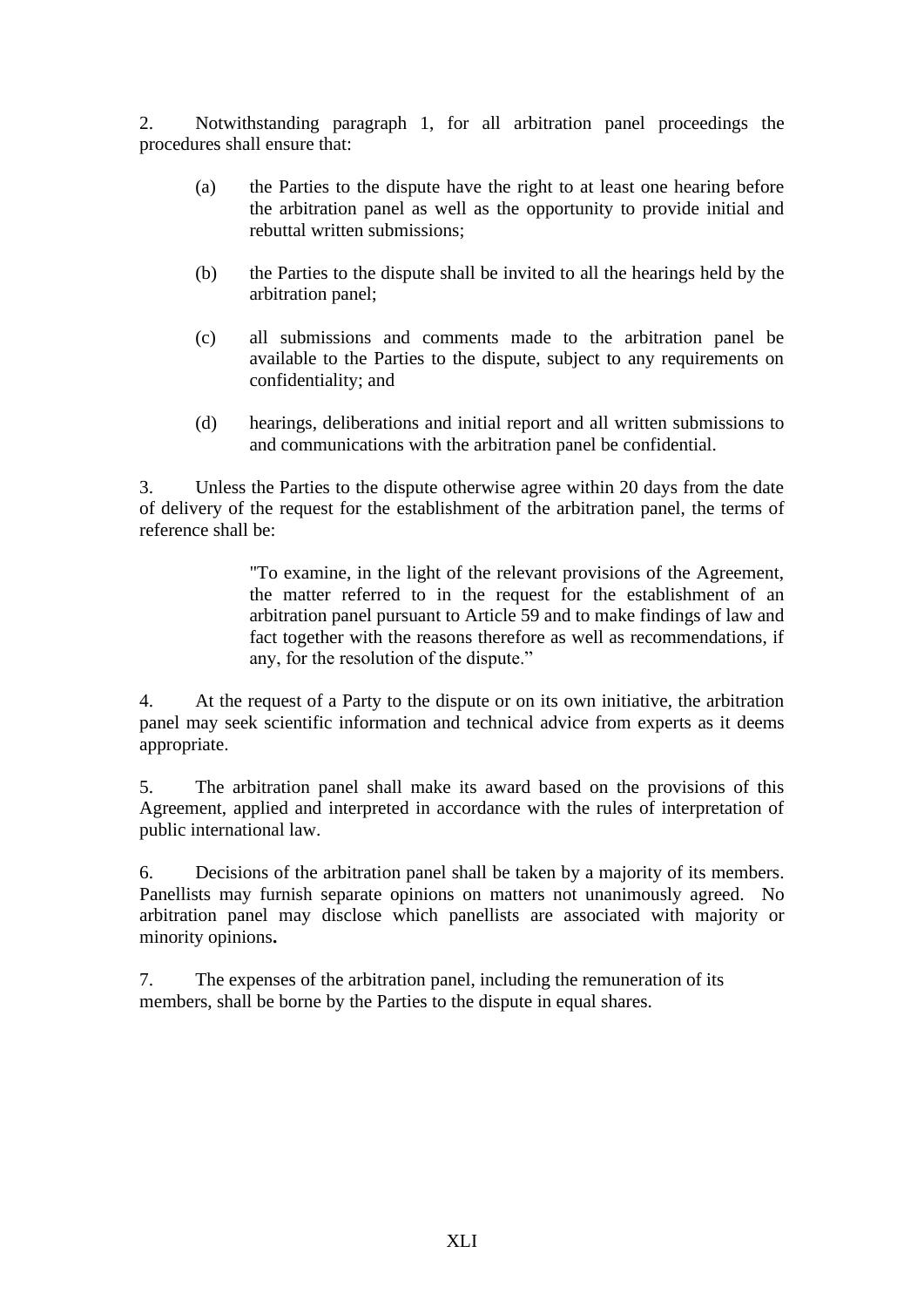# *Initial Report*

1. The arbitration panel shall within 90 days from the date of the establishment of the arbitration panel present to the Parties to the dispute an initial report.

2. The arbitration panel shall base its report on the submissions and arguments of the Parties to the dispute and on any scientific information and technical advice pursuant to paragraph 4 of Article 61.

3. A Party to the dispute may submit written comments to the arbitration panel on its initial report within 14 days of presentation of the report.

4. In such an event, and after considering such written comments, the arbitration panel, on its own initiative or at the request of any of the Parties to the dispute, may:

- (a) request the views of any of the Parties to the dispute;
- (b) reconsider its report; and
- (c) make any further examination that it considers appropriate.

## ARTICLE 63

## *Final Report*

1. The arbitration panel shall present to the Parties to the dispute a final report, containing the matters referred to in paragraph 2 of Article 62, including any separate opinions on matters not unanimously agreed, within 30 days of presentation of the initial report.

2. Unless the Parties to the dispute decide otherwise, the final report shall be published 15 days after it is presented to them.

# ARTICLE 64

# *Termination of Arbitration Panel Proceedings*

A complaining Party may withdraw its complaint at any time before the initial report has been issued. Such withdrawal is without prejudice to its right to introduce a new complaint regarding the same issue at a later point in time.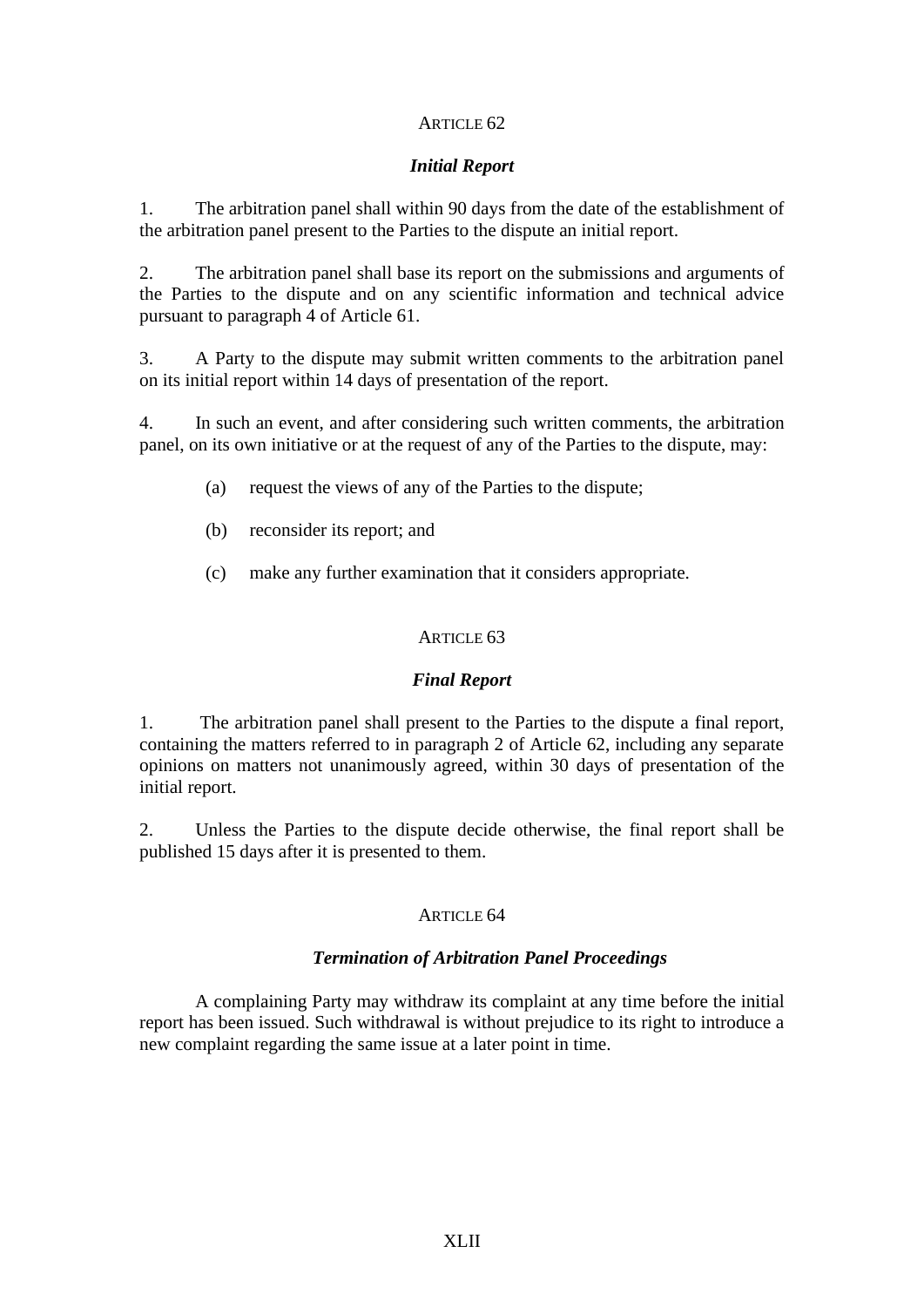# *Implementation of Arbitration Panel Reports*

1. The final report shall be final and binding on the Parties to the dispute. Each Party to the dispute shall be bound to take the measures involved in carrying out the final report referred to in Article 63.

2. The Party or Parties concerned shall inform the other Party or Parties to the dispute within 30 days after the final report has been issued of its intentions in respect of its implementation.

3. The Parties to the dispute shall endeavour to agree on the specific measures that are required for implementing the final report. Wherever possible, the resolution shall be the removal of a measure not conforming to this Agreement, or failing such a resolution, compensation.

4. The Party or Parties concerned shall promptly comply with the final report. If it is impracticable to comply immediately, the Parties to the dispute shall endeavour to agree on a reasonable period of time to do so. In the absence of such agreement, any Party to the dispute may request the original arbitration panel to determine the length of the reasonable period of time, in light of the particular circumstances of the case. The ruling of the arbitration panel shall be given within 15 days from that request.

5. The Party or Parties concerned shall notify to the other Party or Parties to the dispute the measures adopted in order to implement the final report before the expiry of the reasonable period of time determined in accordance with paragraph 4. Upon that notification, any Party to the dispute may request the original arbitration panel to rule on the conformity of those measures with the final report. The ruling of the arbitration panel shall be given within 60 days from that request.

6. If the Party or Parties concerned fails to notify the implementing measures before the expiry of the reasonable period of time determined in accordance with paragraph 4, or if the arbitration panel rules that the implementing measures notified by the Party or Parties concerned are inconsistent with the final report, such Party or Parties shall, if so requested by the complaining Party or Parties, enter into consultations with a view to agree on a mutually acceptable compensation. If no such agreement has been reached within 20 days from the request, the complaining Party or Parties shall be entitled to suspend only the application of benefits granted under this Agreement equivalent to those affected by the measure found to violate this Agreement.

7. In considering what benefits to suspend, the complaining Party or Parties should first seek to suspend benefits in the same sector or sectors as that affected by the measure that the arbitration panel has found to violate this Agreement. The complaining Party or Parties that consider it is not practicable or effective to suspend benefits in the same sector or sectors may suspend benefits in other sectors.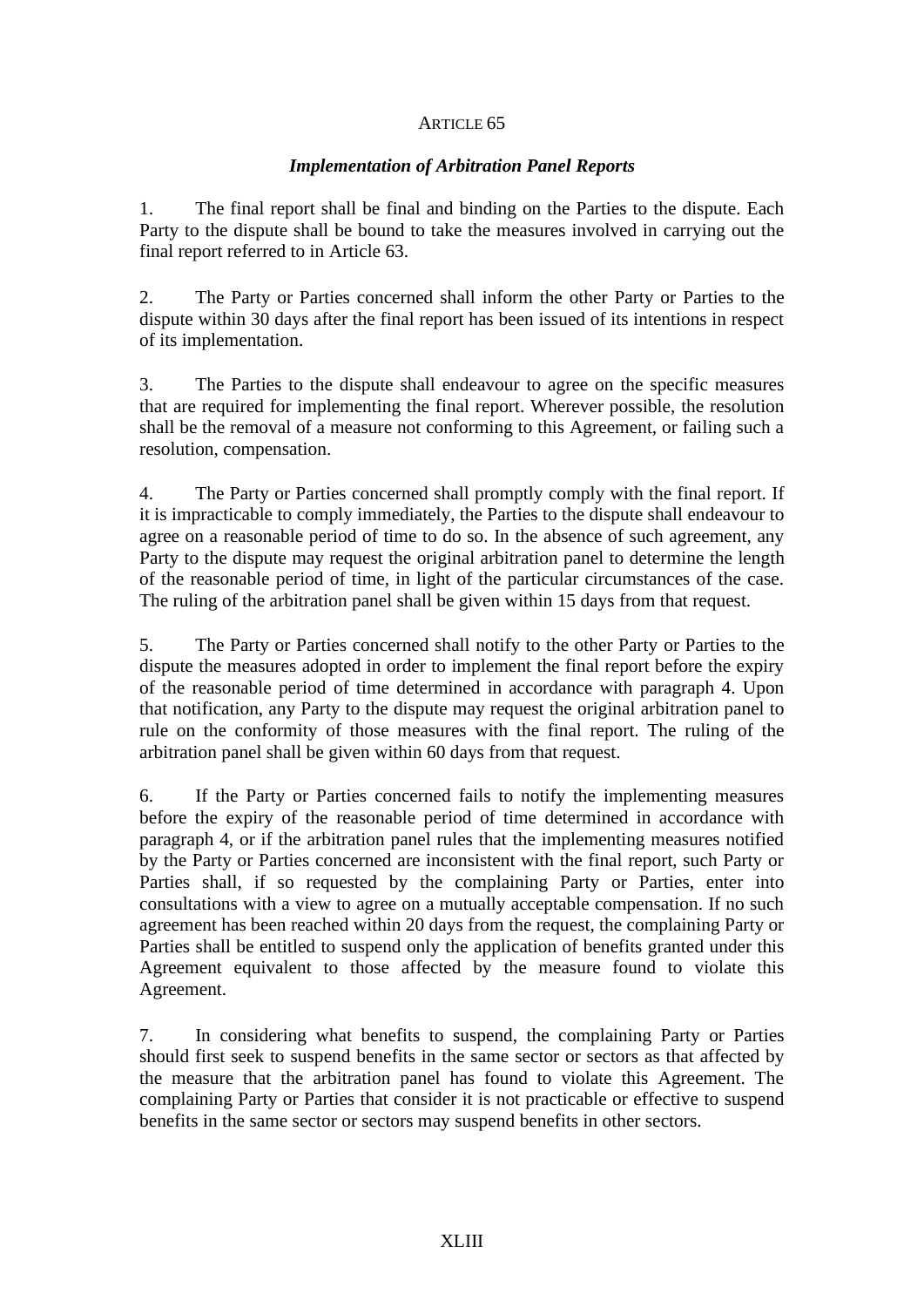8. The complaining Party or Parties shall notify the other Party or Parties of the benefits which it intends to suspend no later than 60 days before the date on which the suspension is due to take effect. Within 15 days from that notification, any of the Parties to the dispute may request the original arbitration panel to rule on whether the benefits which the complaining Party or Parties intend to suspend are equivalent to those affected by the measure found to violate this Agreement, and whether the proposed suspension is in accordance with paragraphs 6 and 7. The ruling of the arbitration panel shall be given within 45 days from that request. Benefits shall not be suspended until the arbitration panel has issued its ruling.

9. The suspension of benefits shall be temporary and shall only be applied by the complaining Party or Parties until the measure found to violate this Agreement has been withdrawn or amended so as to bring it into conformity with this Agreement, or the Parties to the dispute have reached agreement on a resolution of the dispute.

10. At the request of any of the Parties to the dispute, the original arbitration panel shall rule on the conformity with the final report of any implementing measures adopted after the suspension of benefits and, in light of such ruling, whether the suspension of benefits should be terminated or modified. The ruling of the arbitration panel shall be given within 30 days from the date of that request.

11. The rulings provided for in paragraphs 4, 5, 8 and 10 shall be binding.

### ARTICLE 66

## *Other Provisions*

Any time period mentioned in this Chapter may be extended by mutual agreement of the Parties involved.

# **X FINAL CLAUSES**

## ARTICLE 67

## *Transparency*

1. The Parties shall publish their laws, or otherwise make publicly available their laws, regulations and administrative rulings and judicial decisions of general application as well as their respective international agreements that may affect the operation of this Agreement.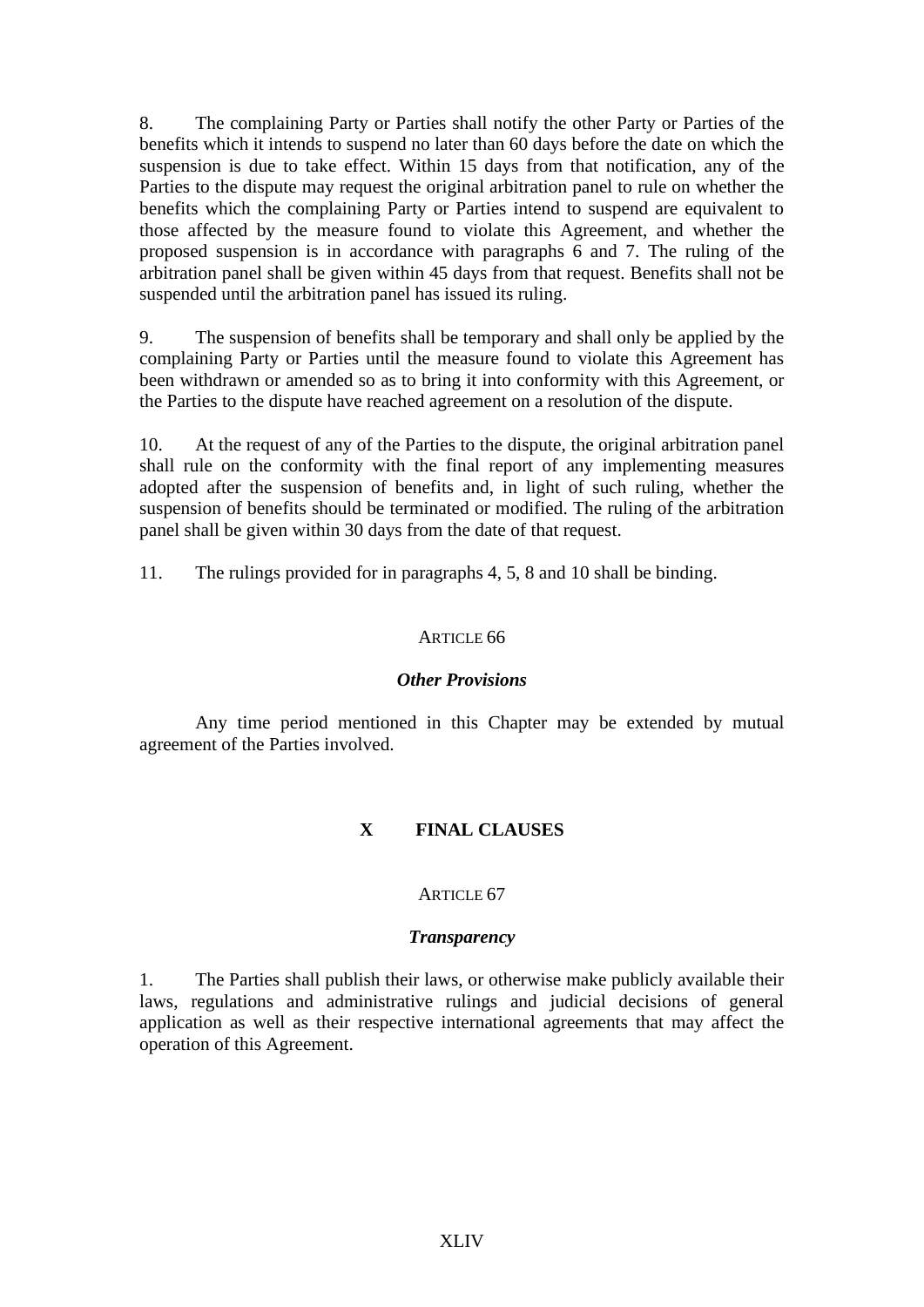2. The Parties shall promptly respond to specific questions and provide, upon request, information to each other on matters referred to in paragraph 1.

3. Nothing in this Agreement shall require any Party to disclose confidential information, which would impede law enforcement, or otherwise be contrary to the public interest or would prejudice the legitimate commercial interests of any economic operator.

#### ARTICLE 68

#### *Annexes and Appendices*

The Annexes and Appendices to this Agreement form an integral part thereof.

#### $ARTICLE 69$

#### *Amendments*

1. Amendments to this Agreement shall, after approval by the Joint Committee, be submitted to the Parties for ratification, acceptance or approval, subject to each Party's constitutional requirements.

2. Unless the Joint Committee decides otherwise, the amendments shall enter into force on the first day of the third month following the deposit of the last instrument of ratification, acceptance or approval.

3. The text of the amendments as well as the instruments of ratification, acceptance or approval shall be deposited with the Depositary.

## ARTICLE 70

## *Additional Parties*

Any third State may become a Party to this Agreement. The terms and conditions of the participation by such third State shall be the subject of an agreement between the Parties and that State.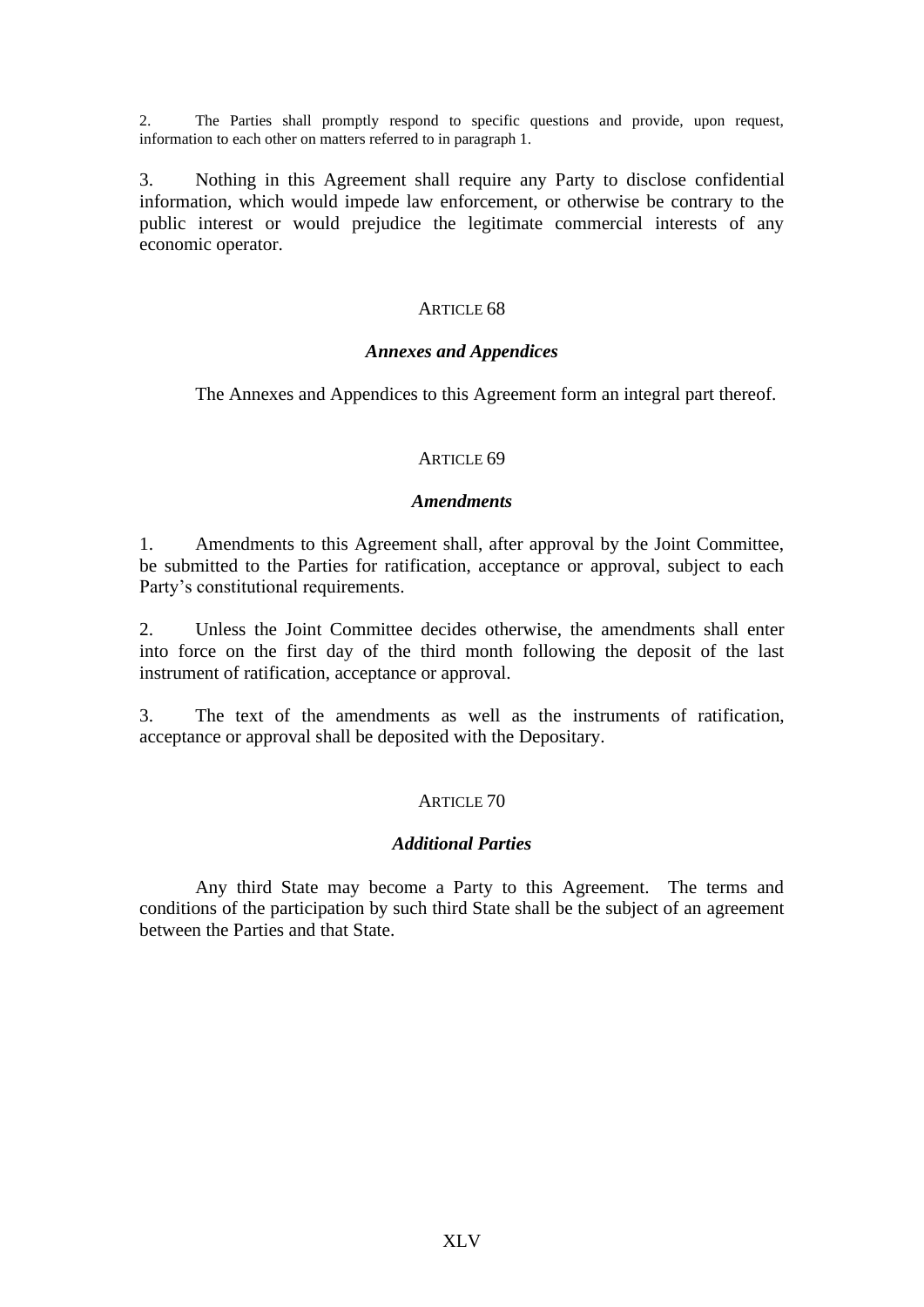## *Withdrawal and Termination*

1. Any Party may withdraw therefrom by means of a written notification to the Depositary. The withdrawal shall take effect on the first day of the sixth month after the date on which the notification was received by the Depositary.

2. If Singapore withdraws, this Agreement shall expire on the date specified in paragraph 1.

# ARTICLE 72

# *Entry into Force*

1. This Agreement is subject to ratification, acceptance or approval. The instruments of ratification, acceptance or approval shall be deposited with the Depositary.

2. This Agreement shall enter into force on 1 January 2003 in relation to those Signatory States which by then have deposited their instruments of ratification, acceptance or approval with the Depositary, and provided that Singapore is among the States that have deposited their instruments of ratification, acceptance or approval.

3. In relation to a Signatory State depositing its instrument of ratification, acceptance or approval after 1 January 2003, this Agreement shall enter into force on the first day of the third month following the deposit of its instrument, provided that in relation to the Republic of Singapore this Agreement enters into force at the latest on the same date.

4. Any Party may, if its constitutional requirements permit, apply this Agreement provisionally during an initial period starting on 1 January 2003. Provisional application of this Agreement shall be notified to the Depositary.

# ARTICLE 73

# *Depositary*

The Government of Norway shall act as Depositary.